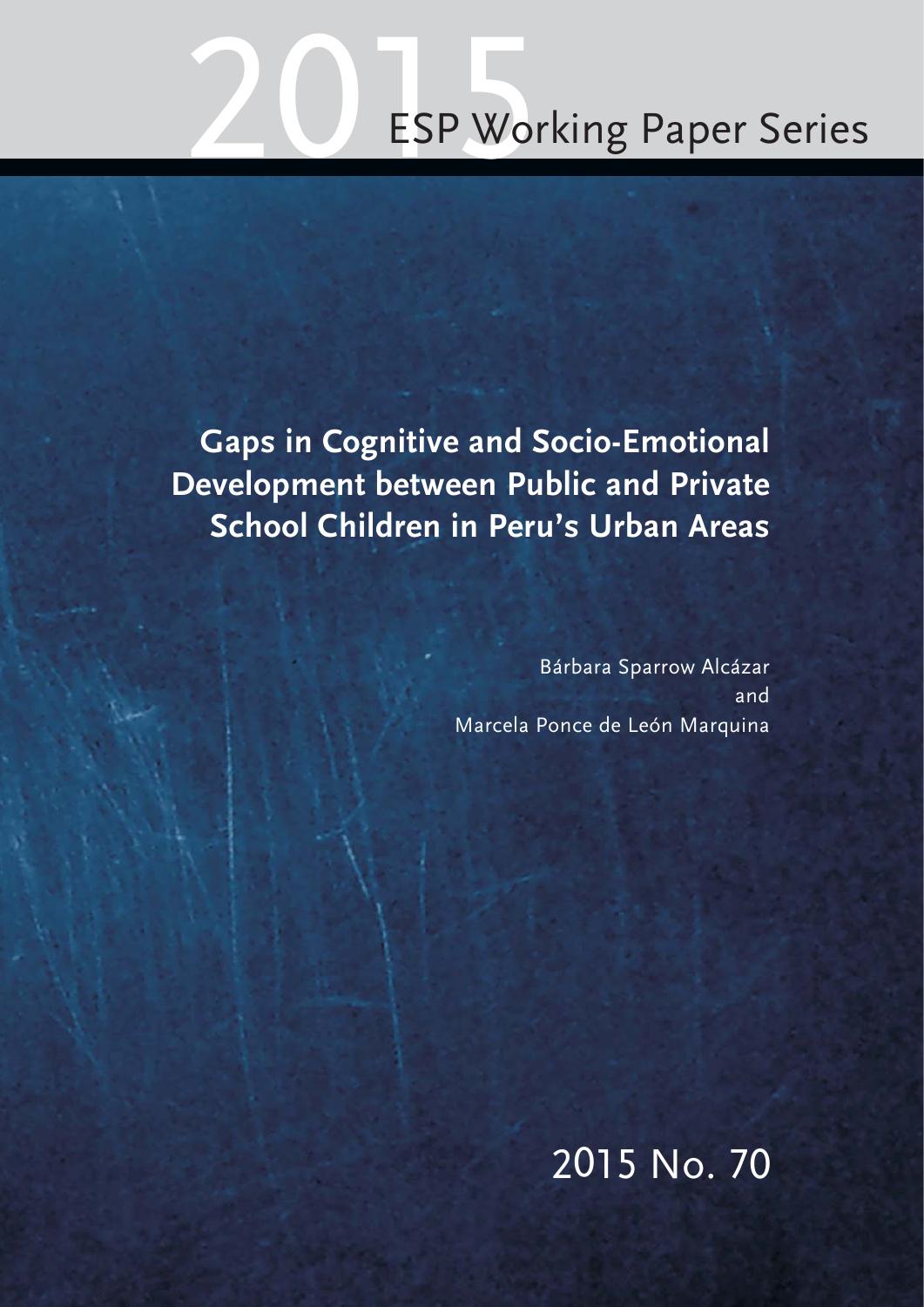

The Privatisation in Education Research Initiative (PERI) is a global research and networking initiative seeking to animate an accessible and informed public debate on alternative education provision. In particular, it examines the social justice implications of changes in the coordination, financing and governance of education services.

**The Open Society Foundations work to build vibrant and tolerant democracies whose governments are accountable to their citizens. Working in every part of the world, the Open Society Foundations place a high priority on protecting and improving the lives of people in marginalized communities. www.opensocietyfoundations.org**

**The Education Support Program** and its partners support activism, research, policy, and pratices that promote education justice. Education justice involves the right of nondiscrimination in education access and the unequal distribution of resources to achieve more equal outcomes in education achievement. Central issues and activities include supporting the renewal and rebuilding of education systems in post conflict countries, promoting equal education and inclusion for marginalized groups, strengthening critical thinking and education quality, and helping civil society play a progressive and engaged role in the education reform process. The program implements its strategies and programs internationally with particular focus given to Africa, Central Asia, the Caucasus, Europe, the Middle East, Russia, and South and South East Asia.

The Education Support Program's Working Paper series disseminates information about research involving ESP-supported issues to educators, researchers, teachers, and education policy makers. To access other ESP Working Papers, please contact: Piroska Hugyecz piroska.hugyecz@opensocietyfoundations.org

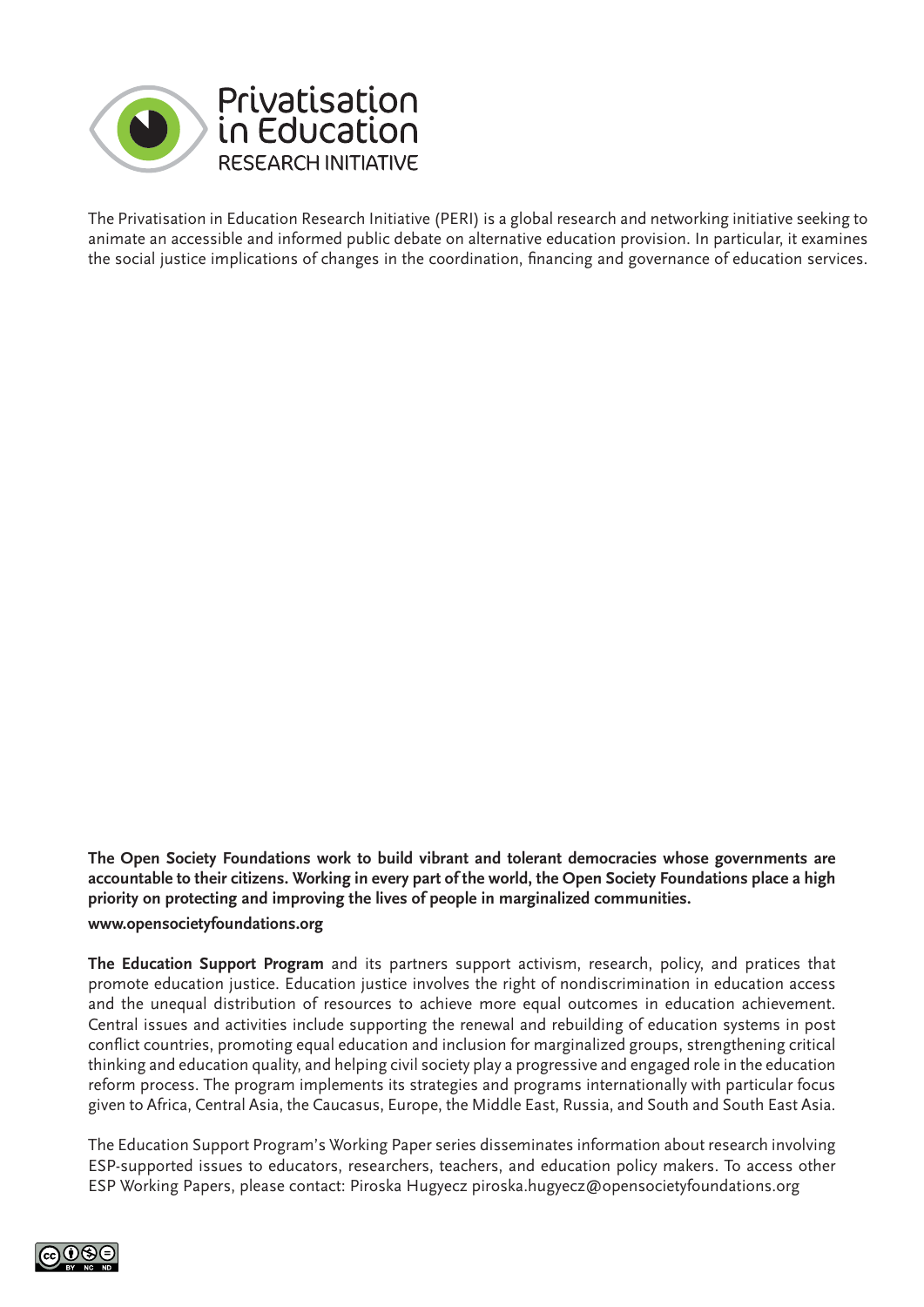# **Gaps in Cognitive and Socio-Emotional Development between Public and Private School Children in Peru's Urban Areas**

Bárbara Sparrow Alcázar and Marcela Ponce de León Marquina

*2015 No. 70*



The Privatisation in Education Research Initiative (PERI) is a global research and networking initiative seeking to animate an accessible and informed public debate on alternative education provision. In particular, it examines the social justice implications of changes in the coordination, financing and governance of education services.

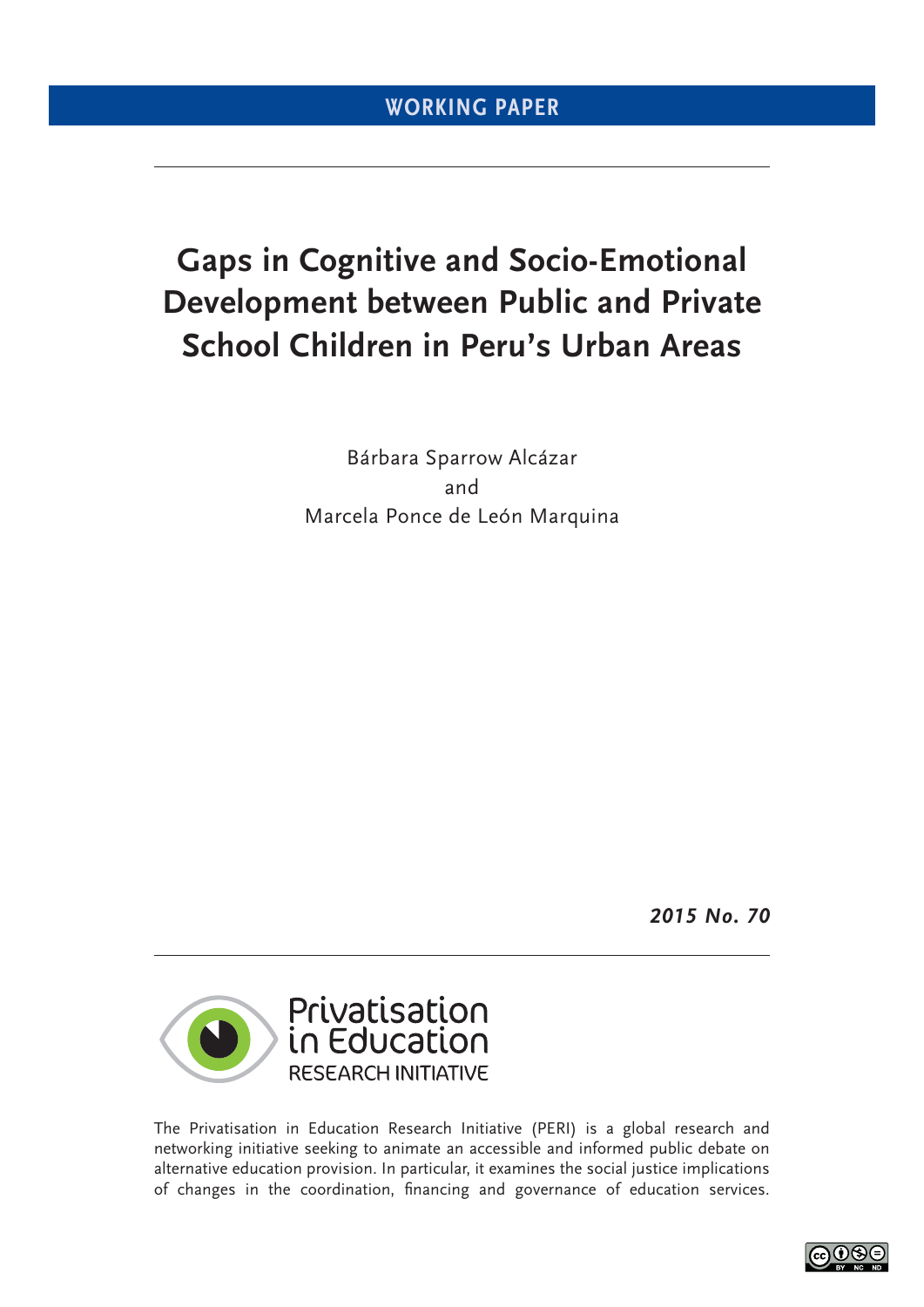# About the Author

**BÁRBARA SPARROW ALCÁZAR** has a degree in Economics from Universidad del Pacífico in Peru. She is currently an Assistant Researcher in the Employment, Productivity and Innovation Area at the Group for the Analysis of Development (GRADE). Her areas of interests are labor economics and social policy.

Email: bsparrow@grade.org.pe

**MARCELA PONCE DE LEÓN MARQUINA** is Sociologist from Pontificia Universidad Catolica del Peru. She is a Research Assistant in the Group for the Analysis of Development and works at the Education and Learning area.

Email: mponcedeleon@grade.org.pe

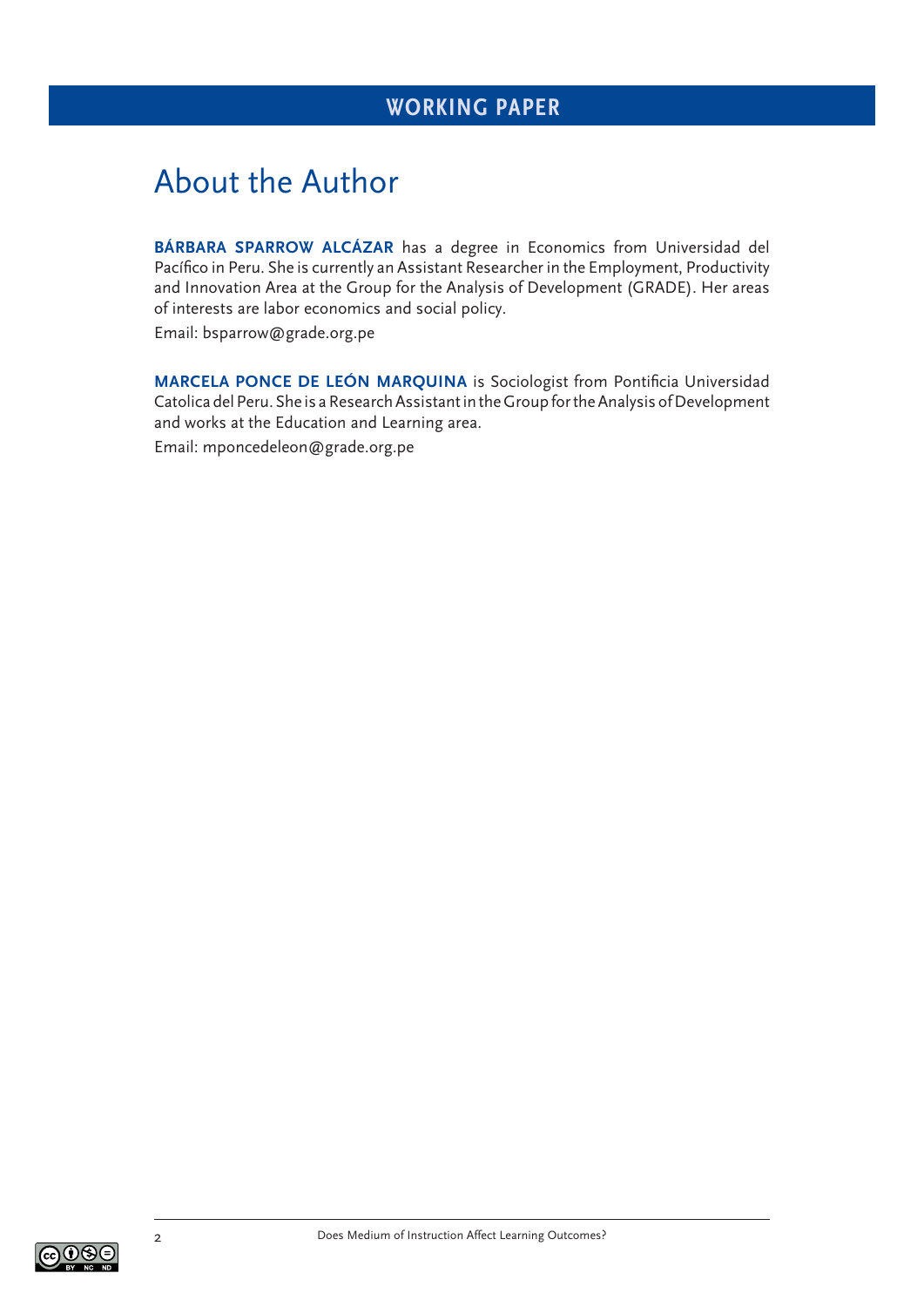This paper is one of a series of policy-oriented research papers on privatisation in education jointly commissioned by the Privatisation in Education Research Initiative (PERI) and Young Lives using school survey data from the Young Lives longitudinal study of childhood poverty in Ethiopia, India, Peru and Vietnam. The findings of these diverse studies reflect on the manner and extent to which the varied supply of schooling types and private tutoring influences the pivotal role education has to play in societal development and building sustainable futures for all.

**Impact of Different Types of Schooling on Achievement in the School System: Evidence from Ethiopia**

*Obiageri Bridget Azubuike*

**Does Medium of Instruction Affect Learning Outcomes? Evidence using Young Lives longitudinal data from Andhra Pradesh, India**

*P. Sree Kumar Nair*

**Understanding the 'Sorting Hat:' The role of family and caste network in school choice decision**

*Sukanta Bhattacharyay, Aparajita Dasguptaz Kumarjit Mandal, Anirban Mukherjee*

**Gaps in Cognitive and Socio-Emotional Development between Public and Private School Children in Peru's Urban Areas**

*Bárbara Sparrow Alcázar, Marcela Ponce de León Marquina*

**Undisclosed Effects Of Privatisation: School Choice and Out Of School Educational Investments In Urban Peru**

*Fernando Alarcón, Joan Martínez*

**Examining the Relation between 'Socialisation' Practices and the Quality of Primary School Student Learning In Vietnam**

*Duong Bich Hang*

**Does Full-day Schooling Reduce Educational Inequality in Vietnam?** *Tran Ngo Thi Minh Tam, Laure Pasquier-Doumer*

For the text of all 7 papers, please visit www.younglives.co.uk or **www.periglobal.org**

# About Young Lives

Young Lives is a longitudinal study of childhood poverty following the lives of 12,000 children in Ethiopia, India, Peru and Vietnam over 15 years. It is funded by UK aid from the Department for International Development (DFID) and co-funded by the Netherlands Ministry of Foreign Affairs from 2010 to 2014 and by Irish Aid from 2014 to 2015. The full text of Young Lives publications and more information about its work is available on the Young Lives website: **www.younglives.org.uk**

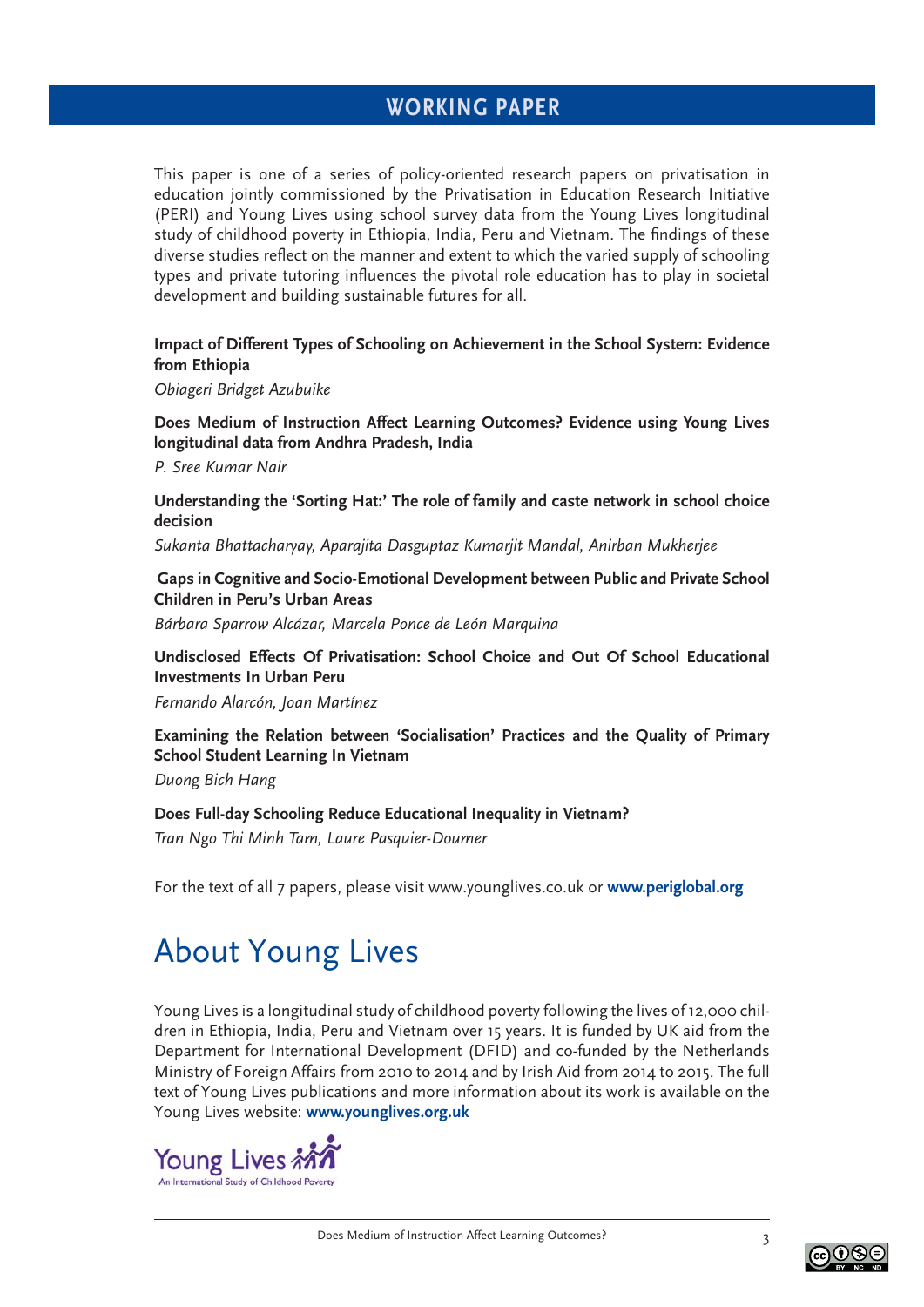# Abstract

This study aims to identify and analyze gaps in cognitive and socio-emotional development between public and private school children in Peru's urban areas. The study uses data from the Young Lives (YL) study and has a mixed methods design. In the quantitative analysis, we apply a Propensity Score Matching (PSM) approach to compare cognitive and socio-emotional outcomes between private and public school children. In the qualitative analysis, we explore if differences in cognitive and socio-emotional development could be reflected in different children's school experiences. Our results indicate that between the seven study cases analysed in Lima there are no evidence that supports these differences attributed to school type. We found that parents perceived private education as better than public education because of a general belief that private education is better no matter what. Among the most important reasons given by parents for believing in the superiority of private education are the quality of teachers and the possibility that parents can demand for better services because they are paying for it.

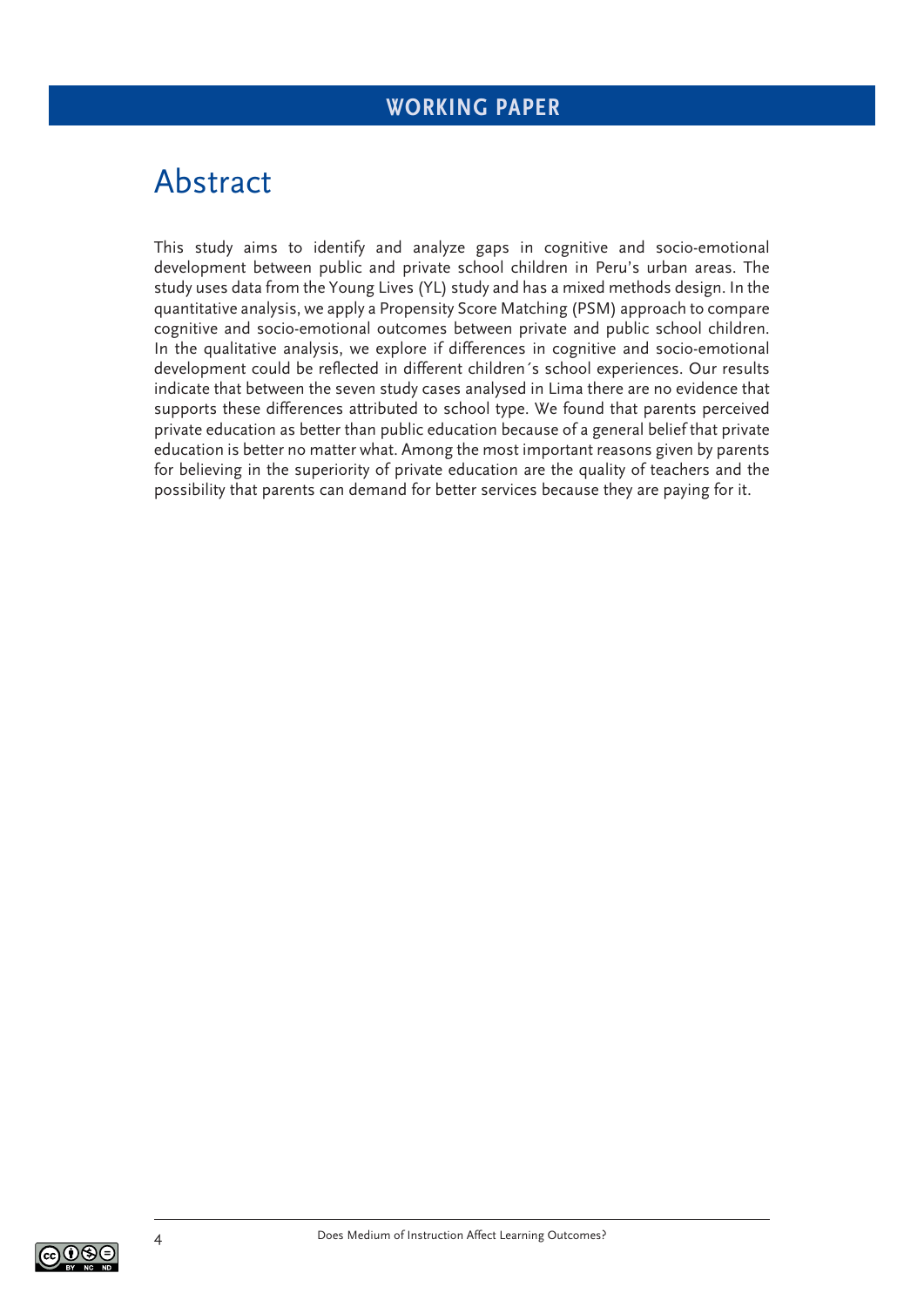## **Table of Contents**

| 1.                                                                          |     |  |                                                              |    |  |
|-----------------------------------------------------------------------------|-----|--|--------------------------------------------------------------|----|--|
|                                                                             |     |  |                                                              | 9  |  |
| 3.                                                                          |     |  |                                                              | 12 |  |
| $\mathbf{4}$                                                                |     |  |                                                              | 13 |  |
|                                                                             | 4.1 |  |                                                              | 13 |  |
|                                                                             | 4.2 |  |                                                              | 14 |  |
| 5.                                                                          |     |  |                                                              | 18 |  |
|                                                                             | 5.1 |  |                                                              | 18 |  |
|                                                                             | 5.2 |  | Qualitative Analysis: Schooling Experiences between Children | 23 |  |
|                                                                             |     |  |                                                              | 31 |  |
|                                                                             |     |  |                                                              | 33 |  |
|                                                                             |     |  |                                                              | 36 |  |
| Appendix 2. Differences in Selected Variables Before and After the Matching |     |  | 37                                                           |    |  |
|                                                                             |     |  |                                                              | 38 |  |

$$
\bigcirc \mathbb{Q} \oplus \mathbb{Q}
$$

 $\overline{5}$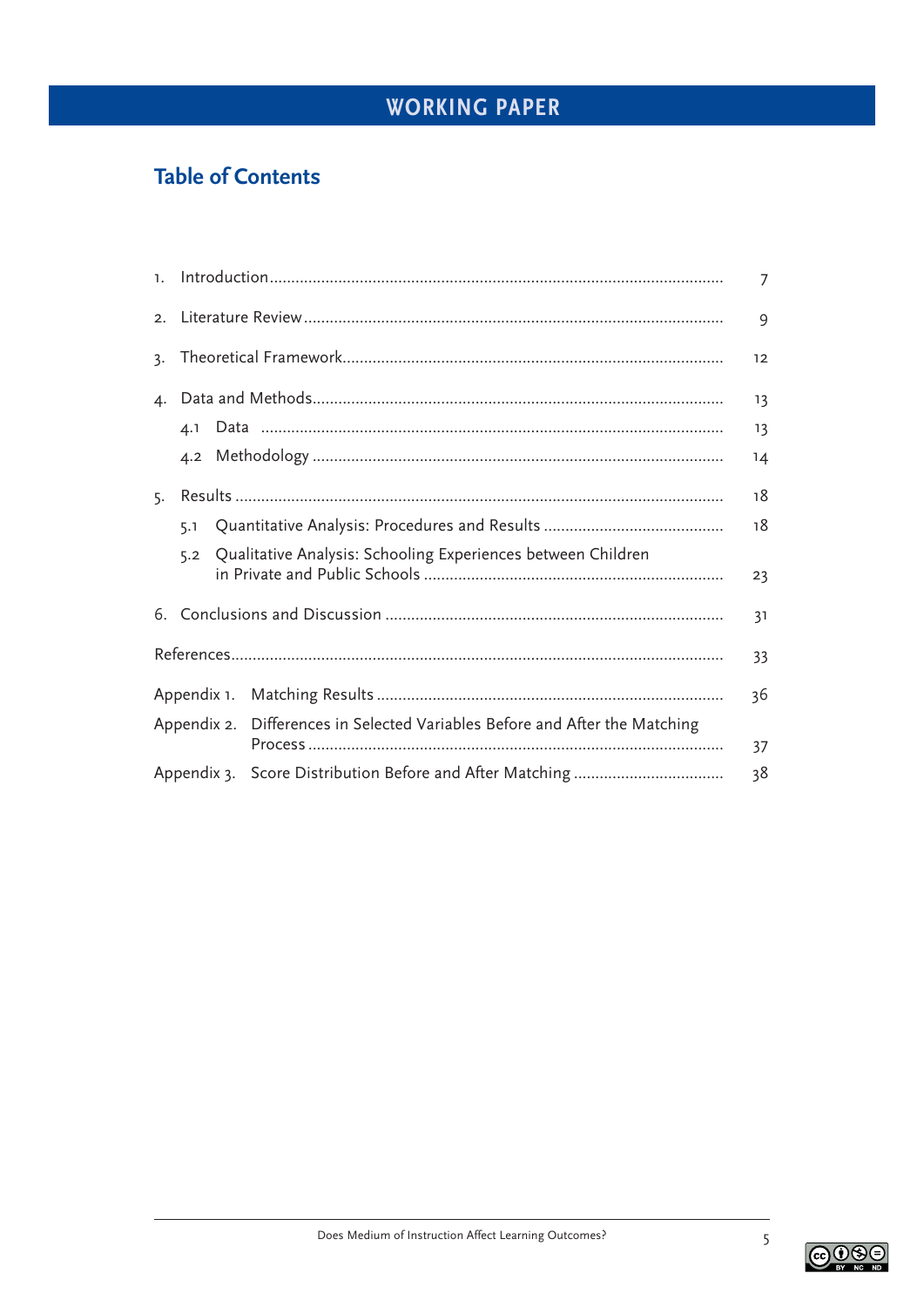## **List of Boxes, Figures, and Tables**

#### **Boxes**

| Box 1.         | Socio-emotional indicators and questions used                | 16 |
|----------------|--------------------------------------------------------------|----|
| <b>Figures</b> |                                                              |    |
| Figure 1.      | Relationship between PPVT scores and wealth index            | 22 |
| Figure 2.      | Relationship between Math achievement test scores and wealth | 23 |
|                |                                                              | 38 |
|                |                                                              | 38 |

## **Tables**

| Table 1. | Number of students in the YL data base, by type of school             | 14 |
|----------|-----------------------------------------------------------------------|----|
| Table 2. | Descriptive statistics (selected variables), by school type           | 18 |
| Table 3. | Differences in PPVT score by type of propensity score matching        | 20 |
| Table 4. | Differences in Mathematics Achievement Test score by type of          | 20 |
| Table 5. | Differences in Self-efficacy index by type of propensity score        | 21 |
| Table 6. | Differences in Pride index by type of propensity score matching       | 21 |
| Table 7. | Differences in Respect variable by type of propensity score matching. | 21 |

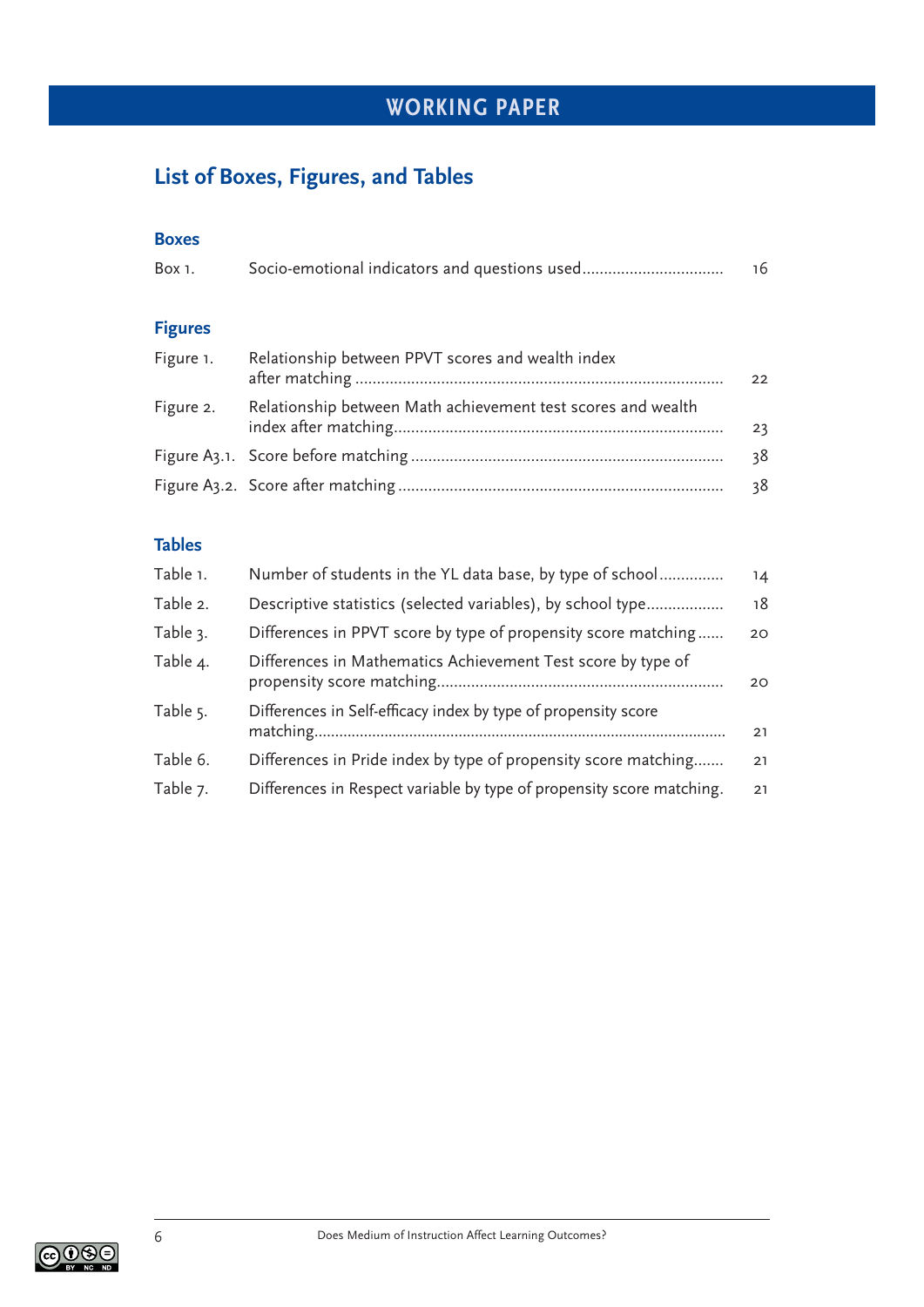# 1. Introduction

In the last years, as in many other developing countries, access to both primary and secondary education in Peru has increased significantly. According to the National Household Survey (ENAHO, 2012), the percentage of the population from 6 and 11 years old enrolled in primary education and from 12 to 16 years old in secondary education is 97.4% and 91.6%, respectively. Nevertheless, the quality of the Peruvian educational system cannot be measured exclusively in terms of the access to education, but also in the learning achieved by their students (Leon and Cueto, 2013).

In this regard, several studies conducted in our country have focused their analysis on the factors associated to cognitive measures such as academic achievement, finding that students from higher socioeconomic status who live in urban areas, attend private schools, have more educated parents and whose mother tongue is Spanish are those who obtain the best educational outcomes in both Reading Comprehension and Mathematics (MINEDU, 1998; UMC, 2004; UMC, 2006, UMC, 2013). When referring to the type of school management, these studies found that although students in private schools have better academic achievement than those from public schools, the quality of private education is heterogeneous and student's educational outcomes are more associated to socioeconomic status (Cuenca, 2013).

Other studies have examined the relationship between learning opportunities and student's academic achievement in Reading Comprehension and Mathematics. Among their main results, they found that what happens in the classroom is far from what should happen according to the pedagogical proposal (Cueto et al, 2003; Cueto et al, 2004; Cueto et al, 2006).

Although all these studies discuss educational quality, they have not focused exclusively on the differences between public and private school education and also haven't pay attention to the importance of non cognitive measures such as socio-emotional development on children learning and success in school. It is worth mentioning that the child development is a multidimensional process that includes a psychomotor, cognitive and socio-emotional dimension. All these dimensions are interrelated and should be approached in an integrated manner, being the child development an integral process (Myers, 1993). In this regard, a child's social-emotional development is as important as their cognitive development, especially because provides them with a sense of who they are in the world, how they learn, and helps them establish bonds and relationships with others.

Taking all these into account, in the present study we identify and analyze gaps in cognitive and socio-emotional development between private and public school children in urban areas. For the purposes of this study, we consider that children attend a private schools if they attend a school that is under private management.<sup>1</sup> To achieve these purposes, we use both quantitative and qualitative data for Peru from the Young Lives study. Through a quantitative analysis, we look into the existence of gaps in cognitive

Fe y Alegría schools are schools under private management that operate with public funds. Around 4 percent of the children in the urban sample attend this type of schools.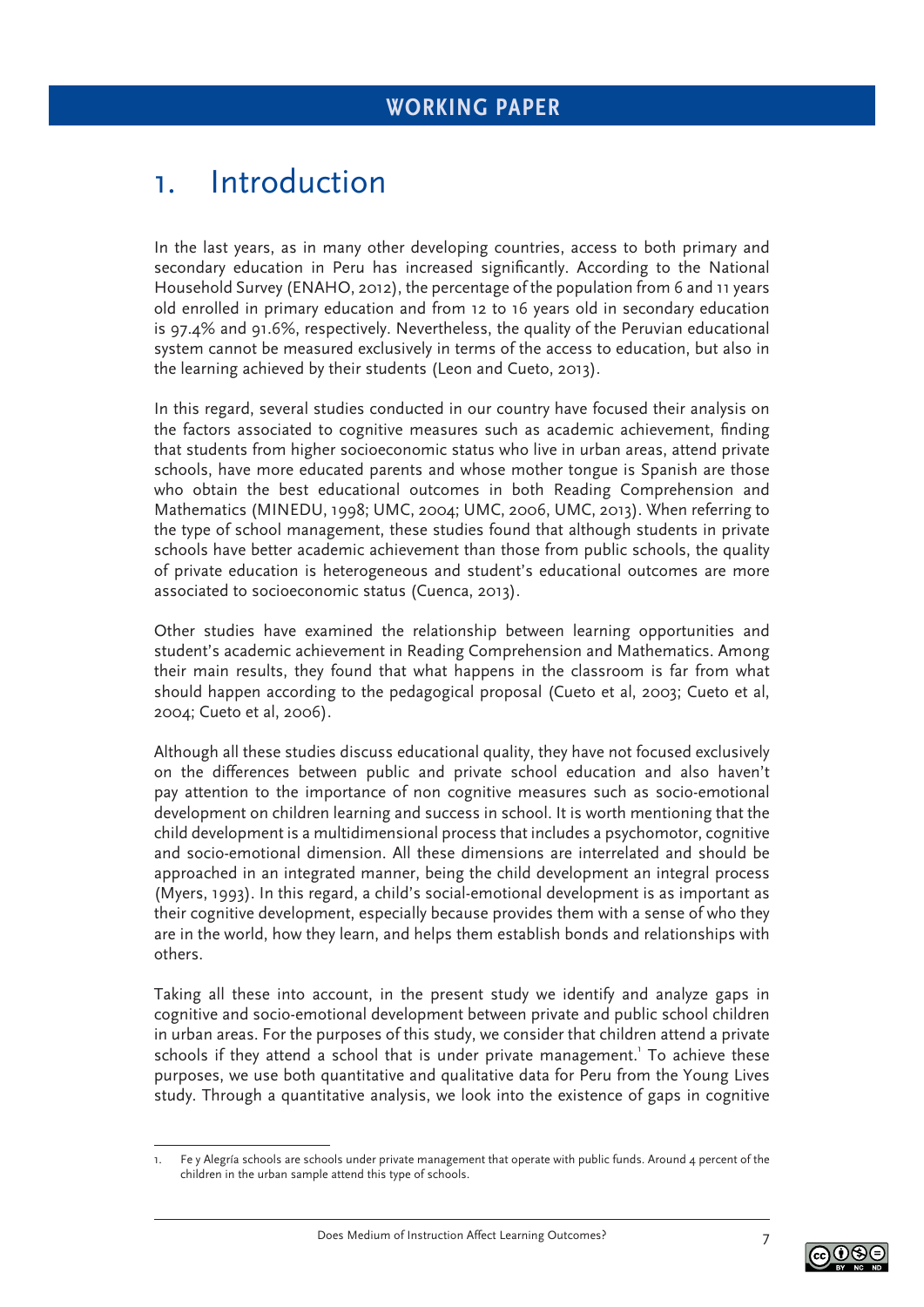and socio-emotional development between public and private school children by trying to isolate the effects of school type over cognitive and socio-emotional variables. We also discuss whether these gaps vary when socioeconomic level is taken into account. Later, using the qualitative data available, we explore if these differences could be reflected in different children´s school experiences.

The main research questions of this study will be: i) is there a gap in cognitive and socio-emotional development between public and private school children?; ii) are these gaps the same when socioeconomic status is taken into account?; iii) how children experience schooling in different educational contexts?, and iv) what can the children experiences tell us about what is behind the existence of these gaps?

This report is organized in six sections, including this introduction. In the second section, an international and national literature review is presented. The third section presents a theoretical framework on educational effectiveness. The fourth section describes the data and provides information about the analysis methodology. The fifth section presents the main quantitative and qualitative findings. Finally, in the last section, some conclusions and recommendations of public policy are provided in the light of the results obtained.

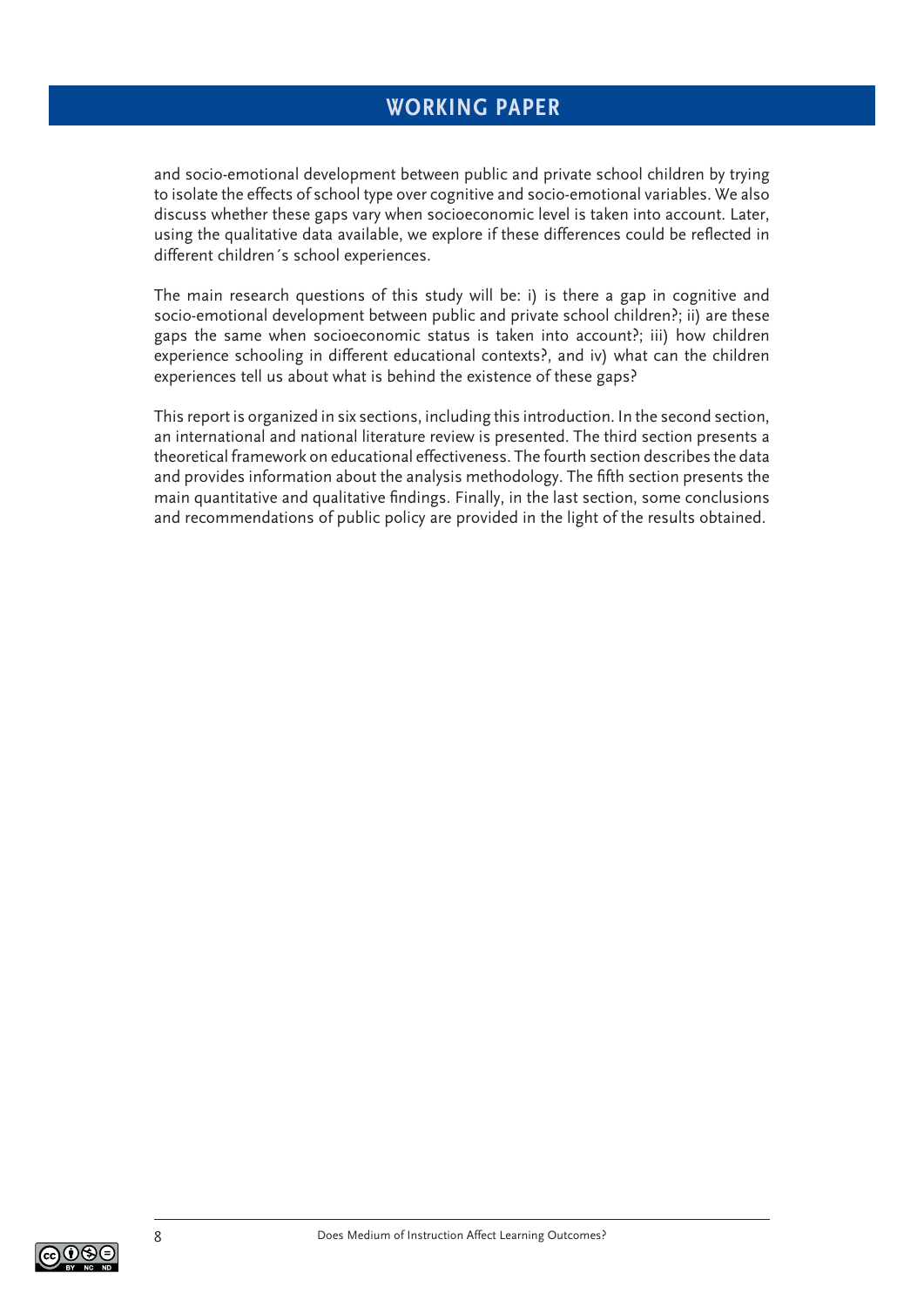# 2. Literature Review

The literature both at international and national level regarding the cognitive and socio emotional gaps between students from public and private schools is not abundant. Most of the studies conducted at both levels have focused on aspects related to student's cognitive skills acquisition such as their academic achievement or opportunities to learn. In Peru, the Quality Measurement Unit (UMC) of the Ministry of Education (MINEDU) has been evaluating educational quality of schools in terms of the learning achieved in Math and Reading Comprehension achieved by second and fourth grade of primary education students. According to the UMC (2013), while private school students have obtained better results than public schools students, they still have not been able to achieve the expected levels. This situation is also reflected in international evaluations conducted by the Latin American Laboratory for Assessment of the Quality of Education (LLECE) and The Organization for Economic Co-operation and Development (OECD). The first of these evaluations assessed the academic achievement in Mathematics, Reading Comprehension and Natural Sciences of Latin American students in the third and sixth grade of primary education. The second of these evaluations assessed the academic performance of fifteen years old students in the same areas.

According to the Third Regional Comparative Education Study, conducted by the LLECE, the learning levels of Peruvian students have improved significantly in comparison to the previous evaluation. Peru is the country that has made most progress in Mathematics on third and sixth grade, Natural Sciences in sixth grade, and Reading Comprehension in third and sixth grade (UNESCO, 2013). However, we have still not reached satisfactory learning levels in all our students. Furthermore, the last results of The Programme for International Student Assessment (OECD, 2012) show that there is still a gap in academic achievement between students from rural and urban areas, in favour of the latter.

However, it should be noted that these studies tried to explain which factors are associated with students' academic performance, not emphasizing the school type of management. In this regard, in the context of our country, there exists few studies that analyse the differences in students' academic achievement from public and private schools. Valdivia (2003), using data from the national evaluation of 2001, evaluate the Peruvian private education effectiveness and found a positive effect in Math and Reading Comprehension achievement from students in fourth grade of primary education. More recently, Cuenca (2013) also explored the differences between students from both public and private education in Lima, finding that students in private schools obtain better results compared to their peers in public schools.

Moreover, several studies in Peru have tried to explain the students' academic achievement taking into account what happens in the classroom through the analysis of their learning opportunities. Cueto et al. (2003) found that, in a sample of sixth grade primary education students from public schools in Lima, subjects taught in classes are not related to the curriculum coverage (according to the National Curriculum) and teachers feedback in notebooks and workbooks are very limited. Likewise, Cueto et al. (2004) found that the number and the cognitive demand of exercises solved by students at third and fourth grade of primary education in Lima and Ayacucho significantly explained their Mathematics scores. Cueto et al. (2006), using the same sample of the previous

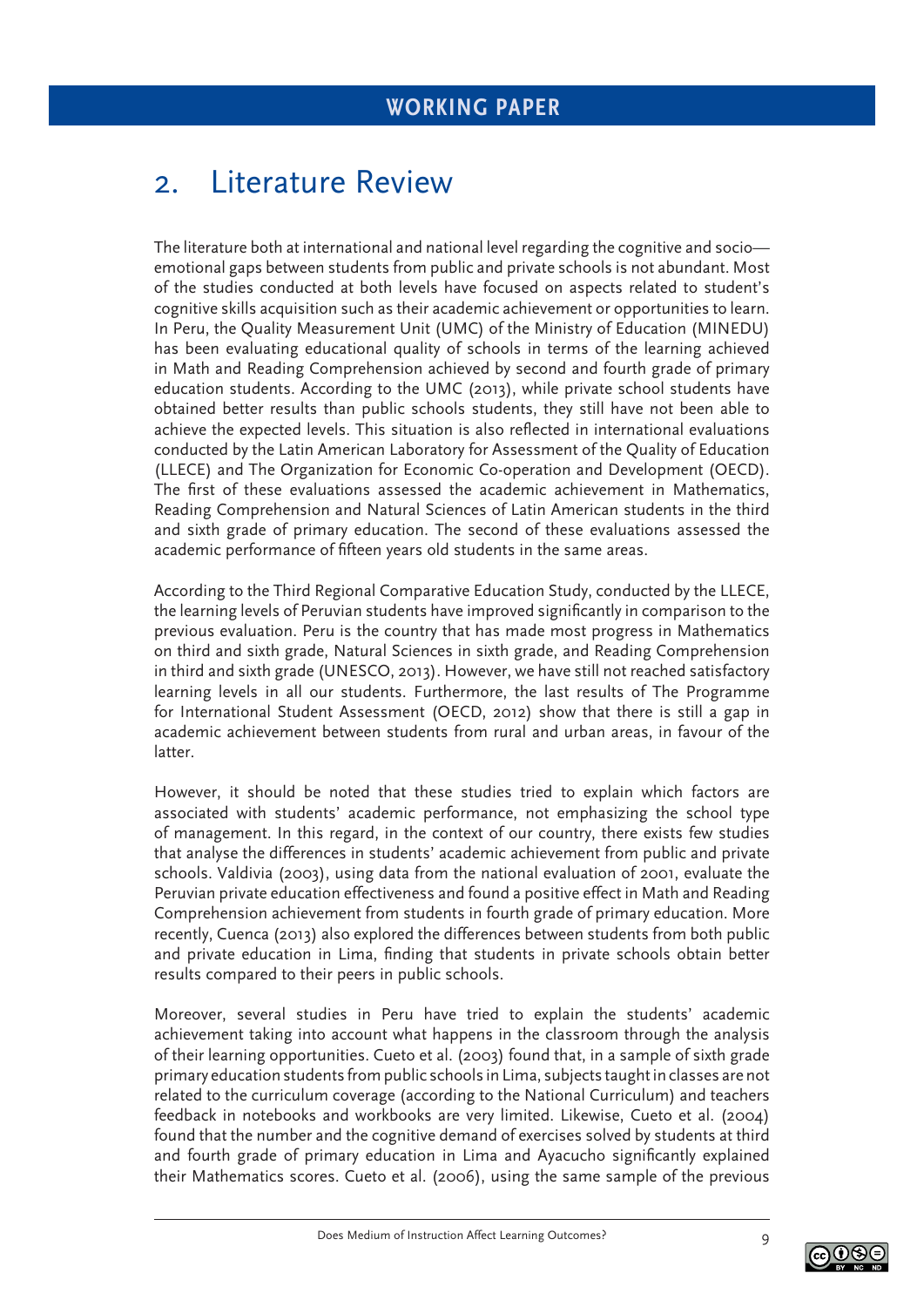study, also examined the students opportunities to learn in Reading Comprehension and its relationship with their socioeconomic status. They conclude that most of the solved exercises during classes are not related with the existing curriculum structure and belong to the lowest levels of cognitive demand (memorization and mechanical work).

More recently, Cueto et al. (2014), using the longitudinal data from the school survey of YL, explores the relationship between socio-economic status measured at the age of one, opportunities to learn and achievement in Mathematics ten years later. Their results showed a strongly association of number of exercises attempted by students in fourth grade with achievement in Mathematics and also that socio-economic status at the age of one was significantly related with variable and with achievement by the students were 10 years.

Likewise, there also exists studies that have analysed the factors associated to cognitive development in Peru. Some of them have even used the same data base used in this paper (YL survey). Lopez Boo (2004) examined the relationship between socioeconomic status and early childhood cognitive skills (receptive language ability) among children aged 55 to 102 months in Ethiopia, India, Peru and Vietnam, finding that although differences in cognitive skills by SES are present in all countries, they arise more starkly in our country. Arteaga and Glewwe (2014) take into account children linguistic background and measured the effects of parental education, family factors, child health and geographic location on the achievement gap between indigenous and non-indigenous children in Peru and found that household and child characteristics are associated to the achievement gap, mainly caused by parental education, children's nutritional status and number of years they attend school.

As it can be seen, there is an important gap in the literature because most of the studies conducted on this issue have focused their analysis on the factors associated to cognitive measures such as Mathematics or Reading Comprehension, not taking into account the importance of socio-emotional development as an indisociable dimension of students learning.

Nevertheless, there are some studies that analyze the relationships between school related variables and socio-emotional development and also the effects of socioemotional factors on student's achievement. Murillo and Hernandez (2011), for example, in the context of developed and Iberoamerican countries, conducted a study in order to estimate the magnitude of school and classroom effects for different socio-emotional measures (self-concept, classroom behaviour, social interaction and satisfaction with school) in primary education as well as the consistency between them. Regarding the main findings, the authors suggested that the school plays a very limited role in student's socio-emotional development possibly because it is unknown how teachers could contribute to the development of self-concept, for example.

In the Peruvian context, Cueto, Ramirez and Leon (2003) analyzed the effects of school related variables on both cognitive (Mathematics and Reading Comprehension) and socio-emotional (self-concept) measures as well as in dropout and repetition rates. Among the main results, they found that there are schools that have a high, low and mixed performance over these results.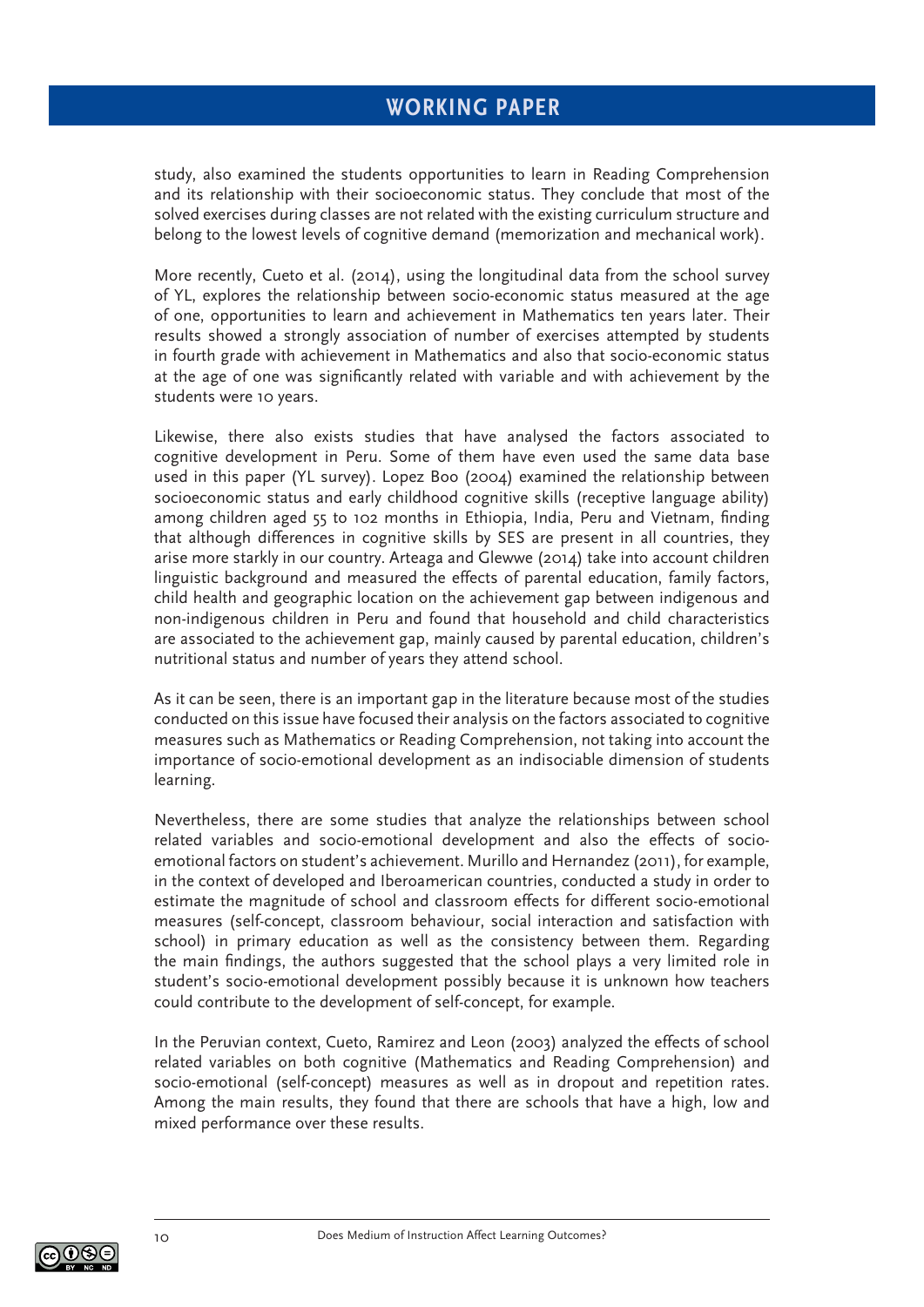More recently, Outes, Sánchez and Molina (2010), using data from the YL survey, tried to understand the role played by psychosocial competencies (perceptions of respect) in the formation of cognitive skills during the transition from mid to late childhood, suggesting that children who perceive themselves as poorly respected at 8 years old are likely to accumulate fewer cognitive skills by the age of 12 than their well-respected counterparts. Finally, Dercon and Sánchez (2011) tested the role of nutrition in shaping non-cognitive skills (self-esteem, self-efficacy and educational aspirations) during early childhood and found evidence of a robust and positive correlation between height for age measured during mid-childhood and non-cognitive skills during the last stage of childhood.

On the other hand, there are also studies that have focused their analysis exclusively in non-cognitive measures such as socio-emotional intelligence. For example, Matalinares et al. (2005) conducted a study in order to establish if there exist or not a relationship between socio-emotional intelligence and self-concept of students in fifth grade of secondary education from public schools in Lima, finding a positive association between both variables. Sotil et al. (2008), also examined the effects of a program that tried to developed socio-emotional intelligence in students of sixth grade of primary education from both public and private schools. Between the main results, the authors found that the program increased student's socio-emotional intelligence in the experimental group.

As has been previously noted, there is a gap on educational research because most of the studies have focused their analysis on the factors associated to cognitive measures such as Mathematics or Reading Comprehension, disregarding not only the importance of non cognitive measures such as socio-emotional development on children learning and success in school but also not considering exclusively the effect of school type management. Taking this into account, we hope that our study contributes to fill these gaps as well as to motivate further studies in these areas.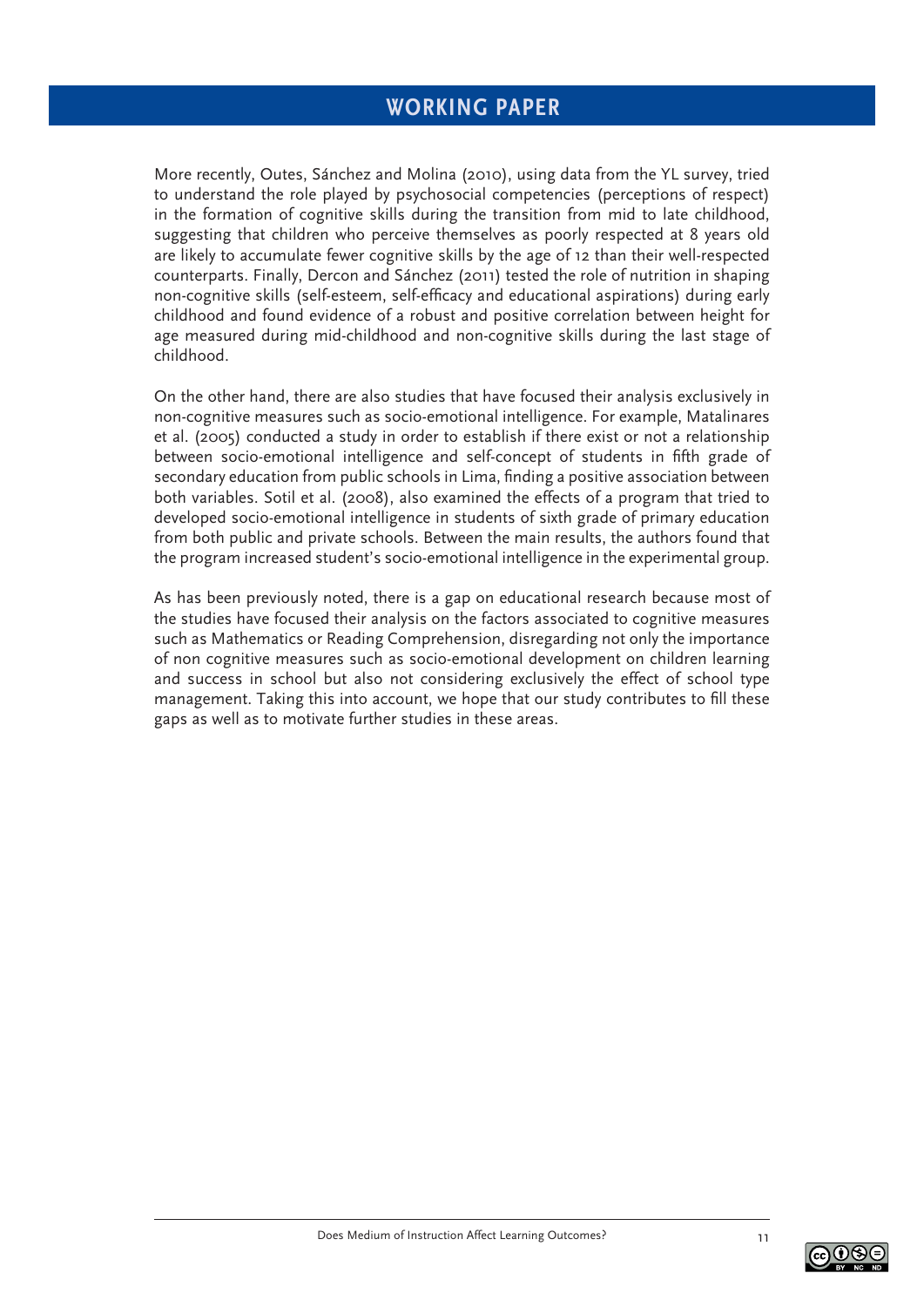# 3. Theoretical Framework

The present study situates itself within the field of educational effectiveness research (EER), which arises in response to some US studies that found that students background and socioeconomic status were more important in determining educational outcomes, pointing out also that schools had little effects on students achievement (Cueto, Ramírez and León, 2013).

School effectiveness refers to the quality and equity of education and aims to know what makes a school effective, seeking to understand the school characteristics that could explain the differences between student's educational outcomes (Murillo, 2003). In this sense, school effectiveness seeks to identify the factors influencing the better results gained by students from certain schools, in comparison to their peers with similar characteristics.

An effective school, therefore, can be understood as *"one that gets a full development of each and every one of his students, greater than what would be expected given their previous academic performance and the social, economic and cultural situation of families*" (Murillo, 2005). It is worth noting that research on educational effectiveness has allowed perceive schools as opportunities to transform society, reducing social inequalities and leveling the field for students coming from more disadvantage socioeconomic backgrounds because they are more easily alterable and may be subject to public policy.

Given the above, by choosing this framework we want to give special attention to the effects of attending a particular school (public or private) on children's cognitive and socio-emotional development in order to understand what would be making a difference in their educational outcomes.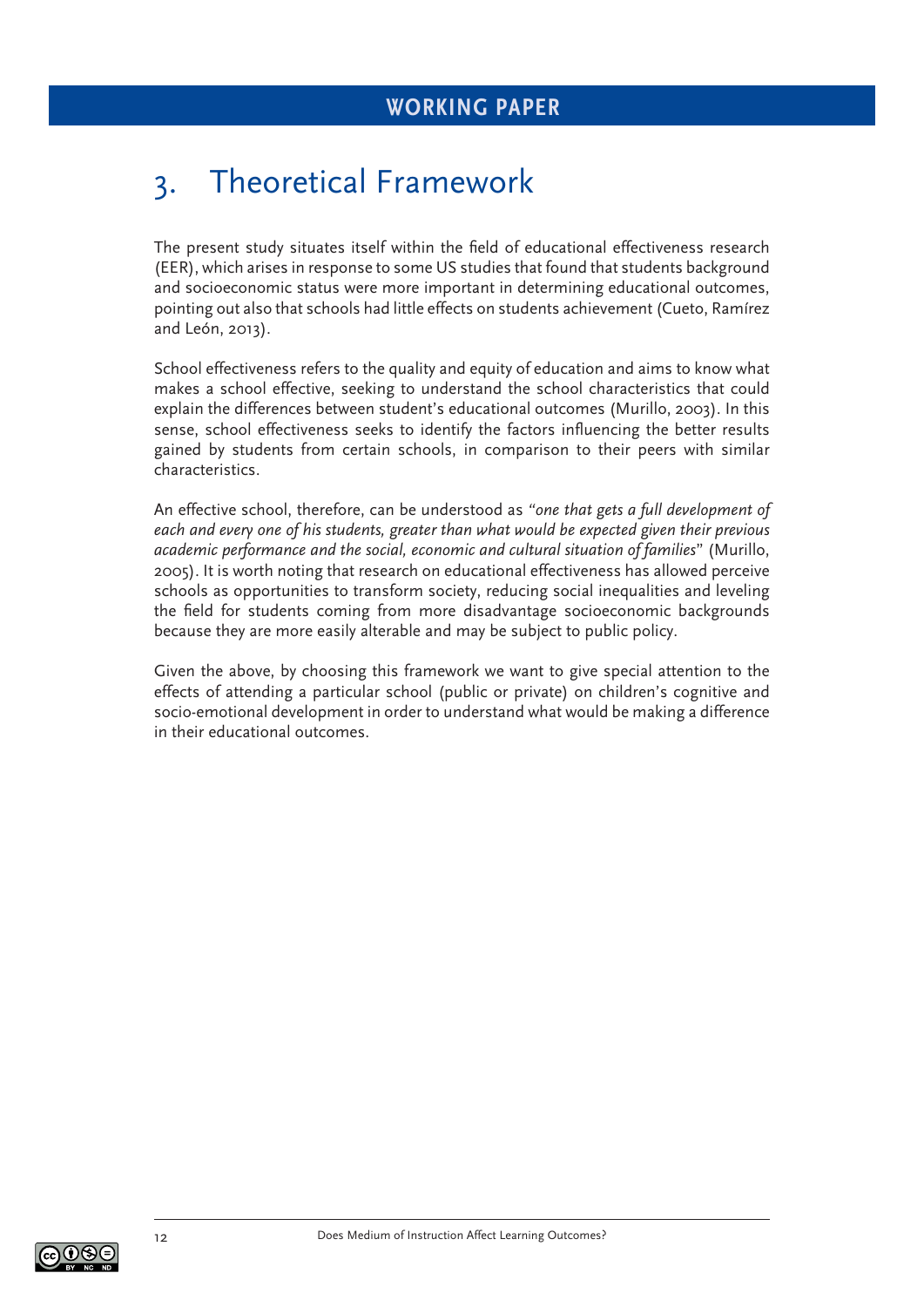# 4. Data and Methods

## **4.1 Data**

This study uses a mixed methods design. We use both quantitative and qualitative data in order to analyze gaps in cognitive and socio-emotional development between public and private school children in Peru.

The quantitative data come from the longitudinal Young Lives (YL) Peru survey. This survey includes information on two cohorts of children (born in 1994/1995 and 2000/2001) through various stages of their lives. For this study, we focus on the younger cohort and follow their development across three survey waves.

The YL Peru survey sample comes from 20 selected sites across the country. The sites were selected with a pro-poor bias, ensuring that randomly selected clusters excluded districts located in the top five per cent of the poverty map developed in 2000 by the National Fund for Development and Social Compensation (FONCODES) (Escobal and Flores, 2008). Within each site, a hundred households were randomly selected, considering the fact that selected households had to had children of the appropriate age (6 to 18 months in 2002). At the same time, 1,000 older children (aged 7 to 8 years) were also randomly selected in the same sites.<sup>2</sup>

The YL data base is particularly useful as it allows us to compare cognitive and socio emotional indicators controlling for variables from different stages in the child's development. Using these data allows us to make the matching process much more exact, which help us to better identify the effects of school type over selected outcome variables. As Table 1 shows, the YL data base includes information for 1,911 students in private (18.37%) and public (81.63%) schools across the country in the year 2009 (Round 3). We restrict the analysis to the urban areas as the sample of children attending privately managed schools in rural areas is small (only 10 observations) and may bias the estimations.<sup>3</sup> Thus, in the quantitative section, we work with data from 1,369 students in urban areas that attend privately managed schools (24.91%) and publicly managed schools (75.09%).



<sup>2.</sup> Some attrition is expected in any longitudinal study. The YL data had an attrition rate of 2.8% across the whole sample between Rounds 1 and 3. This is low in both absolute terms and in relative terms (when compared with attrition rates for other longitudinal studies in developing countries). Attrition between Round 1 and Round 2 has been assessed for attrition bias. Analysis show that attrition between Round 1 and Round 2 was an overwhelmingly random phenomenon. For further on this topic, see: http://www.younglives.org.uk/files/methods-guide/methodsguide-cohort-mainenance.

<sup>3.</sup> According to the Ministry of Education (2009 data), less than 2 percent of the children enrolled in a private school were from rural areas.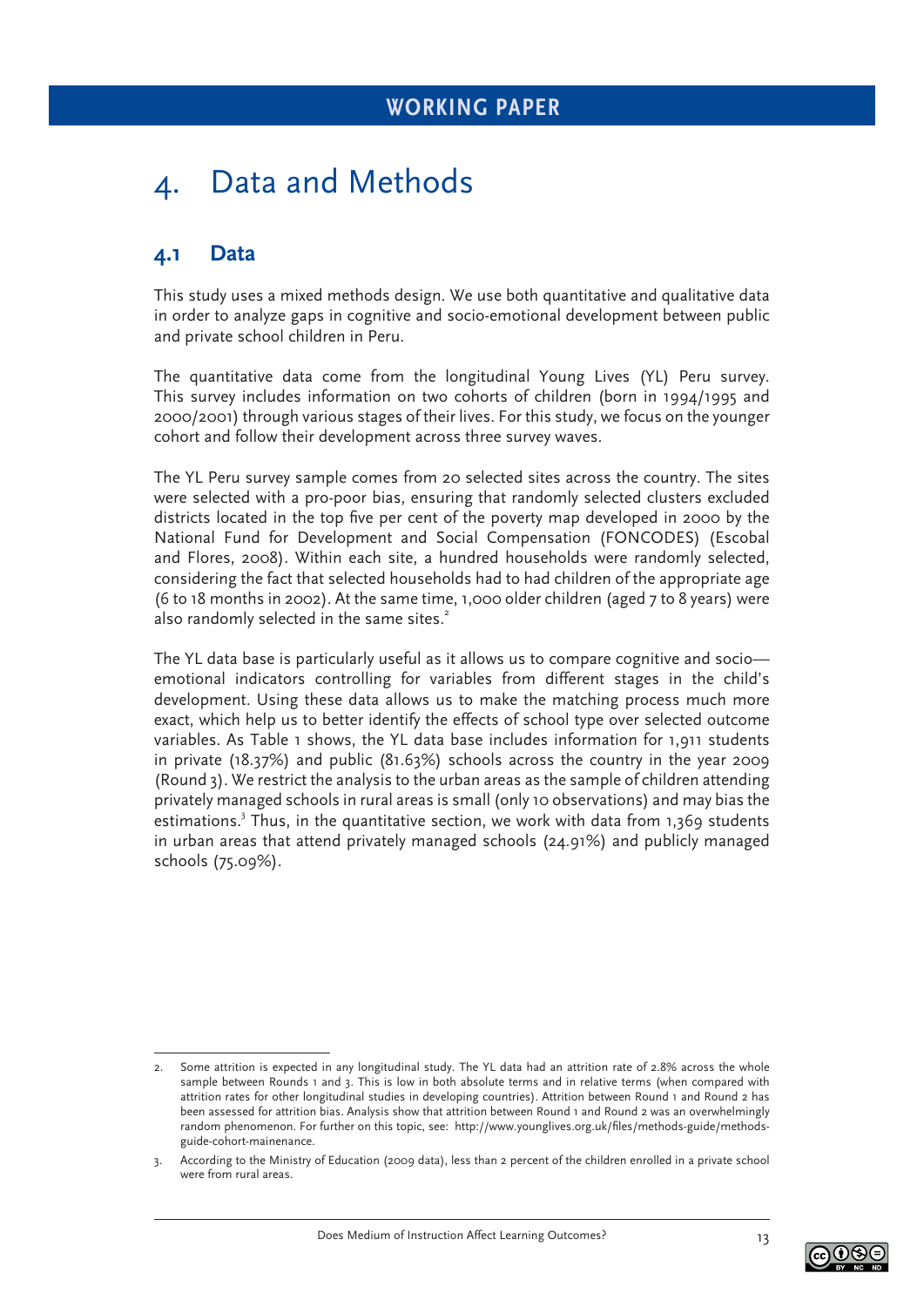|       |   | <b>Public School</b> | <b>Private School</b> | <b>Total</b> |
|-------|---|----------------------|-----------------------|--------------|
| Rural | N | 532                  | 10                    | 542          |
|       | % | 98.15                | 1.85                  | 100          |
| Urban | N | 1,028                | 341                   | 1,369        |
|       | % | 75.09                | 24.91                 | 100          |
| Total | N | 1,560                | 351                   | 1,911        |
|       | % | 81.63                | 18.37                 | 100          |

**Table 1***—Number of students in the YL data base, by type of school*

Source: Young Lives third round data.

The qualitative data used focuses on the younger cohort of the YL, belonging to the third round of data collection took place in 2011. As most private schools in the sample are in Lima—all in urban areas—, we analyzed only the schooling experiences of the 7 children that are part of the qualitative sub-component of YL. Five of these children are from public schools and the remaining two are from private schools. Also, three of them are in fourth grade of primary education and the other ones in fifth grade.

#### **4.2 Methodology**

As it was mentioned above, this study uses both quantitative and qualitative methods. The main advantage of this approach is that it allows researchers to have a better understanding of the problem analyzed (Creswell, 2009). The qualitative analysis complements the quantitative findings, looking into what is behind the identified effects. For the quantitative analysis, we use *Propensity Score Matching* (PSM). This is a method that constructs comparable groups accounting for covariates, so that the difference can be attributed to treatment (Rosenbaum and Rubin, 1983). In the analysis, we use the dummy variable that indicates if the child is in a private school (1 if the child attends a privately managed school in 2009, 0 if the child attends publicly managed school in 2009) as the treatment variable.<sup>4</sup> We only consider children that have maintained school type through their whole school experience. We chose to analyze the effect of private schools as a "treatment" variable as we are interested in observing whether attending a private school provides an additional advantage to public school education between comparable children. The PSM approach allows us to compare cognitive and socialemotional development between both groups.

The matching process takes into account household variables in the third round as well as variables from previous rounds. The use of relevant data from different stages in the child's development makes the matching process far more exact, allowing us to isolate the effects of school type on selected outcome variables. To measure cognitive development we will use the Peabody Picture Vocabulary Test (PPVT) and a mathematics

<sup>4.</sup> As not all the matching methods used in the analysis follow one-to-one methodologies, the selection of the treatment variable may lead to different results. To look into this possibility, we also made the analysis using attendance to a publicly managed school as the treatment variable. Results differ slightly in magnitude though not in significance when using "attendance to a publicly managed school" as the treatment variable.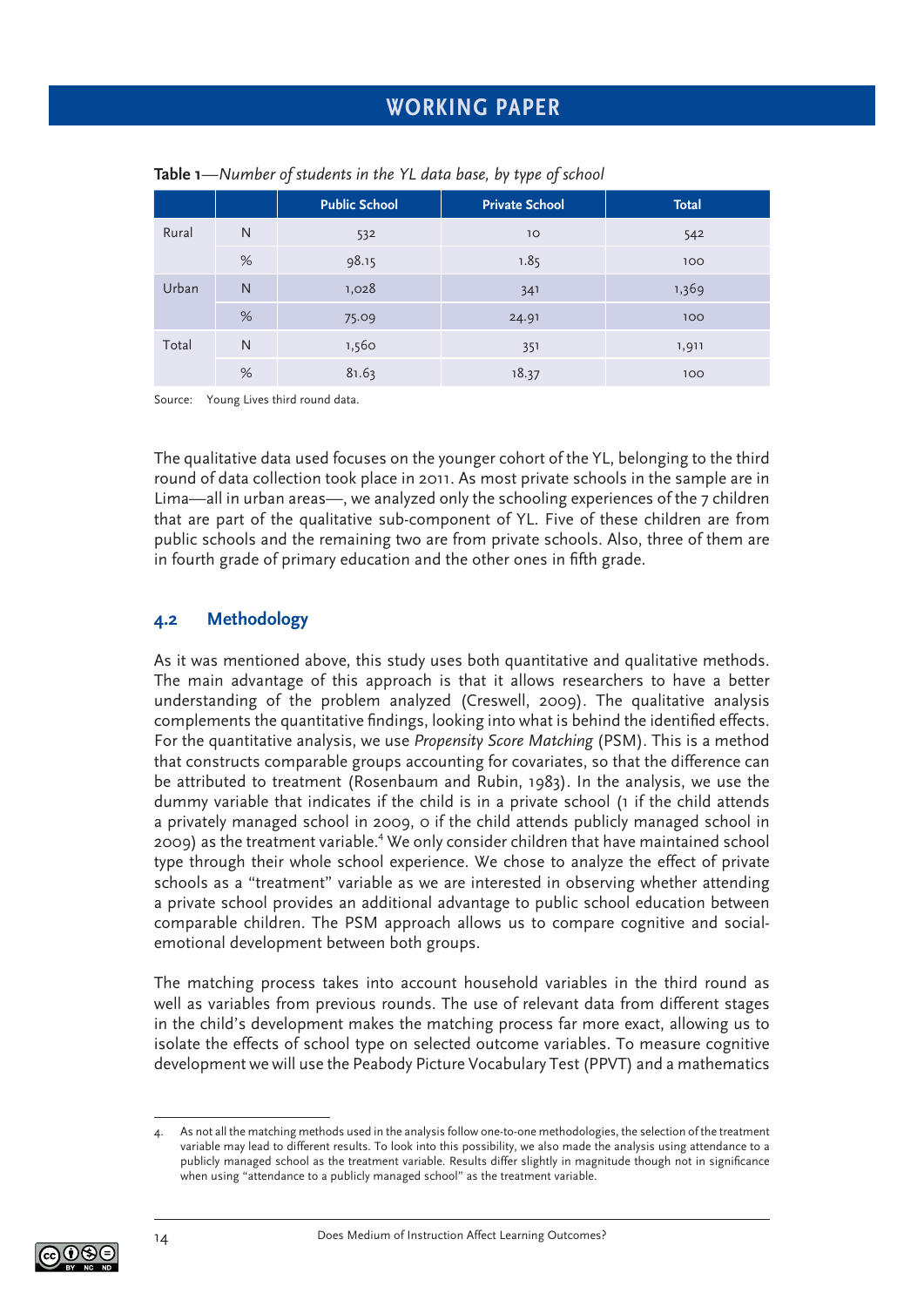achievement test. To measure socio-emotional results use a self-efficacy index, a pride index and a variable that measures respect.

The variables included in the matching process are variables that predict treatment (attending a private school) as well as cognitive and socio-emotional outcomes. The Young Lives data base is particularly useful for this purpose as it has information from previous rounds which allows us to compare children that have similar nutritional backgrounds (Round 1, anthropometric information), similar achievement levels before school enrolment (Round 2, PPVT), parents with similar academic expectations for their children (Round 2, expectation data), parents with similar background (Round 3, mother tongue/ educational level), among other variables.<sup>5</sup> Once the score is estimated, the matching process is done using both nearest neighbour matching and kernel matching. Matched treatment and control group children are compared to find the differences in cognitive and socio-emotional variables.

For the qualitative analysis, we use the information carried out on the individual interviews with caregivers/mothers for both public and private school children in Lima. The qualitative sub-component of YL supposes case studies that describe the schooling experience of the children in the sample. Specifically, we pay special attention to the following themes: i) reasons for sending the child to a public or private school; ii) perceptions of the caregiver about the school; iii) caregivers involvement and participation in the school; iv) child's peer relationships; and finally, v) perceptions about the teacher and the relationship with the child.

#### *Selected variables for measuring type of school effect over cognitive and socio—emotional variables*

We use two variables to measure cognitive development and three variables to measure socio-emotional development among public and private school children. To measure the child's cognitive development, we use the Peabody Picture Vocabulary Test (PPVT) score and the score of a mathematics achievement test. To measure socio-emotional development, we use a self-efficacy index, a pride index and a variable that measures respect.

The PPVT is a test of receptive vocabulary. $^6$  Through the test, children are asked to select from four pictures which represent better a word presented to them orally by an examiner. The test is untimed and is administered individually. The PPVT is used as several studies have found a positive strong correlation among the score and some commonly used intelligence measures (Cueto and León, 2012).

The mathematics achievement test aims to measure basic quantitative and number notions. The test includes two sections. The first section includes nine items on counting, knowledge of numbers, number discrimination, and basic operations. Questions were

<sup>5.</sup> As it can be observed, we are not considering school related variables in the matching process. By focusing on the children's characteristics we intend to analyze if, on average, all of the factors that come with being in a private school (better or worse infrastructure, better or worse teachers, among others) have an effect over a child's cognitive and socio-emotional development. We also do not control for the fact that some children may not be able to attend private schools because of supply restrictions. We believe that this is not important as children that would attend private schools if one was available but do not attend one are even more similar to children that actually attend private schools (and thus act as a better control group).

<sup>6.</sup> The YL survey administered the PPVT-R (125 items) adapted for Latin America.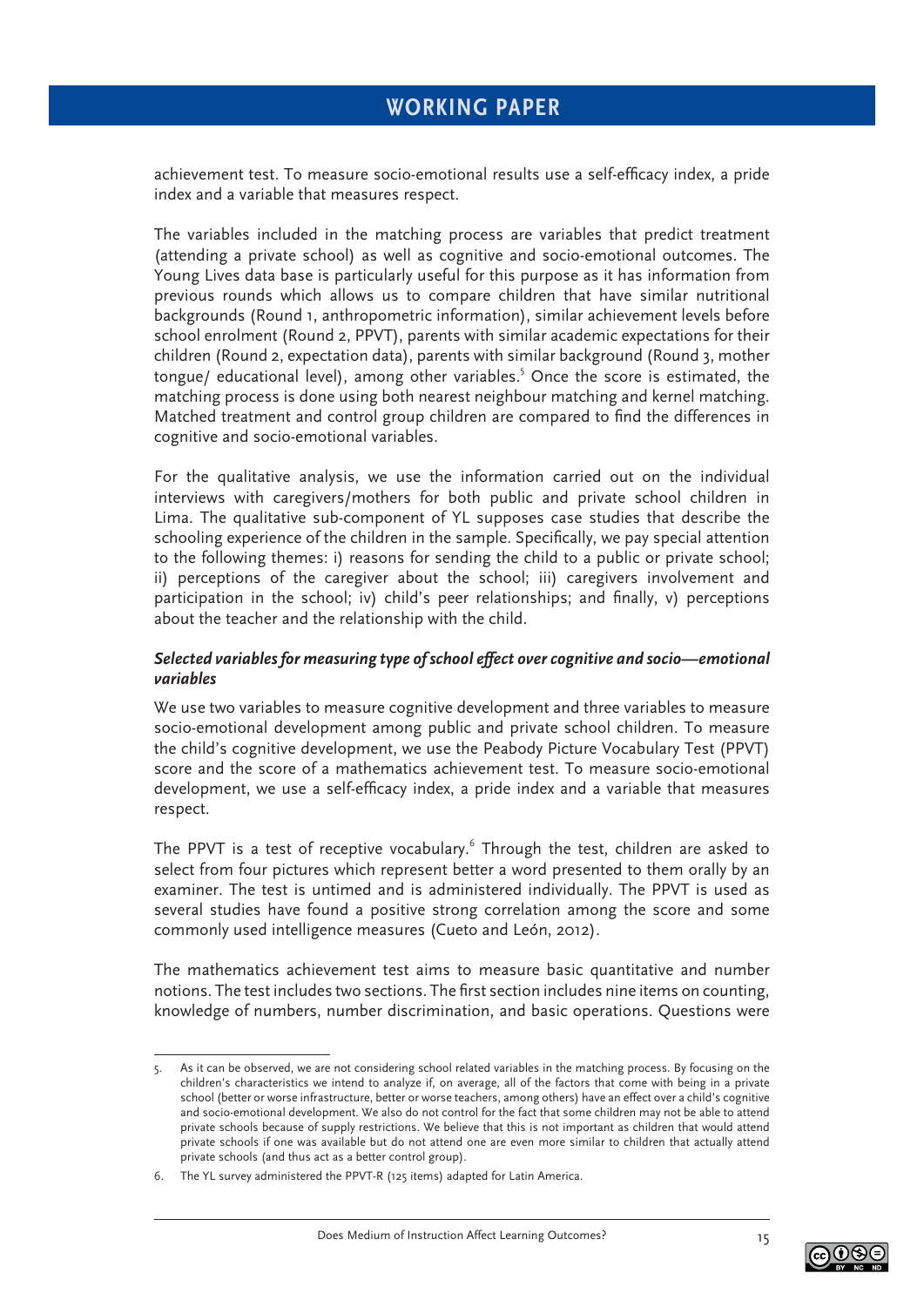administered by an examiner with the help of cards (there is no interference from poor reading skills). A second section includes twenty items using numbers for addition, subtraction, multiplication and division. Children took the test at their own pace, but the test was discontinued after eight minutes.

For the socio-emotional outcome variables we constructed indicators that intend to approximate a set of children's competences in non-cognitive dimensions. The YL questionnaire includes a set of items that aim to measure children's traits and competences related to self-esteem, self-efficacy and perception of respect from others. We used the available data to construct indicators for these three groups of competences (see Box 1). All three dimensions have been found to correlate well with future social and economic opportunities (Dercon and Sanchez, 2011).

| Self-efficacy index         | If I try hard, I can improve my situation in life.                                                       |
|-----------------------------|----------------------------------------------------------------------------------------------------------|
|                             | Other people in my family make all the decisions about how I spend my<br>time [recoded to positive].     |
|                             | I have no choice about the work I do-I must do this sort of work<br>[recoded to positive].               |
|                             | I like to make plans for my future studies and work.                                                     |
|                             | If I study hard at school, I will be rewarded by a better job in the future.                             |
| Pride and self-esteem index | I am proud of my shoes or of having shoes.                                                               |
|                             | I am proud of my clothes.                                                                                |
|                             | I am never embarrassed because I do not have the right books, pencils<br>or other equipment.             |
|                             | I am proud that I have the correct uniform.                                                              |
|                             | I am proud of the work I have to do.                                                                     |
| Respect                     | Answer to the question: Do you think people in this area treat you well<br>or badly? $(1 = Yes, 0 = No)$ |

**Box 1***—Socio-emotional indicators and questions used\**

Note: \* Indexes were constructed using factorial analysis (PCF).

The concept of self-efficacy is related to a person's sense of master over his or her own life. In turn, self-esteem is related to a person's evaluation of their own worth. To approximate both of these concepts, we estimate indicators based in respondents' agreement or disagreement to the statements presented in the box above. The degree of agreement is measured in a 1 to 5 scale. The indicators were constructed using Principal Components Factorial Analysis.

The statements used in the construction of these indexes are drawn from the educational psychology literature. Both indexes are based on existing scales adapted to children and used by other authors that have worked with the YL survey.<sup>7</sup> The self-efficacy index is

<sup>7.</sup> The indexes are based on the same variables considered by Dercon and Singh (2011). Dercon and Krishnan (2011) discuss the validity of these indicators.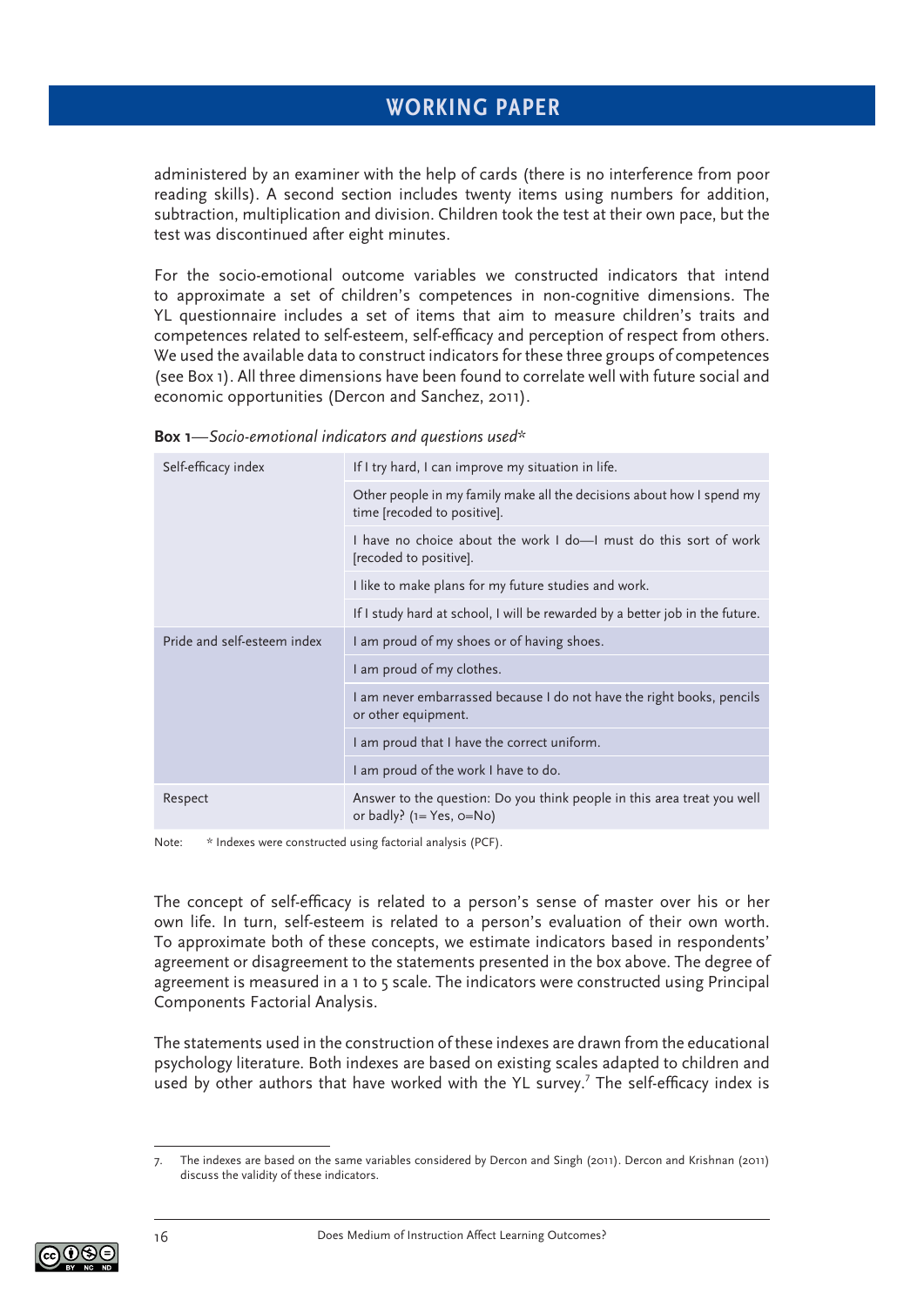built on the concept of locus of control following Rotter (1966) and Bandura (1993). The self-esteem index is based on Rosenberg self-esteem scale (Rosenberg, 1965).

The respect variable—which intends to measure the child's perception of respect from others—is based on the child's response to the question: Do you think people in this area treats you well or badly? This response is interpreted in the study by Outes, Sanchez and Molina (2010) as an assessment of the child's sense of inclusion and respect in their local community. They found evidence that this measurement is correlated with measurements of self-esteem and perception of psychosocial status in Peru.

#### *Selected variables for the matching process*

For the matching process we selected variables that predict treatment (attending a private school) as well as cognitive and socio-emotional outcomes. The Young Lives data base is particularly useful as it has information from different stages in the child's development, which allows us to compare children with similar backgrounds and characteristics. The main goal of this process is to be able to distinguish between the effects of attending a private or public school from the fact that—on average—the children that attend private schools have characteristics that may positively achieve their cognitive and socio-emotional development.

To estimate the propensity score, we take into account a set of children's, parents' and households' characteristics. Investigations have found that variables such as socioeconomic status and maternal education level are significant predictors of the child's performance on standardized measures and overall intellectual functioning (Restrepo et al., 2006). Taking this into account, we include variables such as the wealth index (in 2009), if the caregiver's mother's language was Spanish and if the mother has more than primary education (in 2002).

Variables related to the children's cognitive development before and out of school are also included in the analysis. We consider if the child attended preschool, the academic expectations of the mother for the child (in 2006), the child's PPVT score before attending school and the language in which the test was taken. We also consider if the child was stunted, which has been found to have a positive and significant return on cognitive development (Outes-Leon et al., 2010). We also consider variables related to socio-emotional outcomes: if the child's mother asked for help on an issue related to violence (in 2009) and the child's mother socio-emotional index (in 2006).

The child's birth order, the household size (in 2009), the child's sex, the mother's age when the child was born (in 2002), and if the caregiver had a partner when the child was born (in 2002) are also variables included in the estimation of the propensity score.

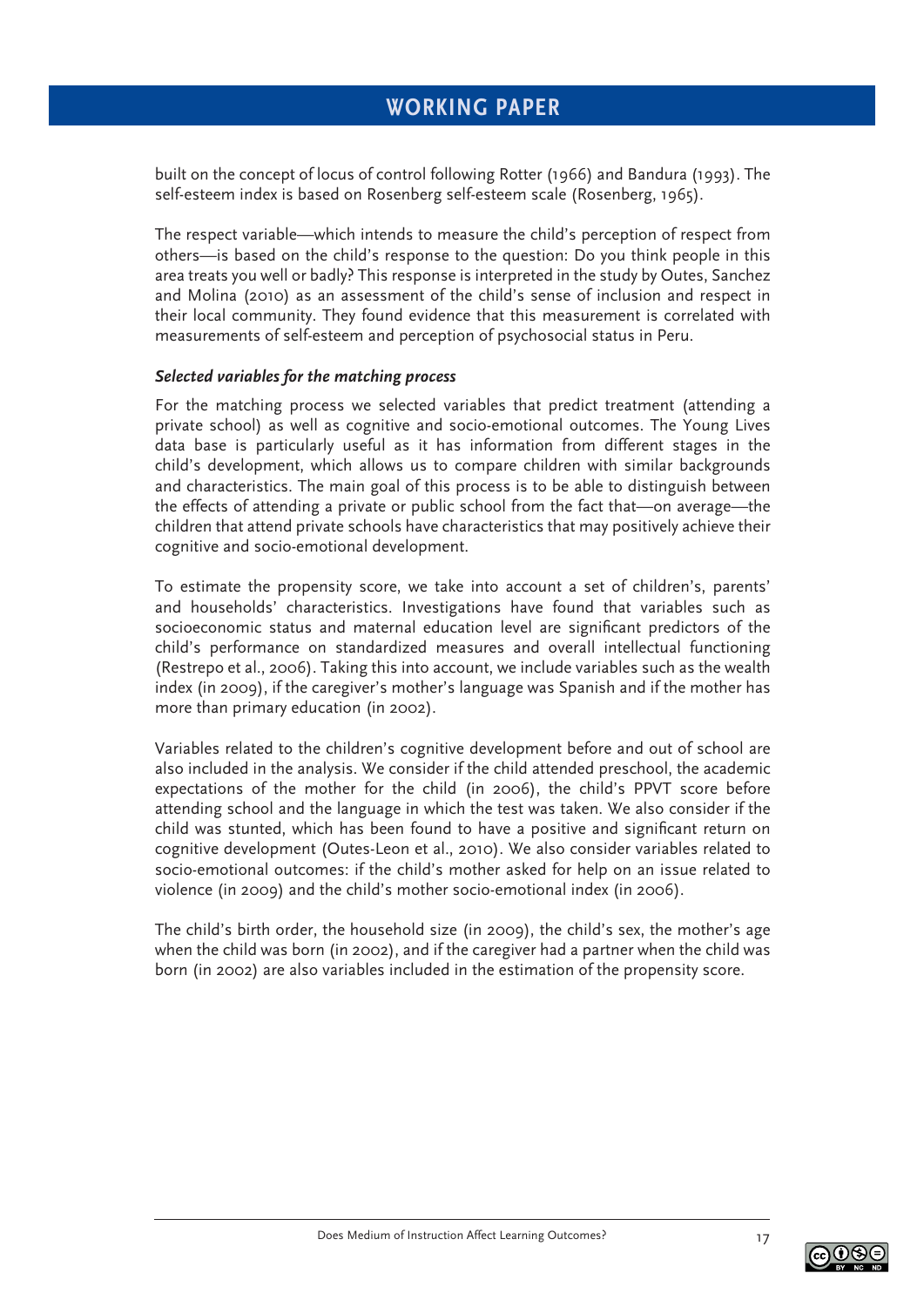# 5. Results

## **5.1 Quantitative Analysis: Procedures and Results**

In order to analyze the differences between public and private school children, we begin by looking at the main characteristics within each group. The average age in both groups is 8 years old in 2009. In both groups, half the children are male. Mothers are, on average, about 27 years old when the child is born and about 87% of the caregivers have partners during the first survey round.

Some of the major differences between groups are related to socioeconomic status (the wealth index is clearly higher in families of children in private school). For example, 24% of children that attend public schools are stunted in 2002 (height for age below –2 SD of WHO standards) while only 10% of children in private schools present the same condition. Also, mothers of children in private schools have on average a higher education level than mothers of children in private schools.

It can also be observed that a higher percentage of private school children attended preschool than public school children (94% vs. 82%). 51% of private school children that attended preschool went to a private preschool while 81% of public school children that attended preschool went to a public preschool. Most private school children live in the coastal region.

| <b>Variables</b>                               |      | <b>Private School</b> | <b>Public School</b> |
|------------------------------------------------|------|-----------------------|----------------------|
| Sex child (male)                               | mean | 50%                   | 51%                  |
|                                                | sd   | 0.50                  | 0.50                 |
| Age child (months) in 2009                     | mean | 94.72                 | 95.01                |
|                                                | sd   | 3.58                  | 3.61                 |
| Birth order                                    | mean | 1.75                  | 2.34                 |
|                                                | sd   | 1.13                  | 1.59                 |
| Mother has more than primary education in 2002 | mean | 82%                   | 57%                  |
|                                                | sd   | 0.39                  | 0.49                 |
| Age mother in 2002                             | mean | 26.89                 | 26.55                |
|                                                | sd   | 6.15                  | 6.50                 |
| Caregiver has a partner in 2002                | mean | 87%                   | 87%                  |
|                                                | sd   | 0.34                  | 0.33                 |
| Caregiver's mother's language is Spanish       | mean | 88%                   | 79%                  |
|                                                | sd   | 0.32                  | 0.41                 |
| Stunted in 2002                                | mean | 10%                   | 24%                  |
|                                                | sd   | 0.302                 | 0.428                |
| Child attended preschool in 2006               | mean | 94%                   | 82%                  |
|                                                | sd   | 0.25                  | 0.38                 |

**Table 2***—Descriptive statistics (selected variables), by school type*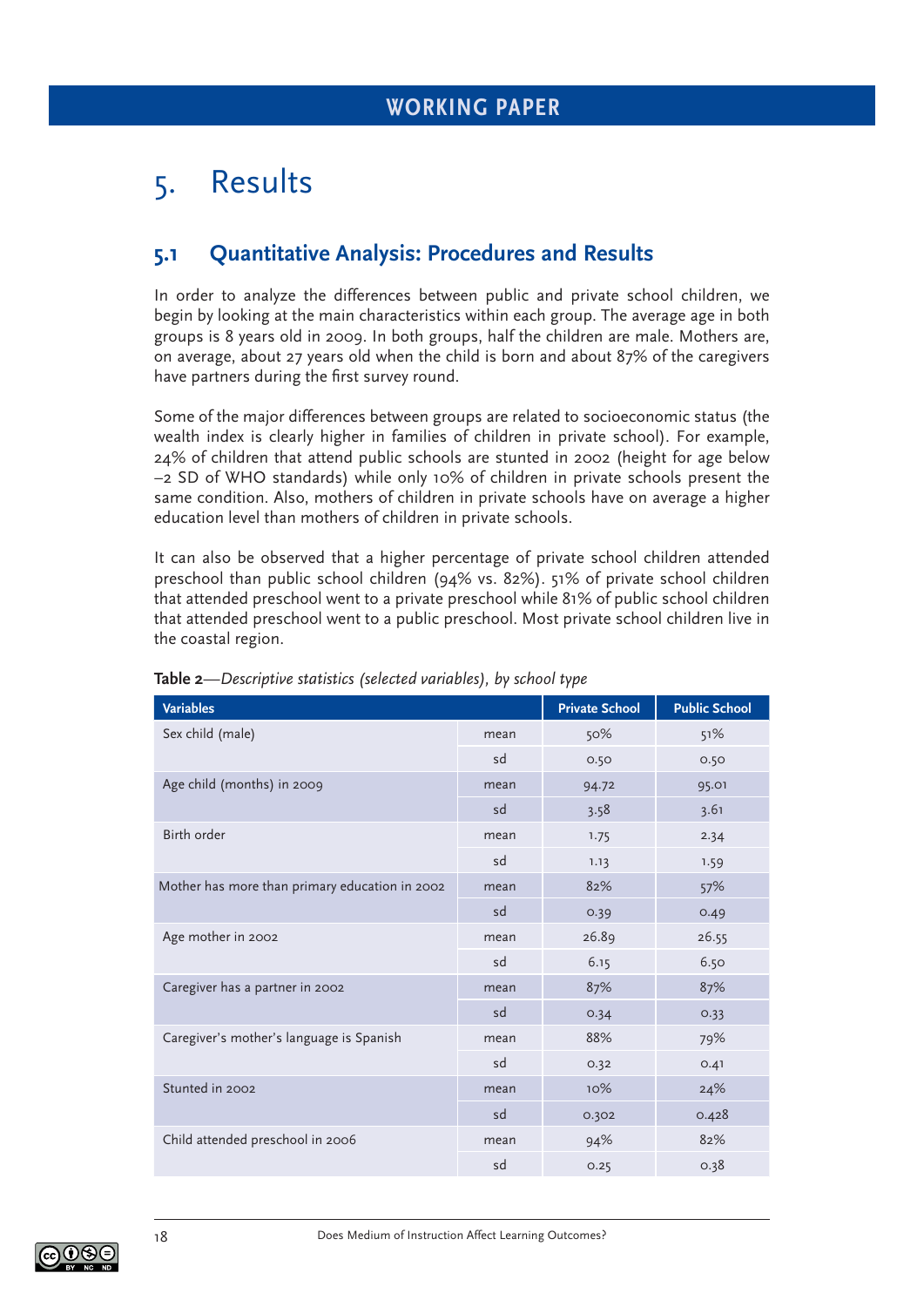| <b>Variables</b>                         |      | <b>Private School</b> | <b>Public School</b> |
|------------------------------------------|------|-----------------------|----------------------|
| Child attended private preschool in 2006 | mean | 51%                   | 6%                   |
|                                          | sd   | 0.50                  | 0.24                 |
| Child attended public preschool in 2006  | mean | 43%                   | 81%                  |
|                                          | sd   | 0.50                  | 0.39                 |
| Child attended PRONOEI preschool in 2006 | mean | 5%                    | 11%                  |
|                                          | sd   | 0.21                  | 0.31                 |
| PPVT score in 2006                       | mean | 45.48                 | 30.90                |
|                                          | sd   | 14.30                 | 16.41                |
| Household size in 2009                   | mean | 5.02                  | 5.22                 |
|                                          | sd   | 1.86                  | 1.79                 |
| Wealth index in 2009                     | mean | 0.75                  | 0.59                 |
|                                          | sd   | 0.11                  | 0.17                 |
| Child lives in the coast in 2009         | mean | 69%                   | 44%                  |
|                                          | sd   | 0.46                  | 0.50                 |
| Child lives in the highlands in 2009     | mean | 28%                   | 39%                  |
|                                          | sd   | 0.45                  | 0.49                 |
| Child lives in the jungle in 2009        | mean | 3%                    | 17%                  |
|                                          | sd   | 0.17                  | 0.38                 |

Source: Young Lives first, second and third round data.

As it was previously explained, the matching process allows us to isolate the effects of attending a private or public school over cognitive and socio-emotional outcomes from the effects of the other existing differences among both groups. If we do not control for these variables, we could made the mistake of attributing the effects of, for example, having a better socioeconomic condition to the fact that the child was in a private school (given that having a better socioeconomic condition is associated to the probability of being in a private school).

For the matching process, we have considered variables that may have an effect over the probability of being assigned to treatment (attending a private school) as well as variables that may have an effect over cognitive and socio-emotional outcomes. The variables used for matching students are the following:<sup>8</sup> if the child attended preschool, child's birth order, child's sex, if the child's mother asked for help on an issue related to violence (in 2009), child's PPVT score (in 2006), the language in which the child took the PPVT, if the child's growth was stunted, the mother's socio-emotional index (in 2006), the academic expectations of the mother for the child (in 2006), the mother's age (in



The "violence" variable was constructed from the survey question (to caregiver): Ever needed help with child abuse or family violence. The mother's socio-emotional index was constructed considering the following items: (i) If I try hard, I can improve my situation in life, (ii) I have no choice about which school to send my child to, (iii) If my child gets sick, I can do little to help him/her get better, (iv) I can do little to help my child get better in school no matter how hard I try, (v) Other people in my street look down on me and my family. The academic expectations variable was constructed following Dercon and Singh (2011). It comes from the question (to caregiver): Ideally what level of education would you like [NAME] to complete? It is coded as "years of education" (University=15). Finally, the wealth index is a variable that is already constructed in the data base.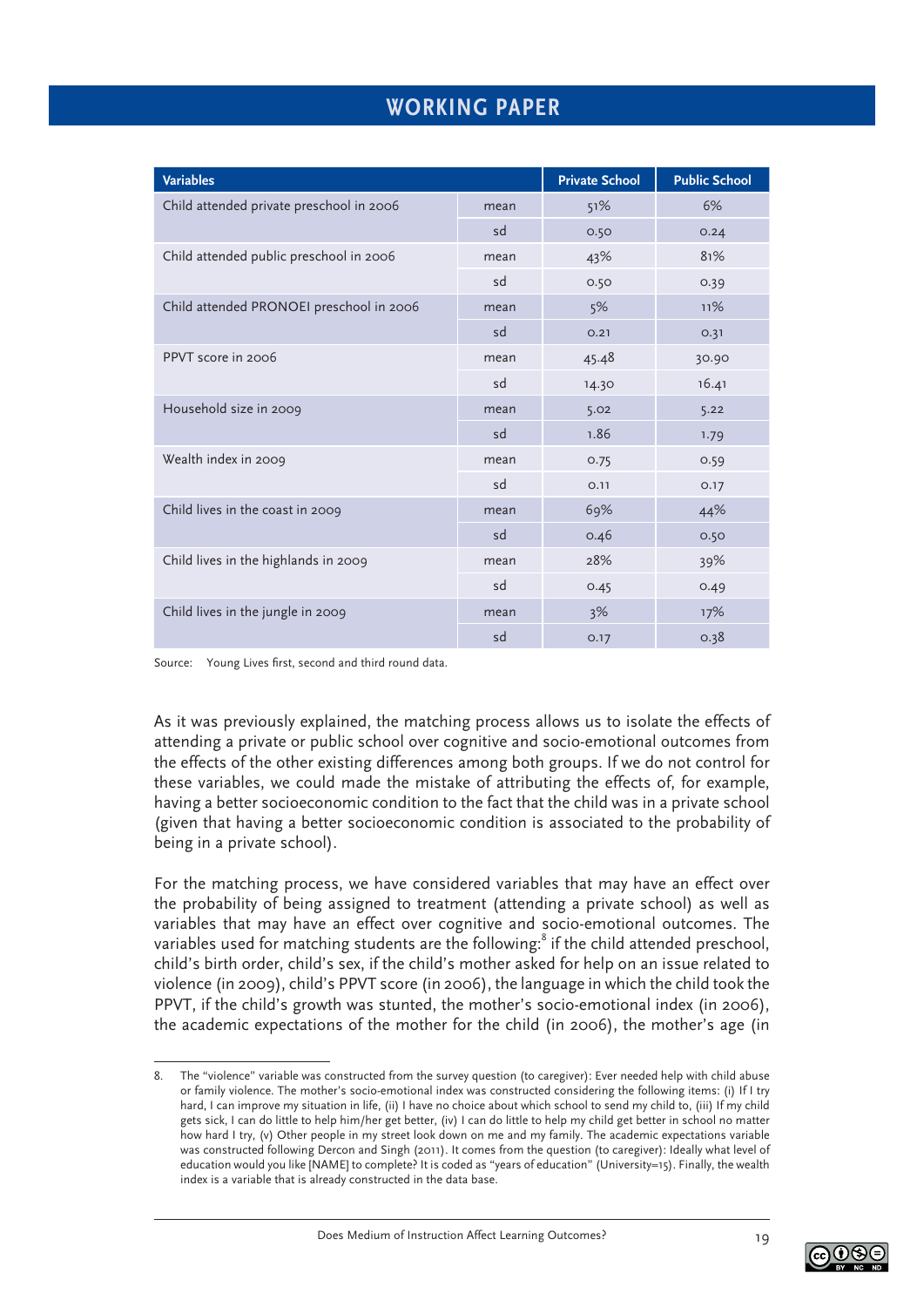2002), if the caregiver had a partner (in 2002), the caregiver's mother's language, if the mother has more than primary education (in 2002), household size (in 2009), household wealth index (in 2009), and if the child lives in the coast (in 2009). It should be noted that all variables measured in 2002 correspond to a stage of the child's development that is very near to the child's birth while all variables measured in 2006 are from the time before the child got into school. The matching results are presented in Appendix 1. Tables 3 through 7 show the differences in the selected outcome variables before and after the matching process. Tables 3 and 4 present differences in cognitive development variables. As it is shown, the PPVT score and the score of the mathematics achievement test are higher for private school children than for public school children even after the matching process. Tables 5, 6 and 7 present the results for socio-emotional variables. As it can be observed, the differences in socio-emotional indicators are only significant before matching.

The difference in the PPVT score between private and public school children before matching is more than 10 points (0.7 times the PPVT score's SD). After matching, the difference remains statistically significant, though it is much smaller (2.8 points, 0.2 times the SD). The same is observed when looking at the difference between private and public school children in the mathematics achievement test. The score of children from private schools is, on average, 3.6 points higher than for public school children (0.7 times the standard deviation). The difference after matching is of 1.8 points (0.35 times the SD).

| <b>PPVT</b> score                             | <b>Private</b> | <b>Public</b> | <b>Difference</b> | Confidence Interval<br>(95%) |                 |
|-----------------------------------------------|----------------|---------------|-------------------|------------------------------|-----------------|
|                                               |                |               |                   | <b>Inferior</b>              | <b>Superior</b> |
| Score without matching $(n=1,238)$            | 72.47          | 61.94         | $10.53***$        |                              |                 |
| Score with nearest neighbour $(n=1,121)$      | 72.36          | 69.51         | $2.84***$         | 0.95                         | 4.74            |
| Score with normal kernel matching $(n=1,123)$ | 72.40          | 69.52         | $2.88**$          | 1.07                         | 4.69            |

| Table 3—Differences in PPVT score by type of propensity score matching' |  |  |
|-------------------------------------------------------------------------|--|--|
|-------------------------------------------------------------------------|--|--|

Notes: 1: Nearest neighbour and kernel matching were estimated without replacement. Confidence intervals were estimated using bootstrapping with 500 repetitions.

 $* p < 0.1, ** p < 0.05, ** p < 0.01$ 

#### **Table 4***—Differences in Mathematics Achievement Test score by type of propensity score matching*<sup>1</sup>

| <b>PPVT</b> math score                        | <b>Private</b> | <b>Public</b> | <b>Difference</b> |                 | <b>Confidence Interval</b><br>(95%) |
|-----------------------------------------------|----------------|---------------|-------------------|-----------------|-------------------------------------|
|                                               |                |               |                   | <b>Inferior</b> | <b>Superior</b>                     |
| Score without matching $(n=1,262)$            | 18.52          | 14.90         | $3.61***$         |                 |                                     |
| Score with nearest neighbour $(n=1,143)$      | 18.42          | 16.67         | $1.75***$         | 0.97            | 2.53                                |
| Score with normal kernel matching $(n=1,145)$ | 18.43          | 16.62         | $1.82***$         | 1.06            | 2.57                                |

Notes: 1: Nearest neighbour and kernel matching were estimated without replacement. Confidence intervals were estimated using bootstrapping with 500 repetitions.

 $* p < 0.1$ ,  $** p < 0.05$ ,  $** p < 0.01$ 

$$
\textcircled{\footnotesize\textcircled{\footnotesize\textcircled{\footnotesize\textcirc}}}
$$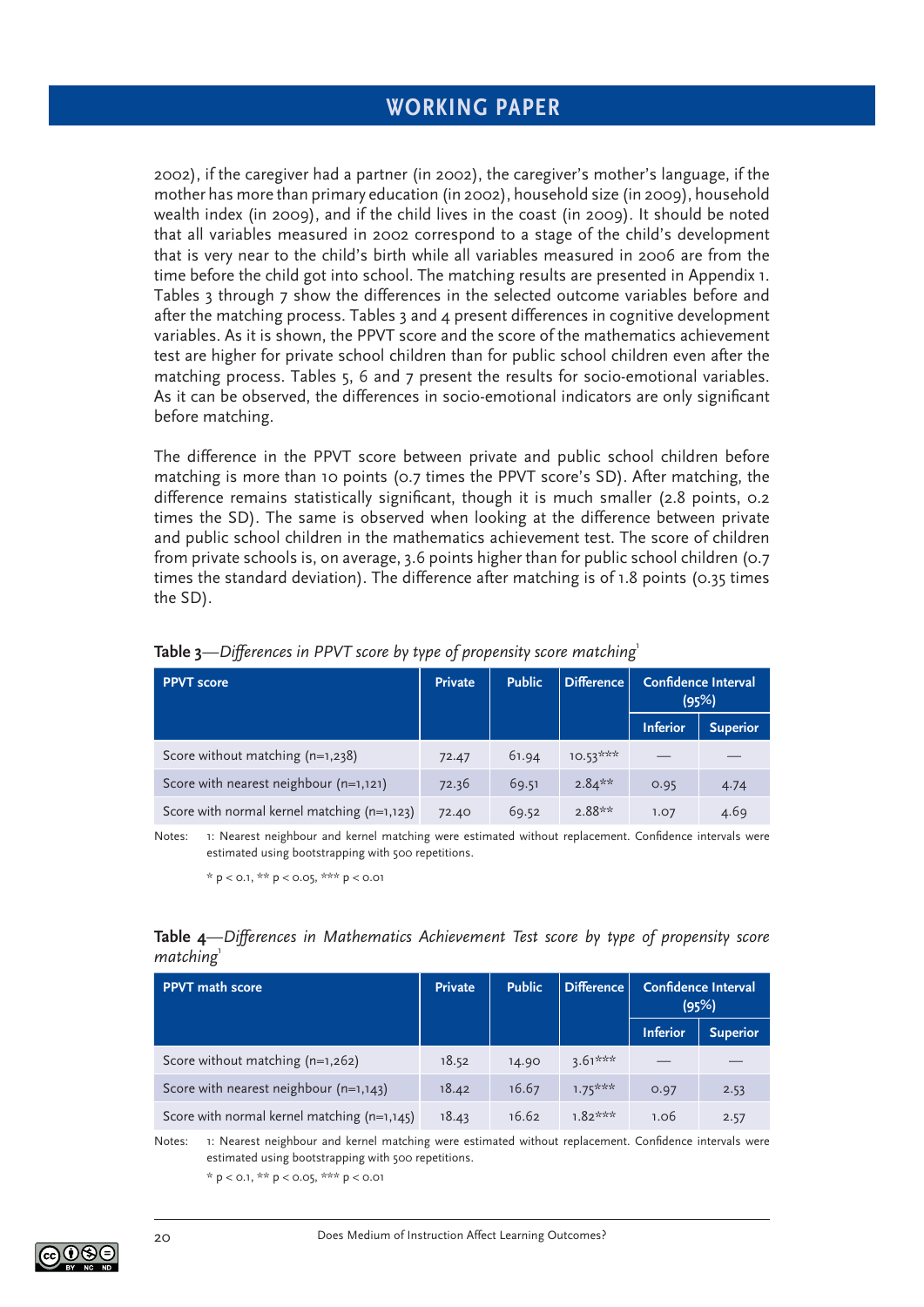The differences in the self-efficacy index, the pride index and the respect variable are significant before matching. In the three cases, the index is higher for private school children than for public school children (.22, .31 and .10 times the standard deviation). As it was mentioned, in the case of these three variables, the differences are not statistically significant after the matching process. These differences are also considerably smaller.

| Self efficacy index                           | <b>Private</b> | <b>Public</b> | <b>Difference</b> |                 | <b>Confidence Interval</b><br>(95%) |
|-----------------------------------------------|----------------|---------------|-------------------|-----------------|-------------------------------------|
|                                               |                |               |                   | <b>Inferior</b> | <b>Superior</b>                     |
| Score without matching (n=1,278)              | 0.27           | 0.05          | $0.22***$         |                 |                                     |
| Score with nearest neighbour $(n=1,158)$      | 0.25           | 0.16          | 0.09              | $-0.08$         | 0.26                                |
| Score with normal kernel matching $(n=1,160)$ | 0.25           | 0.16          | 0.08              | $-0.09$         | 0.26                                |

#### Table 5—Differences in Self-efficacy index by type of propensity score matching<sup>1</sup>

Notes: 1: Nearest neighbour and kernel matching were estimated without replacement. Confidence intervals were estimated using bootstrapping with 500 repetitions.

 $*$  p < 0.1,  $**$  p < 0.05,  $***$  p < 0.01

#### **Table 6***—Differences in Pride index by type of propensity score matching*<sup>1</sup>

| <b>Pride index</b>                        | <b>Private</b> | <b>Public</b> | <b>Difference</b> |                 | Confidence Interval<br>(95%) |
|-------------------------------------------|----------------|---------------|-------------------|-----------------|------------------------------|
|                                           |                |               |                   | <b>Inferior</b> | <b>Superior</b>              |
| Score without matching (n=858)            | 0.41           | 0.13          | $0.28***$         |                 |                              |
| Score with nearest neighbour (n=801)      | 0.39           | 0.36          | 0.03              | $-0.16$         | 0.22                         |
| Score with normal kernel matching (n=802) | 0.39           | 0.36          | 0.03              | $-0.15$         | O.21                         |

Notes: 1: Nearest neighbour and kernel matching were estimated without replacement. Confidence intervals were estimated using bootstrapping with 500 repetitions.

 $* p < 0.1, ** p < 0.05, ** p < 0.01$ 

#### **Table 7***—Differences in Respect variable by type of propensity score matching*<sup>1</sup>

| <b>Respect</b>                             | <b>Private</b> | <b>Public</b> | <b>Difference</b> | <b>Confidence Interval</b><br>(95%) |                 |
|--------------------------------------------|----------------|---------------|-------------------|-------------------------------------|-----------------|
|                                            |                |               |                   | <b>Inferior</b>                     | <b>Superior</b> |
| Score without matching (n=1286)            | 0.97           | 0.95          | $0.021***$        |                                     |                 |
| Score with nearest neighbour $(n=1165)$    | 0.97           | 0.95          | 0.01              | $-0.02$                             | 0.05            |
| Score with normal kernel matching (n=1167) | 0.97           | 0.95          | 0.01              | $-0.02$                             | 0.05            |

Notes: 1: Nearest neighbour and kernel matching were estimated without replacement. Confidence intervals were estimated using bootstrapping with 500 repetitions.

 $* p < 0.1$ ,  $** p < 0.05$ ,  $*** p < 0.01$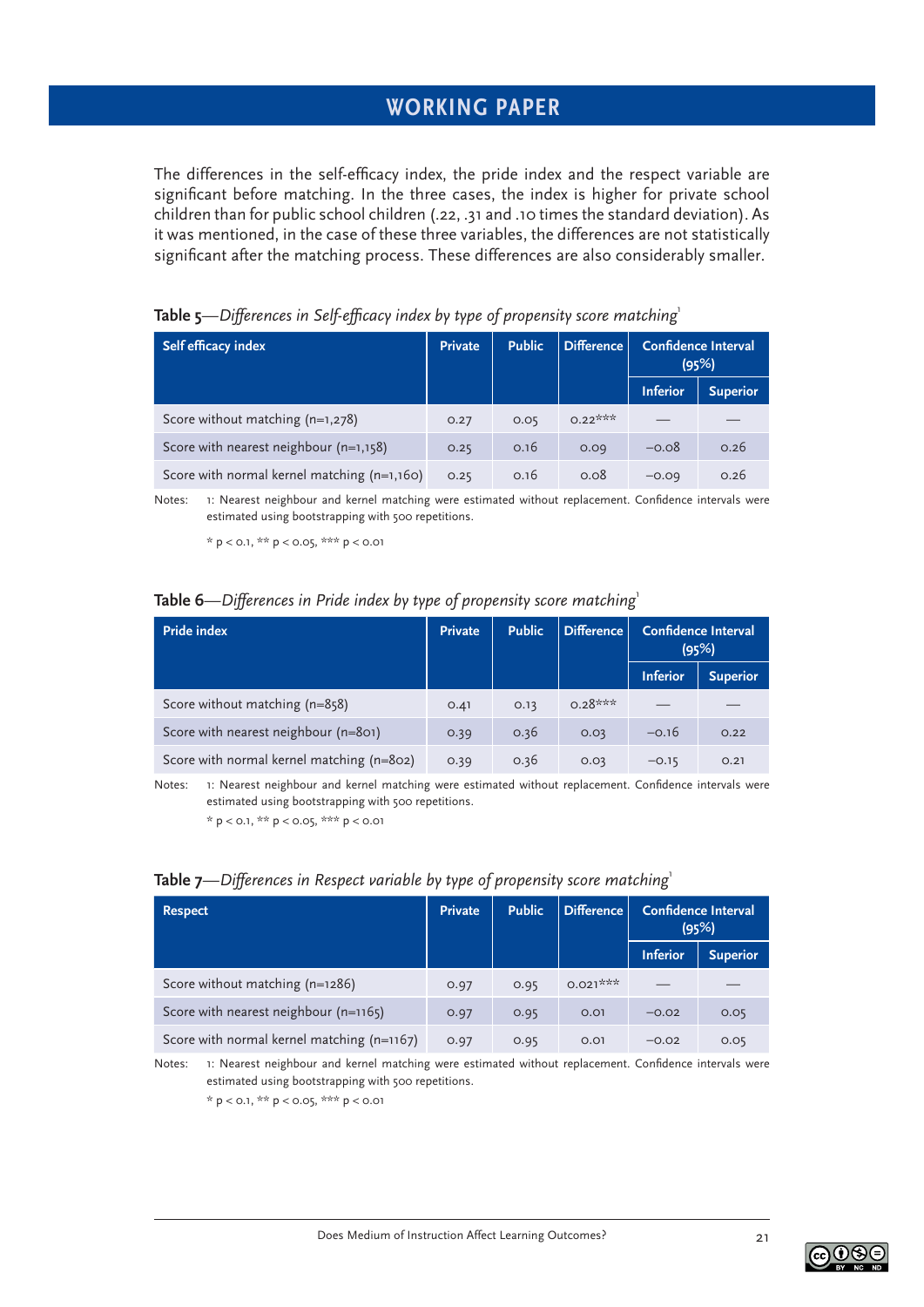After this analysis, we can conclude that school type has a significant effect over cognitive indicators. We now analyze how these differences vary across socioeconomic level. The following figures show the relationship between the cognitive indicators analyzed and the wealth index for comparable (matched) children. As it is shown, the differences in the PPVT score among private and public school children becomes larger with the child's socioeconomic level. In the case of the math score, the gap remains constant across socioeconomic levels (it even seems to decrease). These relationships suggest that school type has a more homogenous effect over mathematical achievement across socioeconomic levels than over vocabulary indicators.

The reasons behind these differences could be many. As Cueto et al. (2004) have discussed, there is a direct effect of the number and cognitive demand of the mathematical exercises done by children in school over mathematics test scores. This suggests that cognitive results in mathematics are mostly caused by school work. Cueto et al. (2013) also find that there is a considerable difference on the number and quality of exercises done by children in schools with a higher socioeconomic level—which, in their sample, consisted mostly of private school children—than by children with a lower socio-economic level—mostly public school children.<sup>9</sup> The fact that school work has a direct effect on mathematics test scores could explain how being in a private school could have a direct and constant impact over outcomes in mathematics indicators.

The effects of school type over vocabulary indicators do seem to change with socioeconomic level. It would appear that in order to have a significant effect over PPVT scores it is required that the school's education has a higher quality (given that school's quality is associated with socioeconomic level). It could thus be hypothesized that the impact over vocabulary outcomes require that the school has further involvement in the child's development than in the case of mathematical outcomes. A more comprehensive approach may be needed.



**Figure 1***—Relationship between PPVT scores and wealth index after matching*

Source: Young Lives third round data. Restricted to matched sample.

<sup>9.</sup> In the study, it is stated that a higher socioeconomic level is associated with a higher number of mathematical exercises in both private and public schools. Although the differences between both groups are present across socioeconomic levels, the gap seems to decline slightly in families with a higher socioeconomic level (it should be consider that the YL sample is pro-poor), which may suggest that differences in variables such as "number of mathematical exercises" declines between public and private schools with higher socioeconomic level.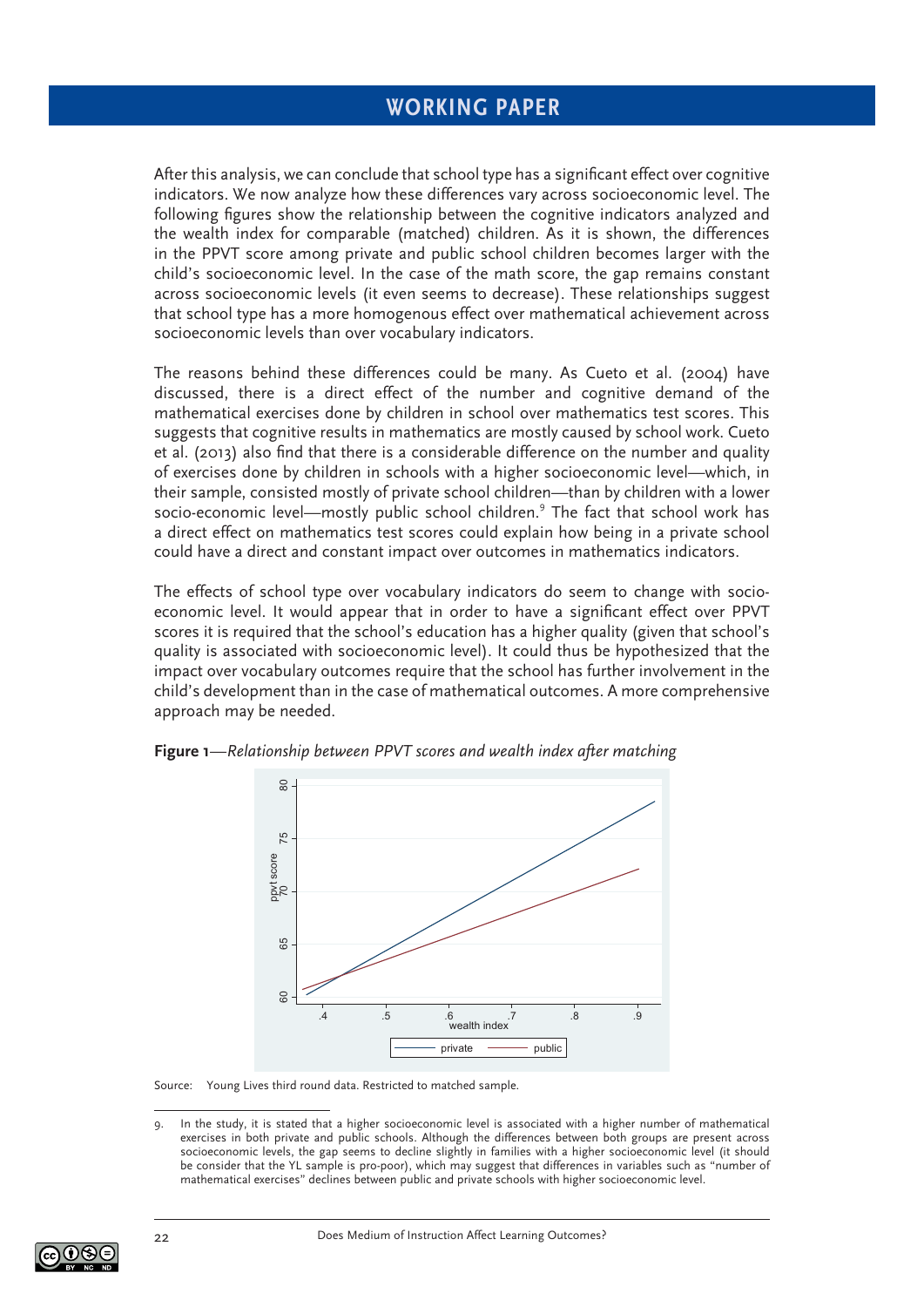



Source: Young Lives third round data. Restricted to matched sample.

## **5.2 Qualitative Analysis: Schooling Experiences Between Children in Private and Public Schools**

As has been pointed out before in a previous section, using the YL qualitative data, we explore the differences between cognitive and socio-emotional development between private and public school children could be reflected in their school experiences from the perspective of the caregiver/mother. Specifically, we pay special attention to the following themes: i) reasons for sending the child to a public or private school; ii) perceptions of the caregiver about the school; iii) caregivers involvement and participation in the school; iv) child's peer relationships; and finally, v) perceptions about the teacher and the relationship with the child. Bellow, we describe exclusively the children's schooling experiences in the sample.

#### *Ricardo*

When the third round of the YL qualitative sub—component took place, Ricardo was 9 years old and was in fourth grade of primary education in a public school. Her mother describes him as an obedient child and highlighted that he usually helps her with the household chores (for example: sweep the floor and wash the dishes), even when she didn't ask him for help. Nevertheless, his most important responsibility it's to study, doing well at school and do his homework. Regarding this issue, the mother said:

*"He likes to help me. I'm going to sweep, I could help you or what can I do? Peel potatoes? he said. But I say to him that he is very small, you could cut yourself. I help you mom, he said, to wash the dishes. He always help me, he is very obedient (…). His responsibility is to do his homework, wash his hands and eat" (Caregiver, public school).*

Ricardo it's a good student. In her mother words *"he is doing well at school because he brings me twenties* (of grades)*"* and when he has to do his homework, he always received

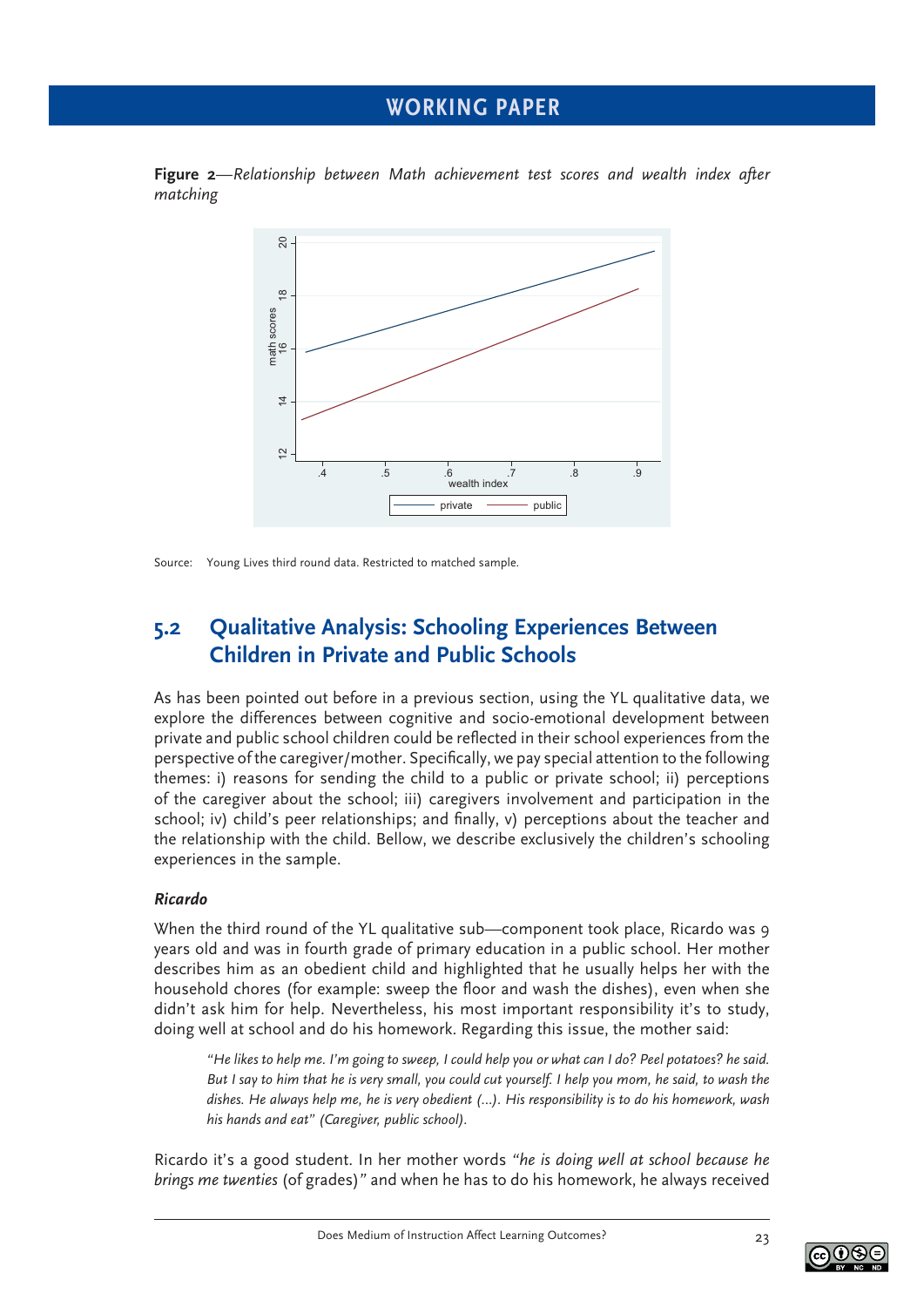help from his father. However, unlike the last year, he doesn't like to go to the school because his current teacher doesn't treat well children and yell them. When asked about the relationship between her son and the teacher, she responded:

*"Yes, he didn't want to go (to the school). I don't like the teacher, he said. I don't like the teacher because she yells at me. She looks angry and it seems like she is going to hit me. She looks at me with eyes of tiger, he said"* 

—Caregiver, public school

Another important topic explored was how well her child gets along with their peers. In this regard, the mother mentioned that Ricardo has good relationships with their school peers and didn't have problems adapting to the school. Regarding what he have learned at school, his mother pointed out exclusively indicators of cognitive development associated with Math skills and Reading Comprehension and also when asked about what else she would like that her son have learned, she highlighted a little more of Reading Comprehension.

It should also be noted that for Ricardo's mom, meetings with parents at school are very important because it allows them to know about the academic performance of their children and how they are behaving at school. However, she describes Ricardo's teacher as "antisocial" and highlighted that in the last three months, the school have not scheduled a parents meeting. About this, the mother said:

*"We have to come to inquire about our children, about how they are doing at school. We have to be communicated. And the teacher said: "No, I don't like to be friend with any parent." "I'm not going to talk about my life with anyone." We don't want to know about her life, we wanted to know how our children are doing at school, how they behave, how they are in their studies."* 

—Caregiver, public school

#### *Karla*

Karla is 10 years old and is in fifth grade in a public school. Her grandmother described her as a peaceful and quiet girl but also as someone who grumbles a lot, attributing it to her mother absence because she doesn't live with her. In this regard, Karla's grandmother emphasizes that "the separation of her parents affected her a lot." Therefore, she tried to support her in everything she needs. Regarding her main responsibilities within the home, the grandmother mentioned that she usually helps her with the housework; however, her main responsibilities are doing her homework and study.

Likewise, the grandmother noted that Karla studies in a public school mainly because it's the closest school to their home and it's where her older sister also studied. Like the previous case study described, Karla is a good student and is doing very well at school because she gets good grades. When asked the grandmother how Karla was doing at primary education she indicated that:

*"I think she is doing well at school because of her grades. She would obtain lower grades if she doesn't study, no?"*

—Caregiver, public school

Karla's grandmother also emphasized that they are constantly awaiting of her performance at school and when she needs help in her homework or doesn't understand something

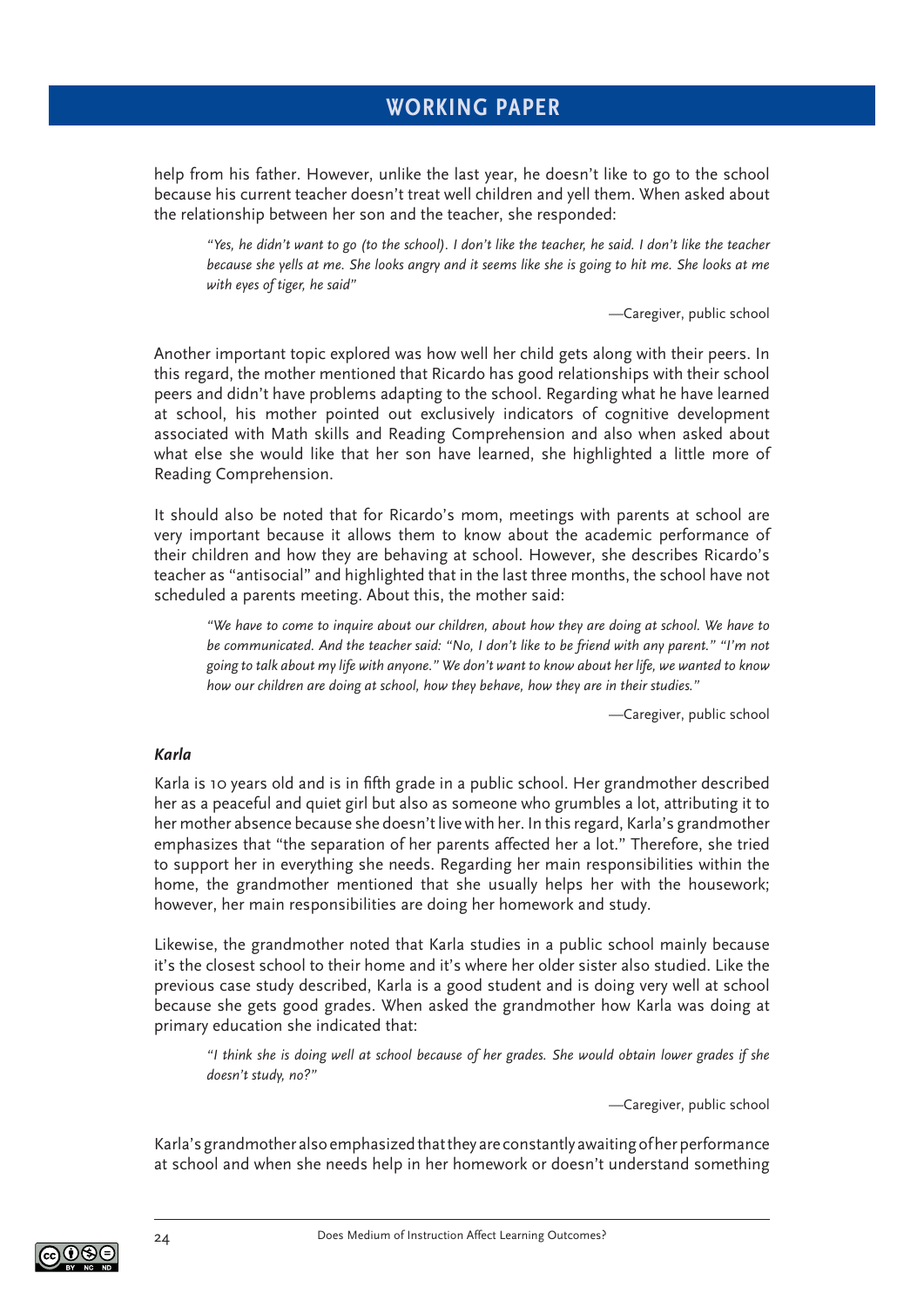related to her courses at school, usually gets support of her father or older sister. It is also important to note that when asked about what else she would like that Karla learn at school, besides Math and Reading Comprehension, the grandmother pointed out that she would like that the school raises their teaching standards for both courses as happens in private schools. In this sense, private education is perceived as better than public education. About this issue, the grandmother said:

 *"At school they should teach them more Math and Reading, a bit more advanced as in private school because here is not the same"* 

—Caregiver, public school

#### *Andrea*

Andrea is 9 years old and is in fourth grade. As in the study cases described above, she also attends to a public school. Her mother describes her as a mature but disobedient child who usually helps her with the household tasks when she threatens to physically punish her.

*"When I'm with the belt in my hand and I yelled at her she listen to me. When I talk to her nicely, she says "I am going to do it right now" and the next day arises and she hasn't done already"* 

—Caregiver, public school

Andrea still attending the same school as in previous years because it is the nearest to their home and it's the same school where her mother and brothers have studied. When asked about the reasons to enroll her child in a public school, the mother mentioned that:

*"First of all because it is near to our home. I studied there. It is close to the house ... especially to my mother's house. I find this school more confident. All my children have studied in that school.*"

—Caregiver, public school

Regarding the mother perceptions of the school, she emphasizes that education provided is not good mainly because teachers frequently are absent and don't attend classes. Nevertheless, she believes that her daughter is doing well at school because she doesn't need help in doing her homework. About this, Andrea's mother pointed out:

*"She is doing well because I see that she makes her homework alone. She seems to understand because she never says to me: "teach me." And sometimes when I ask her: "have you done this in class? She says "yes". Then I left her alone to solve her homework because if she doesn't do it means that she have been distracted (…)."*

—Caregiver, public school

However, although it's not necessary that any household member help Andrea with her homework, it doesn't mean that they don't get involved in her education. In this regard, the mother points out her concern about her daughters academic performance and also mentioned that she is actively involved in the activities organized by the school, for example, in the parents meetings. When she was asked about this issue, the mother responded:

*"I attend to school programmed activities. Sometimes when I pick her up I see that she need to do her homework, I help her to copy, and I see what she is doing. So that way I'm seeing. Sometimes* 

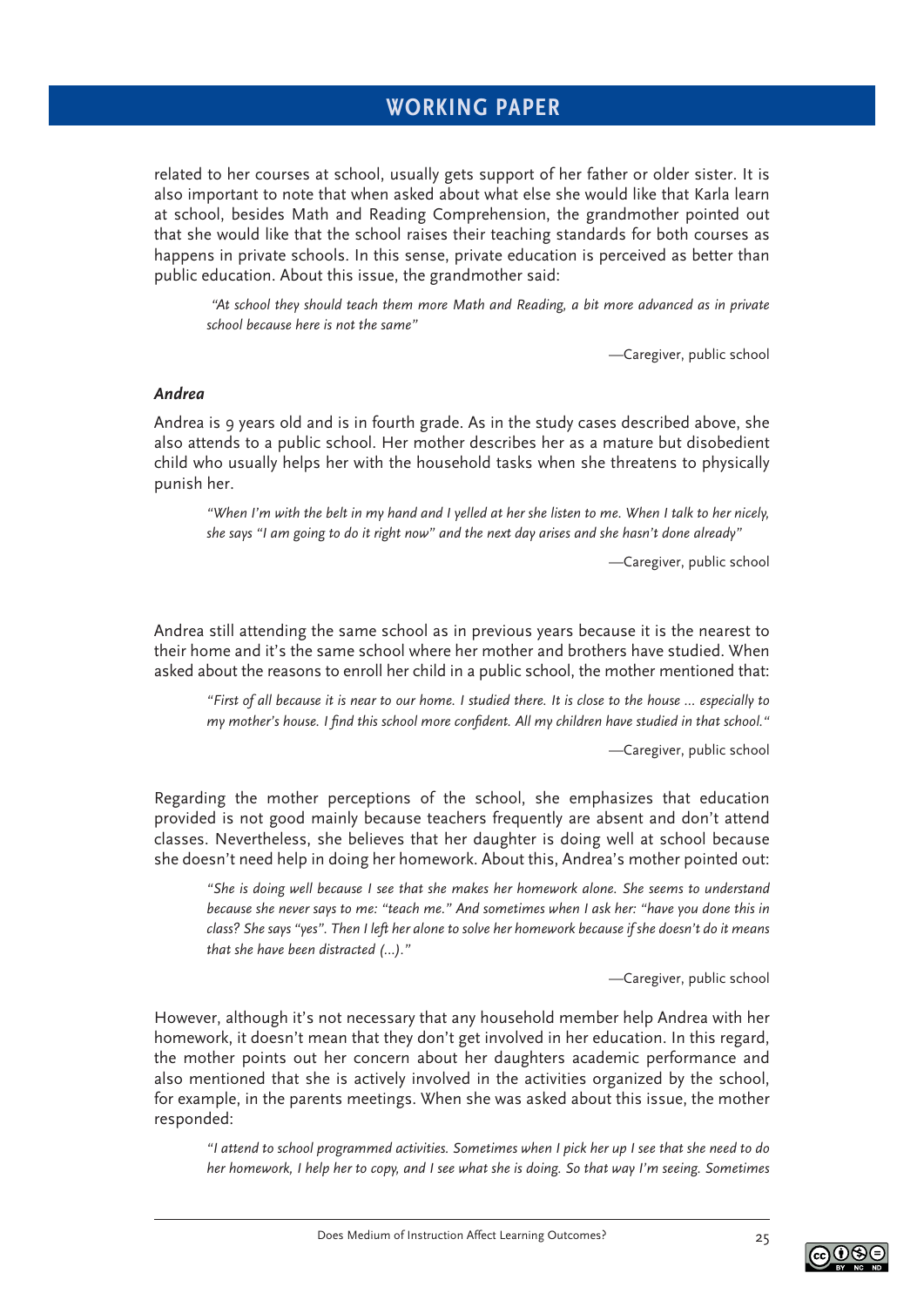*I go to the principal's office to see what the teacher is doing (...). Constantly I don't go to the meetings but yes, if they were not on Tuesdays when I'm working I could go the next week. One day yes I can go and talk to the president, the treasurer and I ask them "how they are doing?"*

—Caregiver, public school

Related to what should be taught at school, the mother mentioned that she would like to devote a lot of time to teach children Math and Reading Comprehension and be taught courses related to art and theater.

*"A little more Reading and Math because I see that they are going around in the same thing (...). Let there be art, everything, of everything, that is what I would like ... that kids can do theater, what they like, what comes them natural because not everything is ... not everyone likes to write. It is the only way to get all the beautiful that each child has, to releases. Maybe one does not like to dance, perhaps he may like drawing or doing theater."*

—Caregiver, public school

On the other hand, it should be mentioned that while Andrea is doing well in school, she has not a good relationship with her teacher and suffers from school violence. In relation to this, the mother said that the teacher not only yells at her but also punished her physically.

*"He yells at her a lot, hits her with sticks. I'm tired of talking to the teacher. He hits her and denies it, that is a lie and that only corrects her a while. Sometimes she comes crying. I am worry about it, I'm looking at ways to change her classroom (...). She comes sad, sometimes crying. She says she does not want to go to school anymore."*

—Caregiver, public school

#### *Juan*

Juan is 9 years old and attends fourth grade in a public school. Among his main responsibilities are to do his homework and keep up in his classes. His mom always tries to support him in his homework and if there is something he does not understand, he asks a family member to help him. Before the third round of qualitative YL was conducted, Juan was attending a private school. However, they changed it to a public school because in their previous school they did not get the vacancies required for his degree. Because of this and that no household member can take and pick him up from school, his parents decided to enroll him in public school located in front of his home.

*"Because the school is near and no one can take him to another school. I mean, I have no one who can take and bring him back (...). In that school were few children in second grade. For third grade, most children had already left so the teacher was not going to work with only one or two students. So they told me to take him to another school. Then I put him here because it is closer and in the second grade were very few children."*

—Caregiver, public school

Despite this, the mother of Juan mentions that the education provided in private schools is of a better quality than public because teachers care about the learning of children and involve parents in their education through the organizations of meetings where they are informed about their academic performance and how they can help them improve their performance.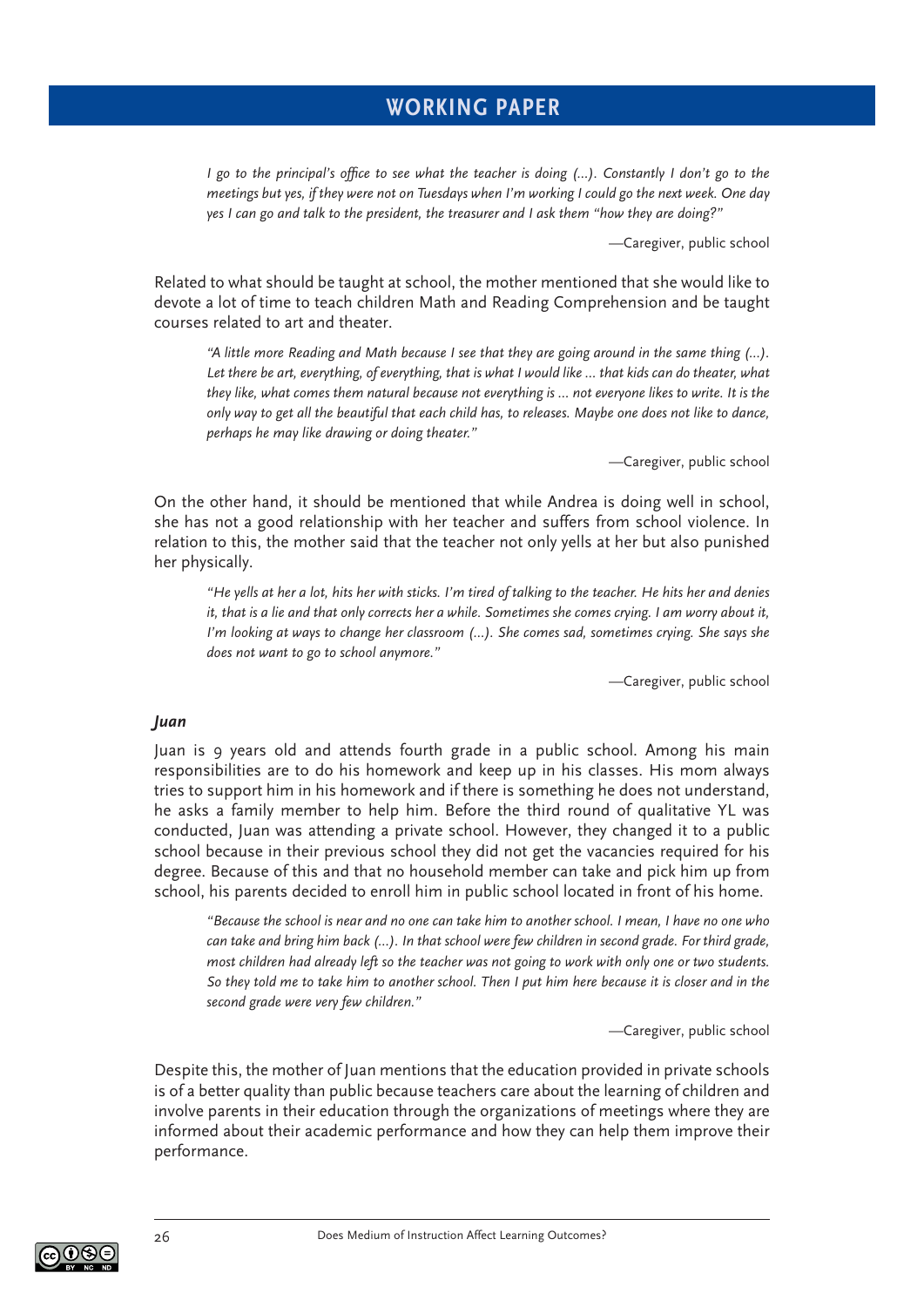*"The private school teaches much better because teachers are there with the students. Whatever happens, they you call. There are monthly or biweekly meetings. The teacher speaks to you and tells you "you have to help your child in this". In contrast, in the state they don't do that, only when there are activities, only for that the teacher calls you."*

—Caregiver, public school

Specifically, in the public school where Juan currently attends, the mother mentions that education is not good because her child does not understand what they teach him and this is reflected in that sometimes he does not know how to solve his tasks. However, despite this she points out that he is doing well in school and get good grades, although his academic performance was better when he was attending the private school because teaching was more personalized. Moreover, the mother emphasizes that in private schools parents invest in their children's education when they pay for a higher quality service. Therefore, it is a requirement that children receive a better education service, unlike public education which is free.

*"In a private school we can complain because we are paying to give us good service. In contrast, in a state school we cannot complain because it belong to the State and to dismiss or change a*  teacher is very difficult, you have to have someone who works in the Ministry of Education to help *you because to dismiss a teacher is very difficult or change a teacher is very difficult. Whereas in a private school they are giving you good service, I mean the teacher has to give you a good service and the teachers that my son has had, they have been good."*

—Caregiver, public school

Whilst the mother of Juan would like to change him to a private school again, she said that his son not only already adapted to the new school and their new classmates with whom he gets along but she also does not currently have the financial resources to do so. On the other hand, besides Math and Reading Comprehension, the mother would like them to teach children a trade that can serve them in the future if they do not get jobs.

#### *Santiago*

Santiago is 10 years old, he is attending fifth grade in a public school. As previously described case study, Santiago used to attend a private school before. However, because the child had socialization problems and to economic factors, his mother decided to enroll him in public school near his home.

*"(....) His dad was not sending me the monthly payment at the time (...). My son attended preschool for 4 and 5 years in a private school, first grade he did it at a private school and second grade too. In third grade I changed him because in the private school were only three or four children as they were few children he was becoming selfish, he did not wanting to share things with anyone.*"

—Caregiver, public school

The school change during the first months was a difficult adjustment process because he passed from personal attention and education to a much larger room where he had to interact with more children. When asked about how well her son adapt to the new school, the mother said:

*"The fi rst year he went to the new school, last year, he saw many children and was upset" You have put me in a school with many children, children bore me!" From a school of four children he went*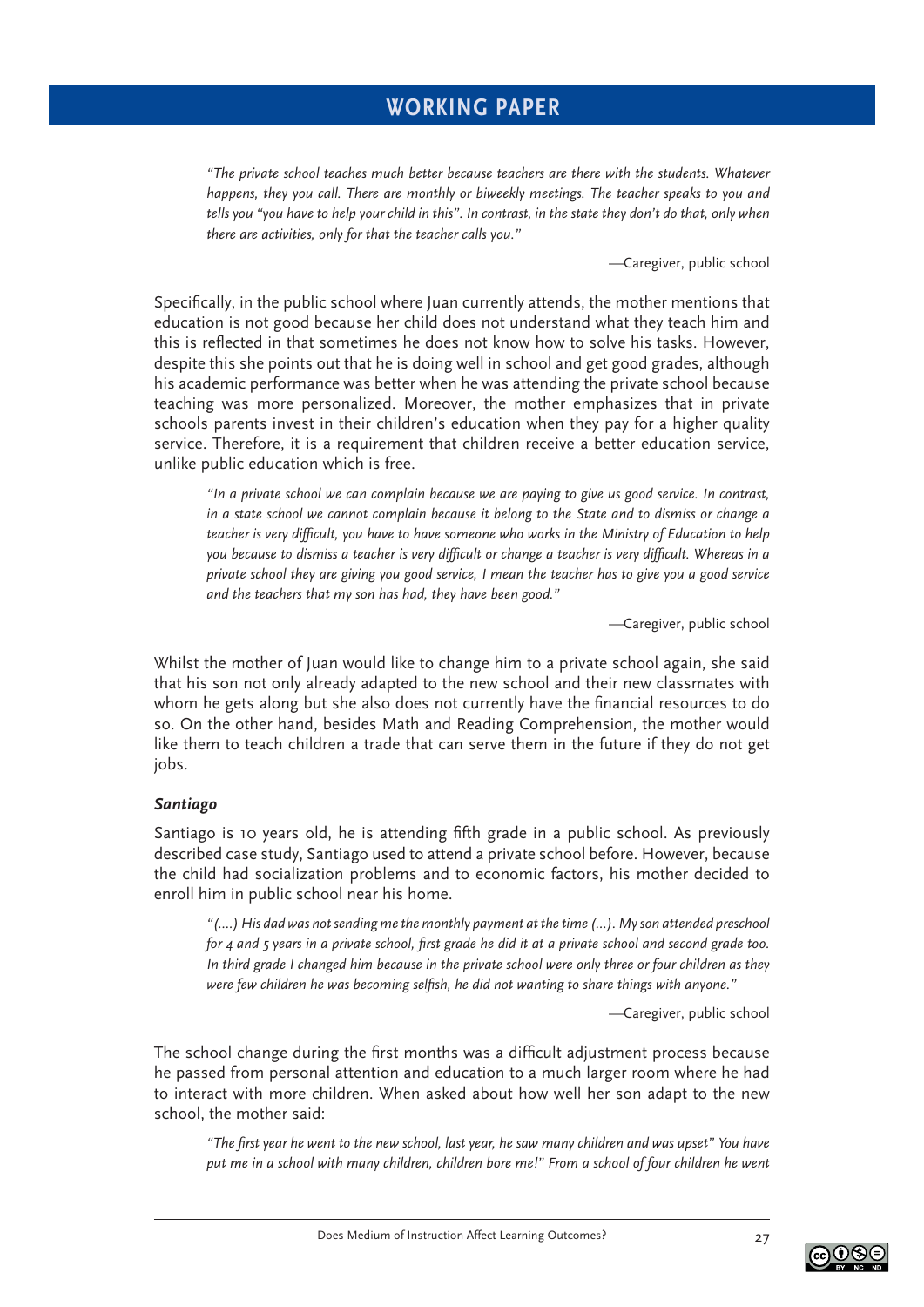*to one of thirty—eight children (...).Get me out of school! He told me. Girls bored me, I do not like women!"*

—Caregiver, public school

The mother also mentioned that although his son took some adjusting to a new learning environment, is a good student and gets good grades. Furthermore she also appreciates that now he socializes more with the kids and plays with them.

*"With the change of school he got "A" and "B". And he got a "C" in behavior. Now this year that they have given me his notes, he also got "A" and "B". Now he is happy at school with the kids, sometimes he behaves well and plays with them."*

—Caregiver, public school

On the other hand, regarding her perceptions about the education her child receives, the mother emphasizes in the differences between public and private schools, noting that in private schools due to one must pay monthly they have to serve you better and even the teachers care and work harder for children to learn.

 *"In a private school yes, teachers work harder, it may be because we pay."*

—Caregiver, public school

Martin is 10 years old, he is in fifth grade at a private school. His main duties and responsibilities are: getting good grades at the school and behave well. As his mother mentioned, she decided to enroll her son in a private school because education is not only more personal but also because teachers are better prepared compared to public schools.

*"Because there are few students and good teachers that is why I enrolled him at a private school. I really wanted to change him from school because sometimes the principal is very special and they are disorganized. Sometimes the teacher told me that they would have exam one day and she did not take it. And that I did not like, so I wanted to change him (...) But I spoke to the principal and SHE said "No, ma'am. We will talk with teachers to see what happens" And also the school was always dirty but I spoke to the principal and seems to be improving (...)"*

—Caregiver, public school

Overall, Martin's mother is satisfied with the education that her child receives in the current school he attends, mainly because he is doing well in school, gets good grades and the teacher is good with boys and girls.

*"Yes, Mom, they teach well, he tells me. Rather, he wants to stay in this school through high school (...) He has good grades. "They are teaching well, Mommy, he tells me. The teacher is good (...) he brings me twenties, nineteen, eighteen, seventeen. Rarely brings me fourteen, I do not know what he is thinking and he brings me fourteen. And I do not like that note, I tell him he has to bring twenties, nineteen."*

—Caregiver, public school

Also, the mother says that her son has a tutor that helps him solve his tasks and prepare for exams. In this regard, she also notes that his son has adapted without difficulty at school.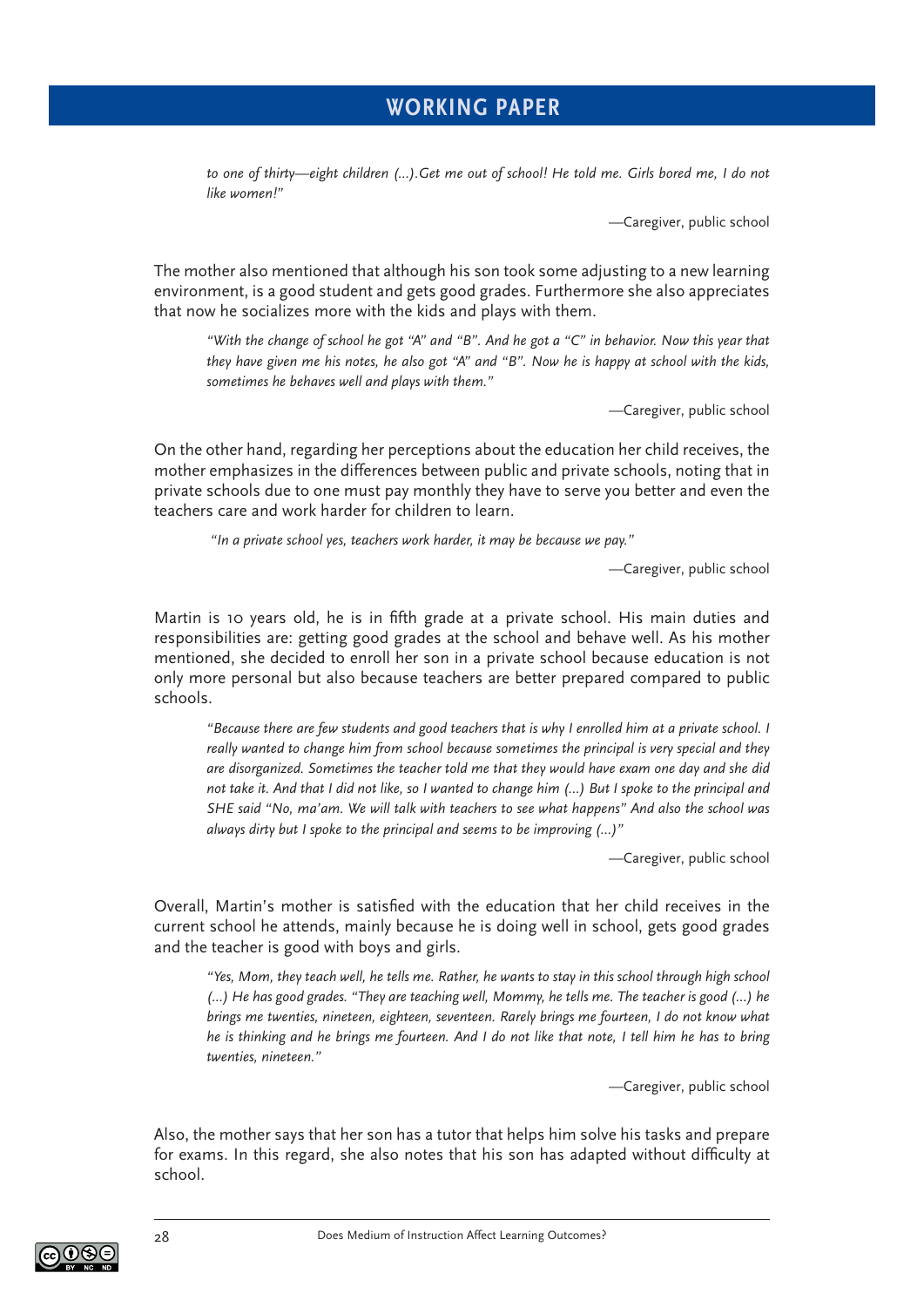*"In primary school yes, I've been with him. As I said, I used to hit him because I was teaching him, he didn´t understand me and I felt very desperate. I said, "Sonny, do not you understand me? And like any mom, I do not know if I'll be the only one, I despaired and wanted to hit him, so I said I better hired a tutor."*

—Caregiver, public school

Moreover, regarding which other courses she would like to be taught in school to his son, besides Math and Reading Comprehension, the mother mentioned that she would like them to teach about moral values, give them guidance and advice.

*"I'd like to teach them more things ... about his personality, what is good, what is bad, that the teacher speaks to them (...). To be careful because I remember in high school, my school was a public one, there was always a teacher who spoke to us, she taught history. She always told me "you have to be careful, do not let anyone fool you" (...)"*

—Caregiver, public school

#### *Celine*

Celine is 10 years old and is in fifth grade at a private school. However, from first to fourth grade he attended public school. Among his main responsibilities within the household are helping with the household chores to her grandmother and do her homework. Her mother describes her as a very loving girl. Celine's mother decided to change her from a public to a private school because she perceives that private education is better than public, mainly because teachers are concerned about the learning of children.

*"(...) we make the effort, we paid, and they teach her better, the teacher cares for all students and in a public school is not like that (...). Now education in a public school is not the same. Time ago, teachers were concerned, students did well."*

—Caregiver, public school

Celine's mother also perceives private education as better quality because teachers do not absent or missing classes. It should also be mentioned that Celine is doing well in school compared to last year and gets good grades. Likewise, the mother said that at home they care about the education of his daughter and her academic performance. Therefore, they often have meetings with her daughter's teachers to discuss about how she are doing in school. As in the case study described above, Celine also had trouble adapting to school. About what she would like her daughter also learn at school, the mother mention that she would like her daughter learn English because, in the future, it could provide her greater job opportunities.

*"Now I want her to learn English. Recently they are teaching, they are just beginning to teach English (...). They need to learn because maybe through that she can get a job."*

—Caregiver, public school

Taking into account the case studies previously described, it should be noted that, in general there no exists significant differences between the cases analyzed mainly because children attending both public and private schools, not only haven't had problems in adapting to primary education; but also have parents who are involved in their education and give them all the support they need; for example, in solving their homework's. Also, they are actively involved in the activities organized by schools and

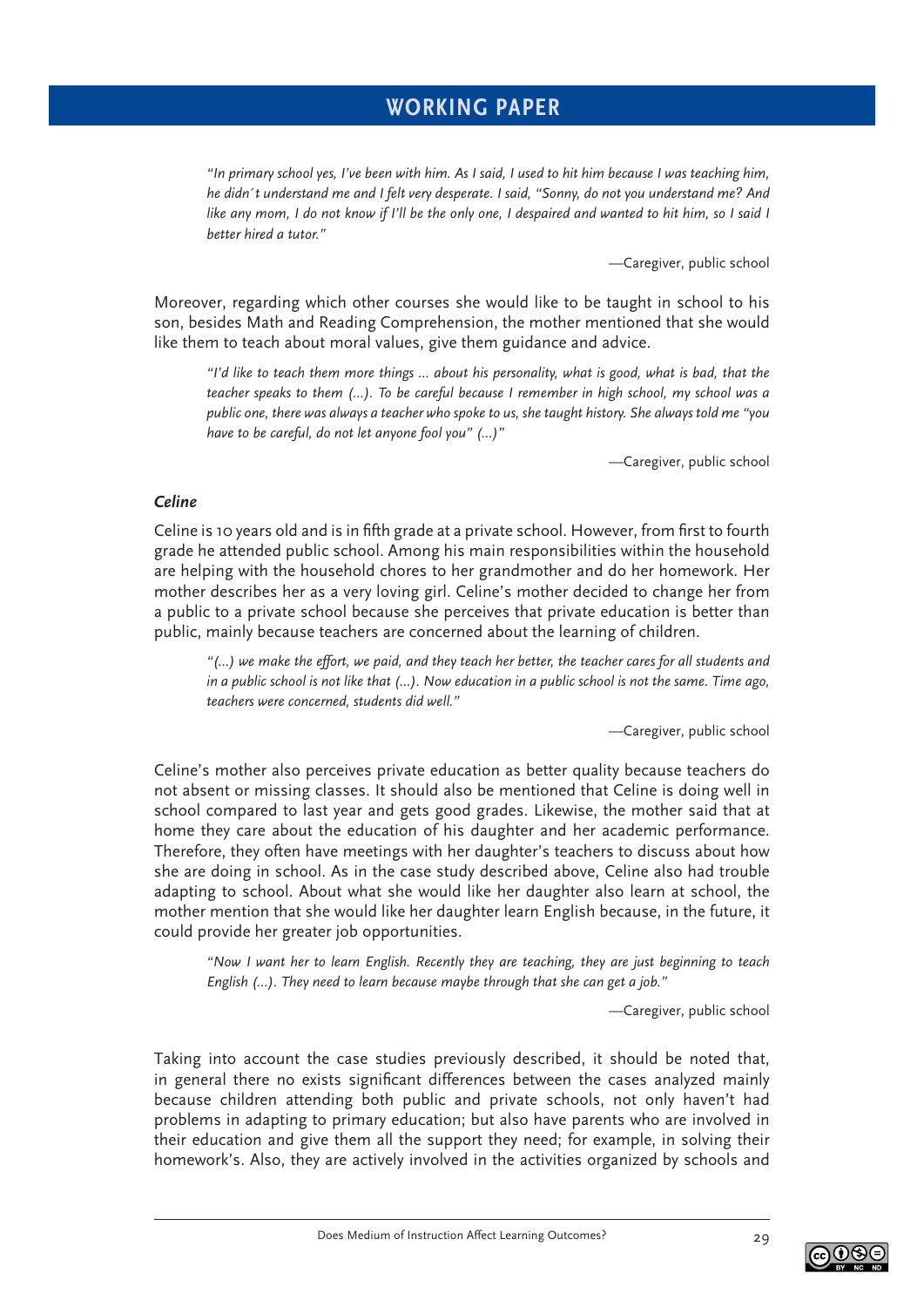value the importance of parent meetings with teachers in order to stay informed about the academic performance of their children.

Moreover, the case studies previous analyzed allow us to understand that in the decision to whether enroll children in a public or private school, parents—especially those who send their children to a public school—take into account aspects such as the distance between schools and their homes as well as the confidence it generates to them because their other children also studied there. Nevertheless, it's noteworthy that, although children attend a public school, in most cases their parents perceive private education as better, possibly because there is a general belief that private education is of higher quality than public education. Among the most important reasons given by parents are the quality of teachers and the possibility that parents can demand for better services because they are paying for it.

In this regard, Cuenca (2013) notes that students enrollment in private schools is the result of a set of decisions that families make based on certain factors, highlighting that the quality of education offered in private schools is better not matter what. On the other hand, in the case of parents who send their children to private schools, they also perceived that private education is of better quality. Between the reasons given for believing in the superiority of private education are that teachers care more about children's learning and their academic performance.

It's also important to notice that most of the caregivers of children in public schools when were asked about what they would like their children learn at school, besides Mathematics and Reading Comprehension, highlighted that schools should raises their teaching standards for both courses as well as spent more time teaching these courses. This mean that according to parent's perceptions, children's learning and success at school is exclusively associated to cognitive measures. However, as we pointed out in previous sections, a child's socio-emotional development is as important as their cognitive development and also has implications for many domains of children's development (Saarni, Mumme and Campos, 1998).

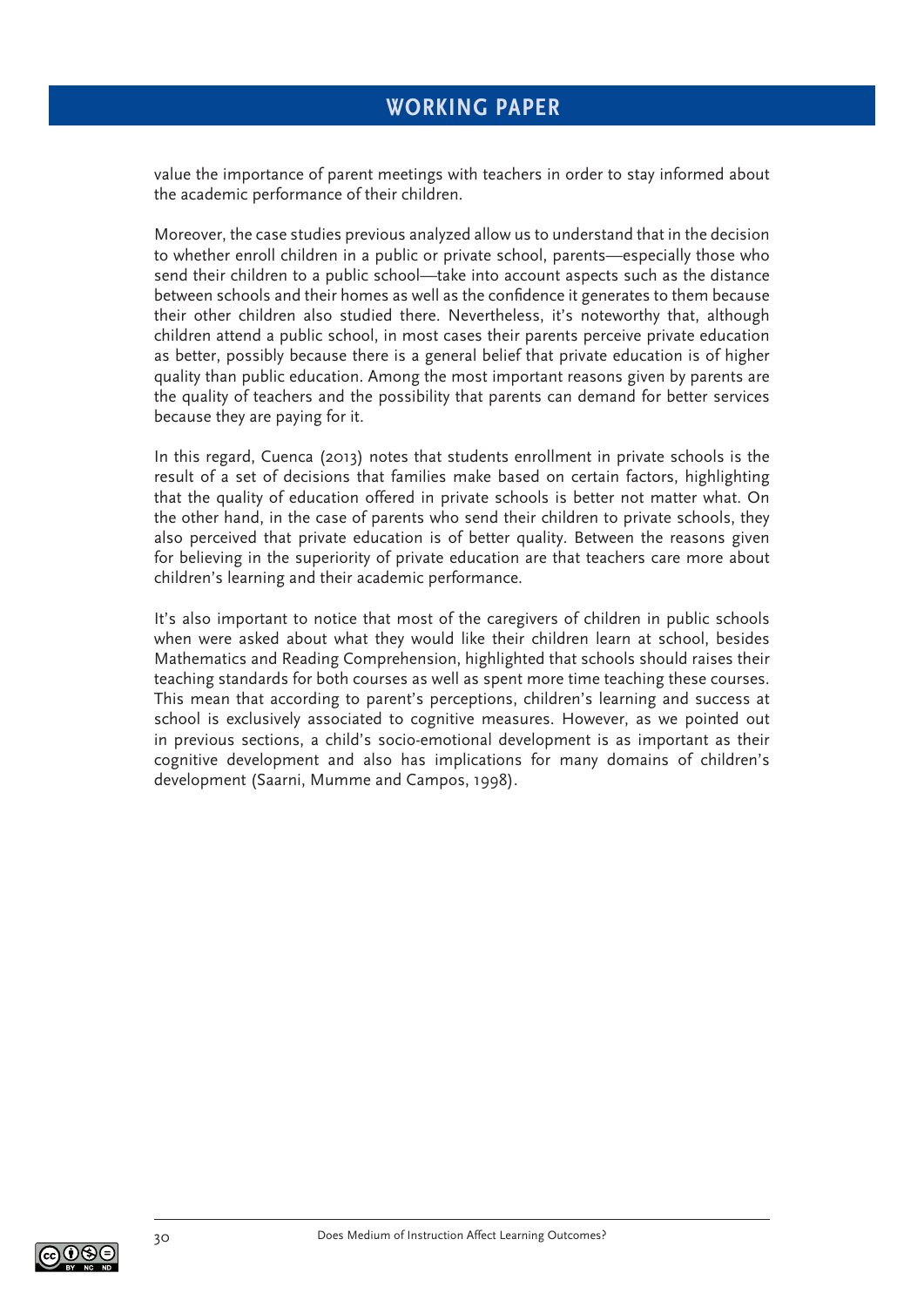# 6. Conclusions and Discussion

The present study had as objectives to examine the existence of cognitive and socioemotional development gaps between public and private school children and to explore if these gaps could be reflected in different children's school experiences.

From a descriptive analysis, we found that there are important differences between children that attend private school and children that attend public schools. Children that attend private schools have, on average, a higher socioeconomic level, which is generally associated with better nutritional levels, a greater probability of attending preschool, a greater probability of having a mother with better education, among other variables. The fact that these variables may also have important effects over the child's future achievements is important in the process of estimating the effect of school type over cognitive and socio—emotional development. It indicates that we have to make sure that we are looking at differences between comparable children when analyzing the effects of school type over said variables.

Considering these results, we applied a PSM approach to find children with similar observable characteristics. We found statistically significant differences in cognitive development indicators between private and public school children both before and after the matching process. It was interesting to observe that the size of these differences decreased significantly when only comparable children were considered (from 0.87 the test's SD to 0.15 times). This supports the need to control for observable characteristics when comparing achievement levels between private and public school children.

When analyzing differences in socio-emotional development, we only found significant differences between private and public school children before matching (in all three indicators). Thus, we found no evidence that supports that there are differences in socioemotional indicators that can be attributed to school type. These results also suggest that socio-emotional indicators are considerably affected by characteristics related to the child's socioeconomic level.

We also looked into the relationship between cognitive development gaps and socioeconomic level. We found that the differences in the PPVT score among private and public school children become larger with the child's socioeconomic level. We also found that the differences in the mathematics achievement test remain constant across socioeconomic levels. These relationships suggest that school type has a more homogenous effect over mathematical achievement across socioeconomic levels than over vocabulary indicators.

The reasons behind these differences could be many. The fact that school work has a direct effect on Mathematics test scores could explain how being in a private school affects consistently the score of the mathematics achievement test. The fact that school type effects over vocabulary indicators seem to change with socioeconomic level could suggest that, in order to have a significant effect over PPVT scores, it is required that the school's education has a higher quality (given that school's quality is associated with socioeconomic level). Given that this last difference could be attributed to school quality, it would be interesting to analyze the relationship between PPVT scores and private and public schools' characteristics.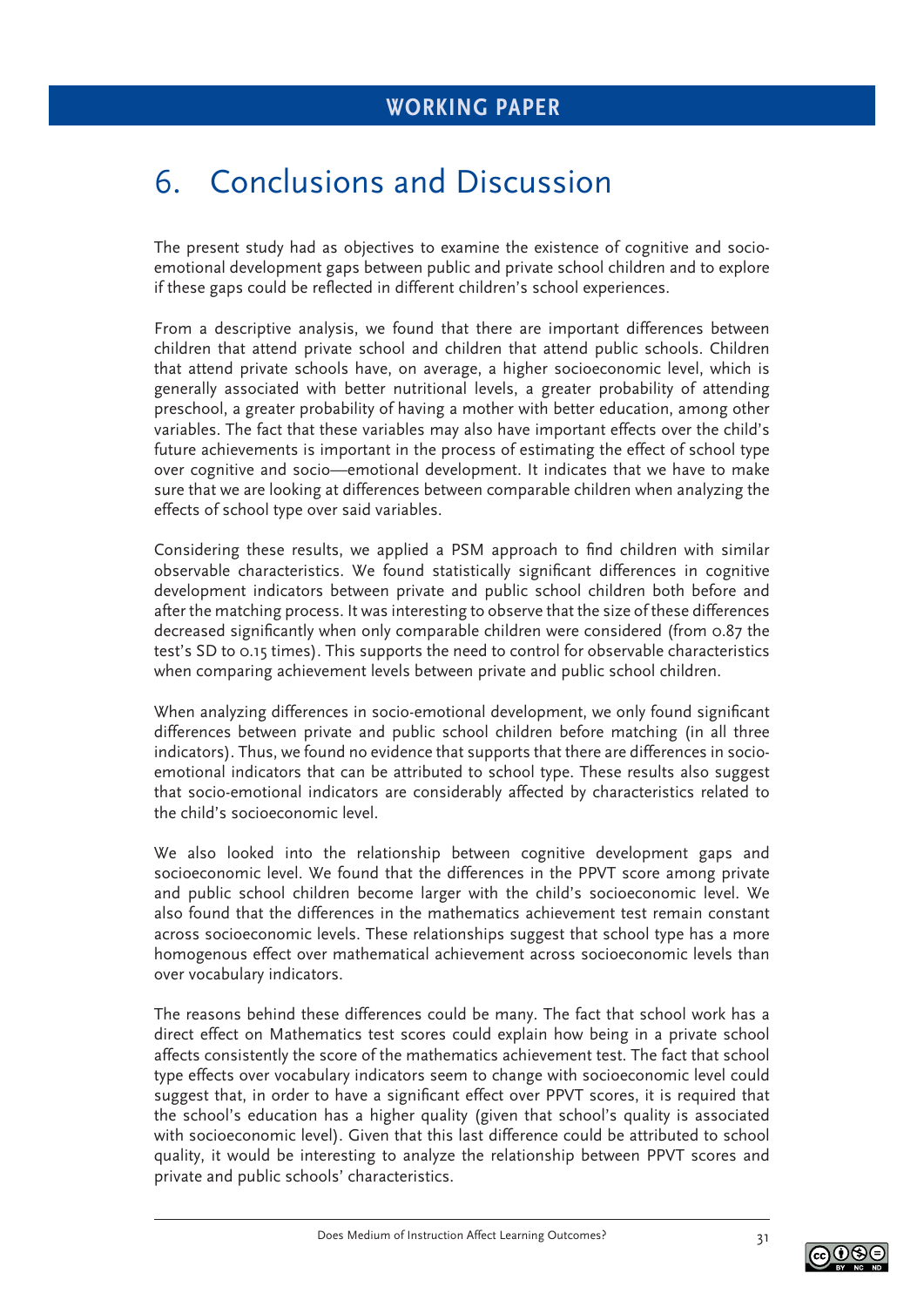On the other hand, using a qualitative approach, we found that parents—even those who send their children to a public school—perceived that private education is of better quality, compared to public education mainly because of a general belief that private education is better no matter what. Among the most important reasons given by parents for believing in the superiority of private education are the quality of teachers and the possibility that parents can demand for better services because they are paying for it. In this regard, parents perceived private education as homogeneous; however, as Cuenca (2013) pointed out, although the results obtained in private schools are consistently better than those achieved by students in public schools (as has been demonstrated by different national and international assessments), not necessarily students in private schools reach the expected levels. This mean that private education quality in our country is not uniform and it depends on different factors such as socioeconomic status, for example.

Likewise, according to parent's perceptions, children's learning and success at school is exclusively associated to cognitive measures. Despite this, as has been mentioned in previous sections, child development is a multidimensional process that includes different dimensions and all of them are interrelated, being the child development an integral process (Myers, 1993). In this sense, a child's social-emotional development is as important as their cognitive development. Given that the child development is a multidimensional process, it is important to mention that the Ministry of Education through the strategy "Friendly School" is using a toolbox of socio-emotional development (*Caja de Herramientas Socio-Emocionales*) whose main objective is to transcend the cognitive level and promote skills that allow students to know and regulate themselves and also to improve their relationships with others.

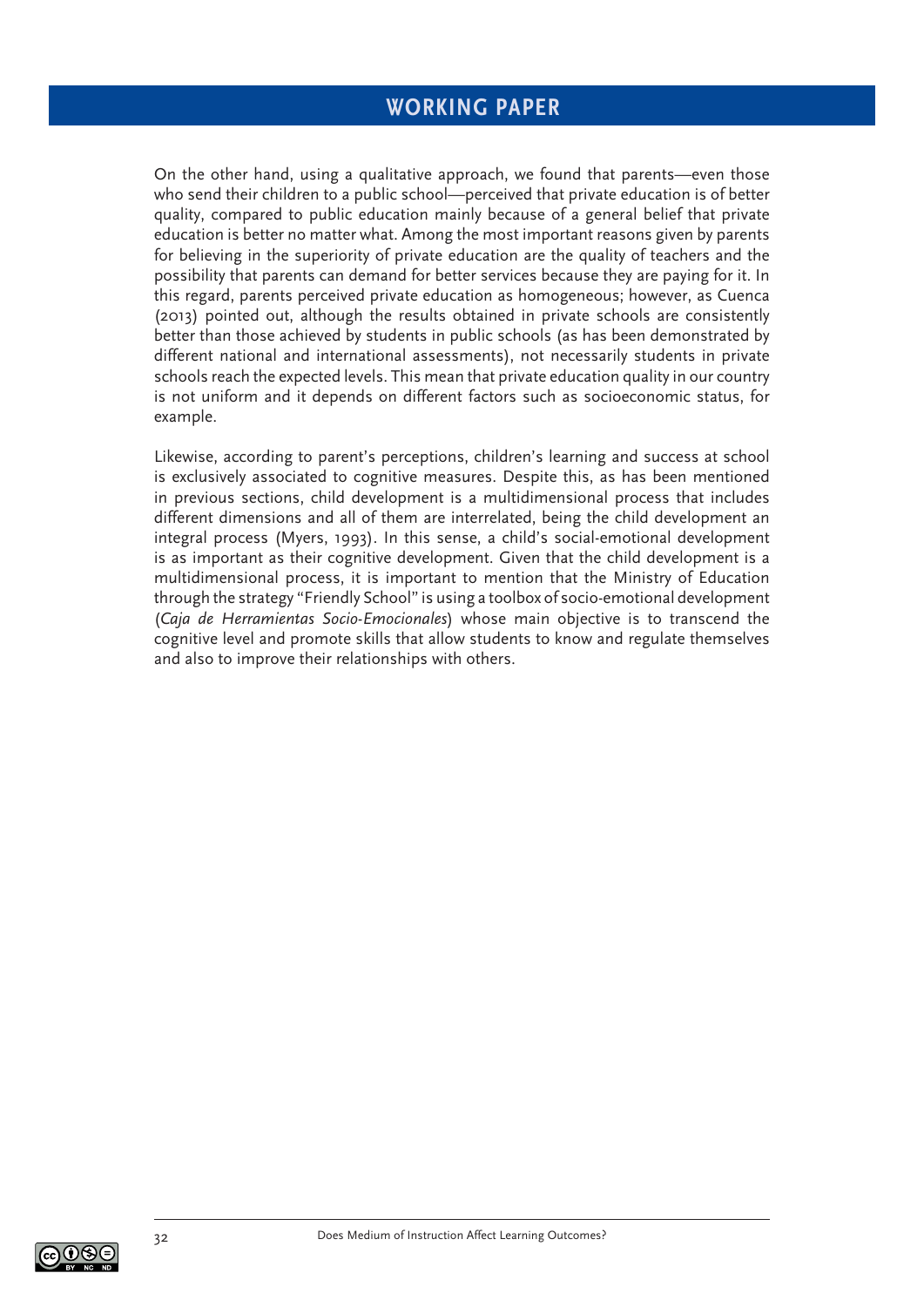# References

- Arteaga, I. and Glewwe, P. (2014). Achievement gap between Indigenous and Non-Indigenous children in Peru: An analysis of Young Lives Survey Data. Working Paper 130. Oxford: Young Lives.
- Bandura, A. (1994) "Self-Efficacy," in Ramachaudran, V.S. (ed.) Encyclopedia of Human Behavior, New York: Academic Press, reprinted in H. Friedman (ed.) (1998) Encyclopedia of Mental Health, San Diego: Academic Press.
- Creswell, J. (2009). Research Design: Qualitative, Quantitative, and Mixed Methods Approaches 3<sup>rd</sup> ed. Los Ángeles: SAGE.
- Cuenca, R. (2013). La escuela pública en Lima Metropolitana. ¿Una institución en extinción? *Revista Peruana de Investigación Educativa*, 5, 73–98.
- Cueto, S., Ramírez, C., and León, J. (2003). Eficacia escolar en escuelas polidocentes completas de Lima y Ayacucho. Unpublished manuscript, GRADE.
- Cueto, S., Ramirez, C., León, J., and Pain, O. (2003). Oportunidades de aprendizaje y rendimiento en matemática en una muestra de estudiantes de sexto grado de primaria de Lima. Documento de Trabajo 43. Lima: GRADE.
- Cueto, S., Ramírez, C., León, J., and Guerrero, G. (2004). Oportunidades de aprendizaje y rendimiento en matemática de los estudiantes de tercer y cuarto grados de primaria en Lima y Ayacucho. In: Benavides, M. (Ed.). *Educación, Procesos Pedagógicos y Equidad* (pp. 15–68). Lima: GRADE.
- Cueto, S., Ramírez, C., León, J., and Azañedo, S (2006). Oportunidades de aprendizaje y rendimiento en comunicación integral de estudiantes en tercer y cuarto grado de primaria en Lima y Ayacucho. In: Benavides, M. (Ed.). *Los Desafíos de la Escolaridad en el Perú. Estudios sobre los procesos pedagógicos, los saberes previos y el rol de las familias* (pp. 13–78). Lima: GRADE.
- Cueto, S., Guerrero, G., León, J., Zapata, M., and Freire, S. (2013). ¿La cuna marca las oportunidades y el rendimiento educativo? Una mirada al caso peruano. Documento de Trabajo 66. Lima: GRADE.
- Derco, S., and Sanchez, A. (2011). Long-term implications of under nutrition on psychosocial competencies: Evidence from four developing countries. Working Paper 72. Oxford: Young Lives.
- ENAHO, 2012. Instituto Nacional de Estadística e Informática del Peru. Retrieved from: http://escale.minedu.gob.pe/tendencias?p\_auth=R1osa2yY&p\_p\_id=Tendencias ActualPortlet\_WAR\_tendenciasportlet\_INSTANCE\_90Hs&p\_p\_lifecycle=1&p\_p\_ state=normal&p\_p\_mode=view&p\_p\_col\_id=column-1&p\_p\_col\_pos=1&p\_ p\_col\_count=2&\_TendenciasActualPortlet\_WAR\_tendenciasportlet\_INSTANCE \_90Hs\_idCuadro=25.
- Escobal, J. and Flores, E. (2008). An Assessment of the Young Lives Sampling Approach in Peru. Young Lives Technical Note #3. http://www.younglives.org.uk/files/ technical-notes/an-assessment-of-the-young-lives-sampling-approach-in-peru.
- Leon, J. and Cueto, S. (2013). Igualdad y Equidad en los aprendizajes: La magnitud de los factores socio-demográficos en el rendimiento de los estudiantes peruanos. Unpublished manuscript, GRADE.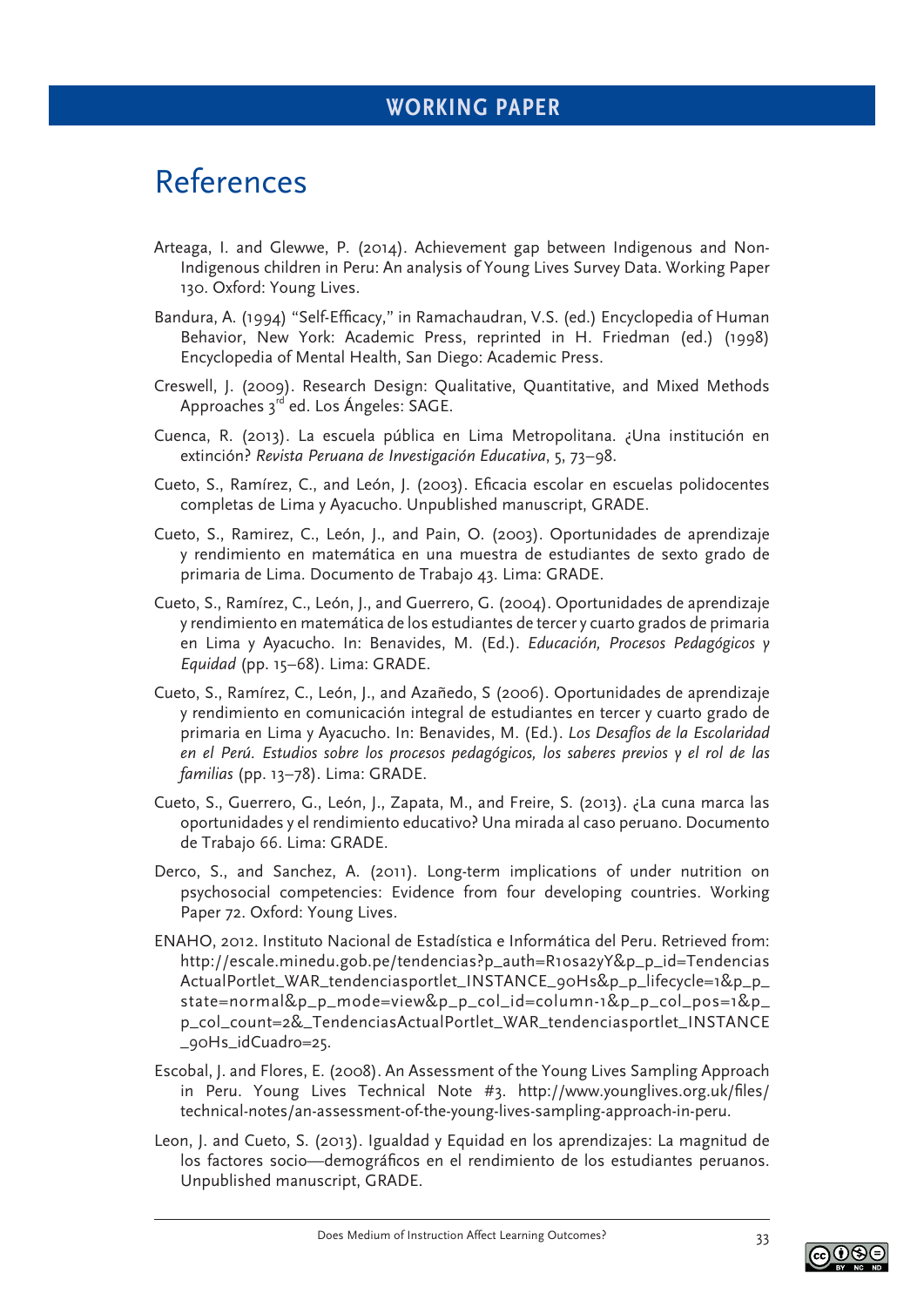- Lopez Boo, F. (2014). Socio-economic status and early childhood cognitive skills: Is Latin America different? Working Paper 127. Oxford: Young Lives.
- Ministerio de Educación (1998). Evaluación del rendimiento estudiantil "Crecer." Informe de resultados de la primera prueba nacional. Cuarto grado de educación primaria. Centros educativos polidocentes. Lima: MINEDU.
- Ministerio de Educación del Perú, Unidad de Medición de la Calidad Educativa (2004). "Factores asociados al rendimiento estudiantil. Resultados de la Evaluación Nacional 2001." Documento de Trabajo No. 9. Lima: Unidad de la Medición de la Calidad Educativa del Ministerio de Educación.
- Ministerio de Educación del Perú, Unidad de Medición de la Calidad Educativa (2006). "¿Cómo disminuir la inequidad del sistema educativo peruano y mejorar el rendimiento de sus estudiantes? Factores explicativos de la Evaluación Nacional 2004." Documento de Trabajo No. 21. Lima: Unidad de la Medición de la Calidad Educativa del Ministerio de Educación.
- Ministerio de Educación del Perú, Unidad de Medición de la Calidad Educativa (2013). "Resultados de la Evaluación Censal de Estudiantes 2012." Presentación de Resultados ECE, 2013. Lima: Unidad de la Medición de la Calidad Educativa del Ministerio de Educación. Retrieved from: http://umc.minedu.gob.pe/?p=1766.
- Murillo, J. (2003) (Coord). La Investigación sobre Eficacia Escolar en Iberoamérica. Revisión Internacional del Estado del Arte. Bogotá: CAB–CIDE.
- Murillo, J. (2005). La investigación sobre eficacia escolar. Barcelona: Octaedro.
- Murillo, J. and Hernández, R. (2011). Efectos escolares de factores socio-afectivos. Un estudio multinivel para Iberoamérica. *Revista de Investigación Educativa*, 29(2), 407–427.
- Myers, R.G. (1993). Hacia un porvenir seguro para la infancia. Programación del desarrollo y la atención de la primera infancia en el mundo en desarrollo. Barcelona: UNESCO.
- OECD (2013). PISA 2012 Results: What students know and can do. Student performance in Mathematics, Reading and Science. Vol. 1. Retrieved from: http://www2.minedu. gob.pe/umc//PISA/InformePISA2012/pisa-2012-results-volume-I.pdf.
- Outes, I., Sánchez, A., and Molina, O. (2010). Psychosocial status and cognitive achievement in Peru. Working Paper 65. Oxford: Young Lives.
- Restrepo, M., Schwanenflugel, P., Blake, J., Neuharth-Pritchett, S., Cramer, S., Ruston, H. (2006). Performance on the PPVT-III and the EVT: applicability of the measures with African American and European American preschool children. *Language, Speech, and Hearing Services in School*, 37(1): 17–27.
- Rosenbaum, P. and D. Rubin (1983). The Central Role of the Propensity Score in the Observational Studies for Casual Effects. Biometrica 70, pp. 41–55.
- Rosenberg, M. (1965). Society and the Adolescent Self-Image, Princeton. NJ: Princeton University Press.
- Rotter, J. (1966) 'Generalized Expectancies for Internal Versus External Control of Reinforcements,' Psychological Monographs 80: 1–28.
- Valdivia, P. (2003). El efecto de la escuela privada sobre el rendimiento estudiantil. Tesis de Maestría, Pontificia Universidad Católica de Chile. Retrieved from: http://www. economia.puc.cl/docs/tesis\_pvaldivia.pdf.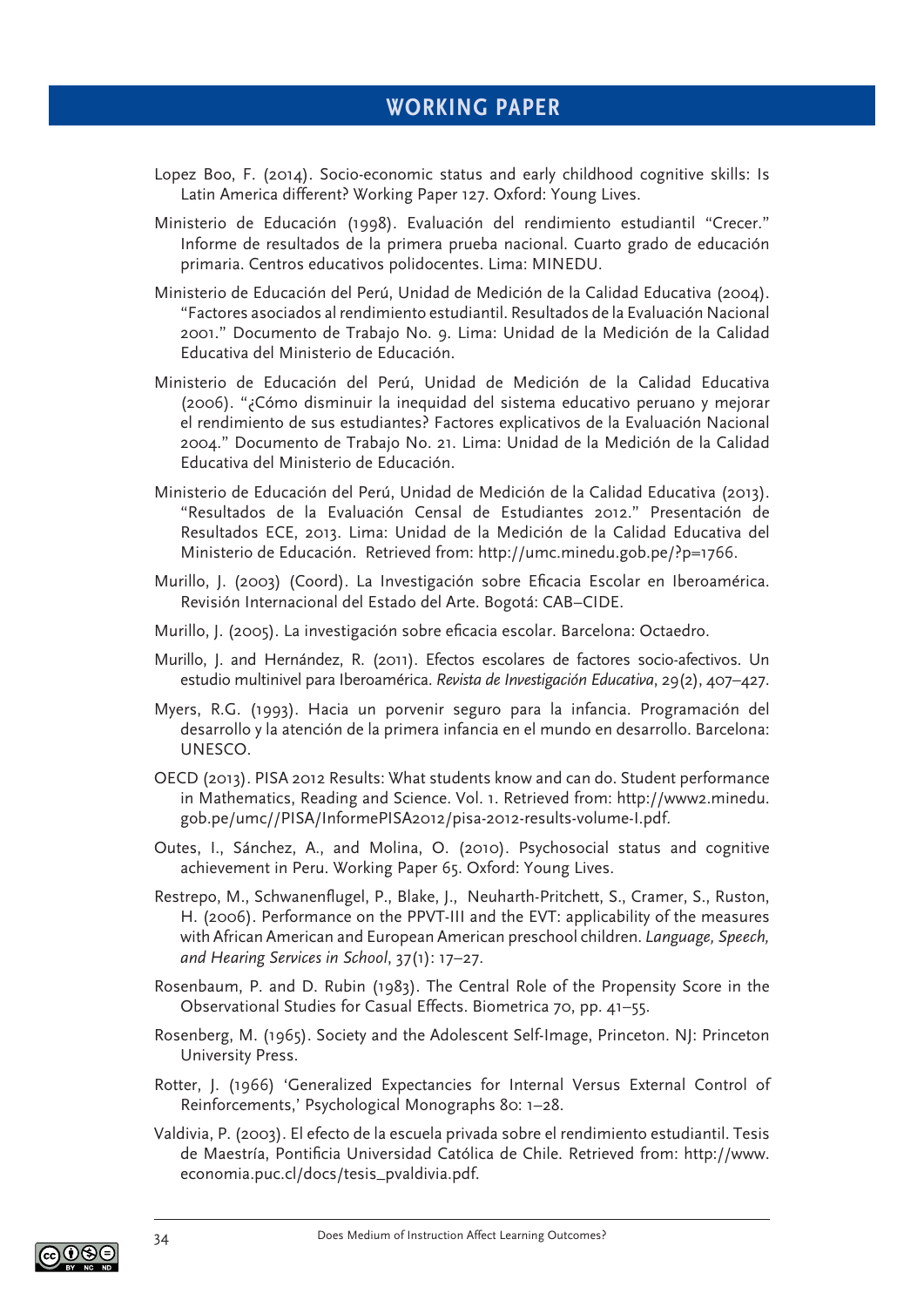UNESCO (2013). Comparación de Resultados del Segundo y Tercer Estudio Regional Comparativo y Explicativo: SERCE y TERCE 2006–2013. Retrieved from: http://umc. minedu.gob.pe/wp-content/uploads/2014/12/Primera-Entrega-TERCE-Final.pdf.

$$
\widehat{G_1\oplus\mathbb{S}}
$$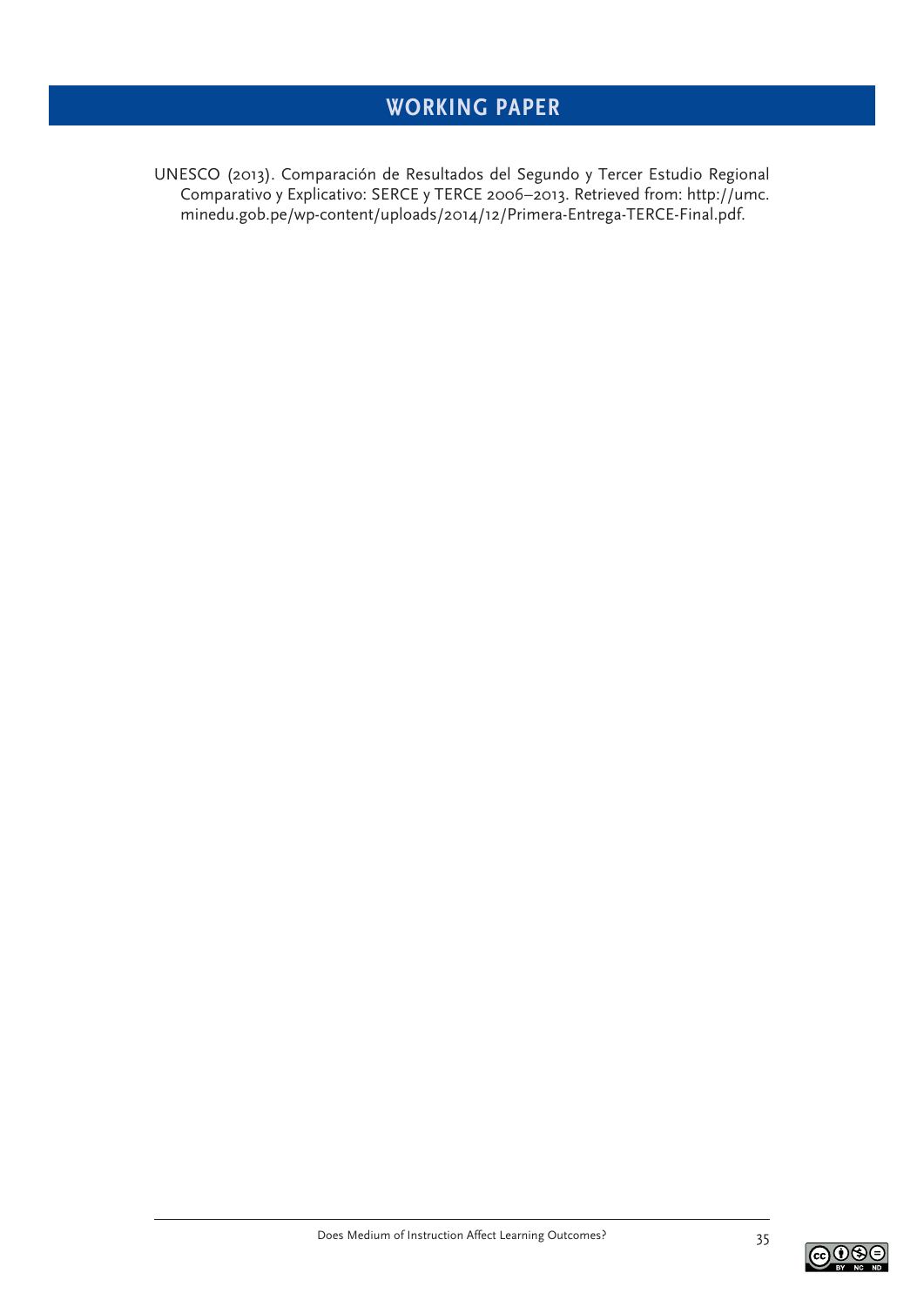# Appendix 1 Matching Results

| <b>Variables</b>                                | <b>Private School</b> |  |  |  |
|-------------------------------------------------|-----------------------|--|--|--|
| Child attended preschool                        | 0.012                 |  |  |  |
|                                                 | (0.168)               |  |  |  |
| Violence in 2009                                | 0.005                 |  |  |  |
|                                                 | (0.132)               |  |  |  |
| PPVT Score in 2006                              | $0.014***$            |  |  |  |
|                                                 | (0.003)               |  |  |  |
| Language PPVT (Spanish) in 2006                 | $-0.240$              |  |  |  |
|                                                 | (0.576)               |  |  |  |
| Stunted in 2002                                 | $-0.163$              |  |  |  |
|                                                 | (0.135)               |  |  |  |
| Socio-emotional index (mother) in 2006          | 0.046                 |  |  |  |
|                                                 | (0.057)               |  |  |  |
| Academic expectation for child (mother) in 2006 | $0.231***$            |  |  |  |
|                                                 | (0.076)               |  |  |  |
| Mother's age in 2002                            | $0.020*$              |  |  |  |
|                                                 | (0.01)                |  |  |  |
| Caregiver has a partner in 2002                 | 0.051                 |  |  |  |
|                                                 | (0.139)               |  |  |  |
| Caregiver's mother's language                   | $-0.032$              |  |  |  |
|                                                 | (0.140)               |  |  |  |
| Mother has secondary education or more 2002     | 0.116                 |  |  |  |
|                                                 | (0.114)               |  |  |  |
| Household size in 2009                          | 0.012                 |  |  |  |
|                                                 | (0.27)                |  |  |  |
| Birth order                                     | $-0.158***$           |  |  |  |
|                                                 | (0.056)               |  |  |  |
| Wealth index in 2009                            | 2.895***              |  |  |  |
|                                                 | (0.402)               |  |  |  |
| Child lives in the coast in 2009                | $0.197***$            |  |  |  |
|                                                 | (0.100)               |  |  |  |
| Child's sex (male)                              | $-0.072$              |  |  |  |
|                                                 | (0.092)               |  |  |  |
| Constant                                        | $-7.049***$           |  |  |  |
|                                                 | (1.367)               |  |  |  |
| Observations                                    | 1,171                 |  |  |  |

Notes: Standard errors in parentheses. \*  $p < 0.1$ , \*\*  $p < 0.05$ , \*\*\*  $p < 0.01$ .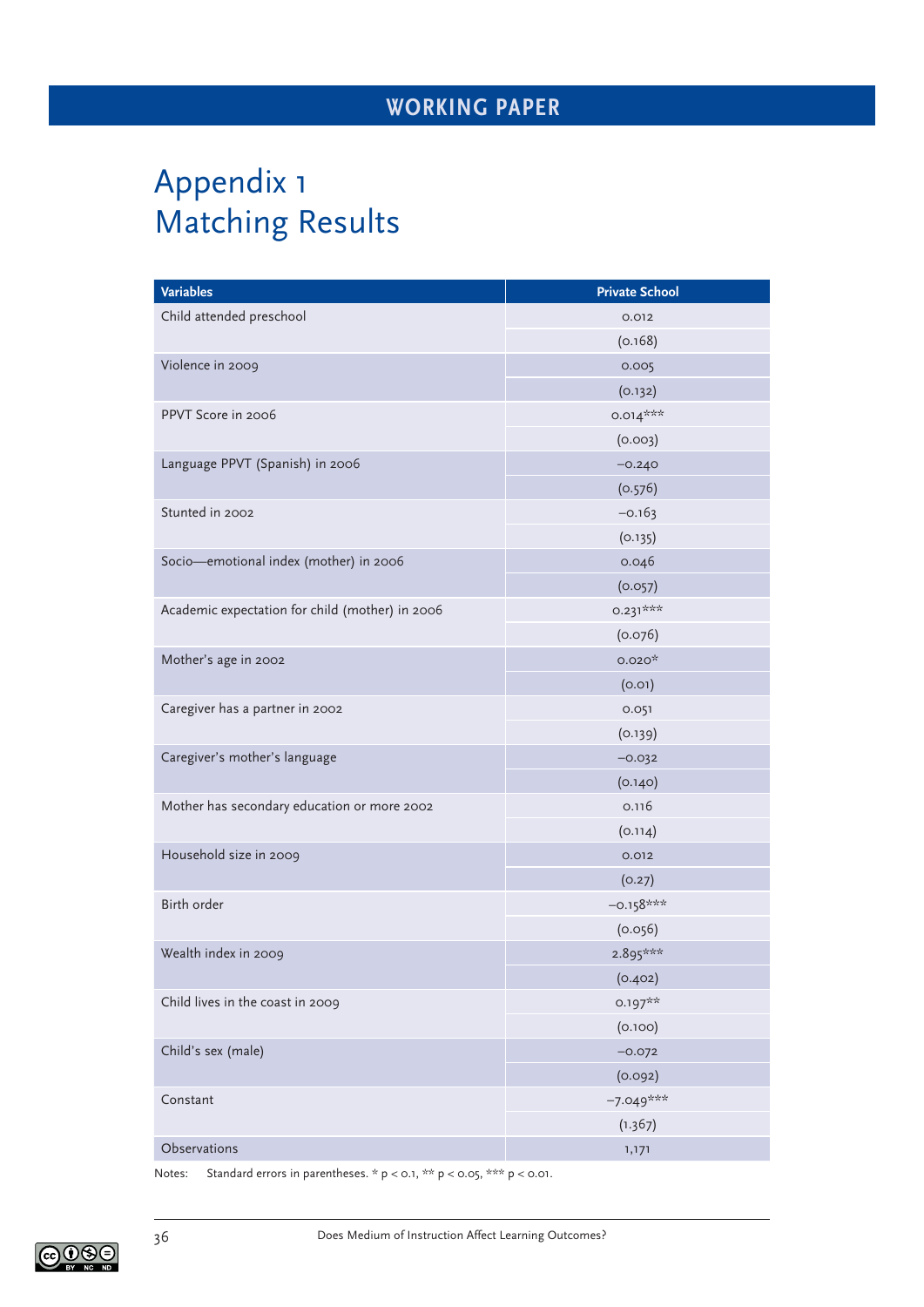# Appendix 2 Differences in Selected Variables Before and After the Matching Process'

| Variable                                         | <b>Sample</b> | <b>Treated</b> | <b>Control</b> | <b>Bias</b>    | t      | p>t  |
|--------------------------------------------------|---------------|----------------|----------------|----------------|--------|------|
| Child attended preschool                         | Unmatched     | 0.94           | 0.82           | 35.2           | 4.7    | 0.00 |
|                                                  | Matched       | 0.94           | 0.93           | 1.2            | O.2    | 0.86 |
| Violence in 2009                                 | Unmatched     | 0.15           | 0.14           | 2.7            | O.4    | 0.67 |
|                                                  | Matched       | 0.14           | 0.14           | 2.1            | O.3    | 0.81 |
| PPVT Score in 2006                               | Unmatched     | 45.48          | 30.90          | 94.7           | 13.8   | 0.00 |
|                                                  | Matched       | 44.70          | 42.63          | 13.5           | 1.6    | 0.11 |
| Language PPVT (Spanish)<br>in 2006               | Unmatched     | 1.00           | 0.98           | 13.6           | 1.8    | 0.08 |
|                                                  | Matched       | 1.00           | 1.00           | $\circ$        | O.O    | 1.00 |
| Stunted in 2002                                  | Unmatched     | 0.10           | 0.24           | -38            | $-5.4$ | 0.00 |
|                                                  | Matched       | 0.10           | 0.15           | $-12.1$        | $-1.6$ | 0.12 |
| Socio—emotional index<br>(mother) in 2006        | Unmatched     | 0.50           | 0.10           | 45.1           | 6.6    | 0.00 |
|                                                  | Matched       | 0.49           | 0.44           | 5.7            | O.7    | 0.47 |
| Academic expectation for                         | Unmatched     | 15.90          | 15.34          | 54.1           | 6.9    | 0.00 |
| child (mother) in 2006                           | Matched       | 15.91          | 15.90          | 1.1            | O.3    | 0.78 |
| Mother's age in 2002                             | Unmatched     | 26.89          | 26.55          | 5.5            | 0.8    | 0.41 |
|                                                  | Matched       | 26.74          | 26.81          | $-1.1$         | $-0.1$ | 0.90 |
| Caregiver has a partner                          | Unmatched     | 0.87           | 0.87           | $-2.3$         | $-0.4$ | 0.73 |
| in 2002                                          | Matched       | 0.87           | 0.87           | $\circ$        | O.O    | 1.00 |
| Caregiver's mother's                             | Unmatched     | 0.88           | 0.79           | 25.8           | 3.7    | 0.00 |
| language                                         | Matched       | 0.89           | 0.88           | $\overline{2}$ | O.3    | 0.79 |
| Mother has more than<br>secondary education 2002 | Unmatched     | 0.82           | 0.58           | 54.5           | 7.9    | 0.00 |
|                                                  | Matched       | 0.82           | 0.77           | 10             | 1.3    | 0.20 |
| Household size in 2009                           | Unmatched     | 5.02           | 5.22           | $-10.8$        | $-1.7$ | 0.10 |
|                                                  | Matched       | 5.03           | 5.03           | $\circ$        | O.O    | 1.00 |
| Birth order                                      | Unmatched     | 1.75           | 2.34           | $-43.1$        | $-6.1$ | 0.00 |
|                                                  | Matched       | 1.76           | 1.85           | $-6.1$         | $-0.9$ | 0.39 |
| Wealth index in 2009                             | Unmatched     | 0.75           | 0.59           | 111.9          | 15.4   | 0.00 |
|                                                  | Matched       | 0.74           | 0.73           | 6.2            | 1.0    | 0.33 |
| Child lives in the coast in<br>2009              | Unmatched     | 0.69           | 0.44           | 52.2           | 7.9    | 0.00 |
|                                                  | Matched       | 0.66           | 0.63           | 6.9            | 0.8    | 0.42 |
| Child's sex (male)                               | Unmatched     | 0.50           | 0.51           | $-1.8$         | $-0.3$ | 0.78 |
|                                                  | Matched       | 0.48           | 0.49           | $-1.5$         | $-0.2$ | 0.86 |

Note: 1: Results correspond to nearest neighbour matching with no outcome variable.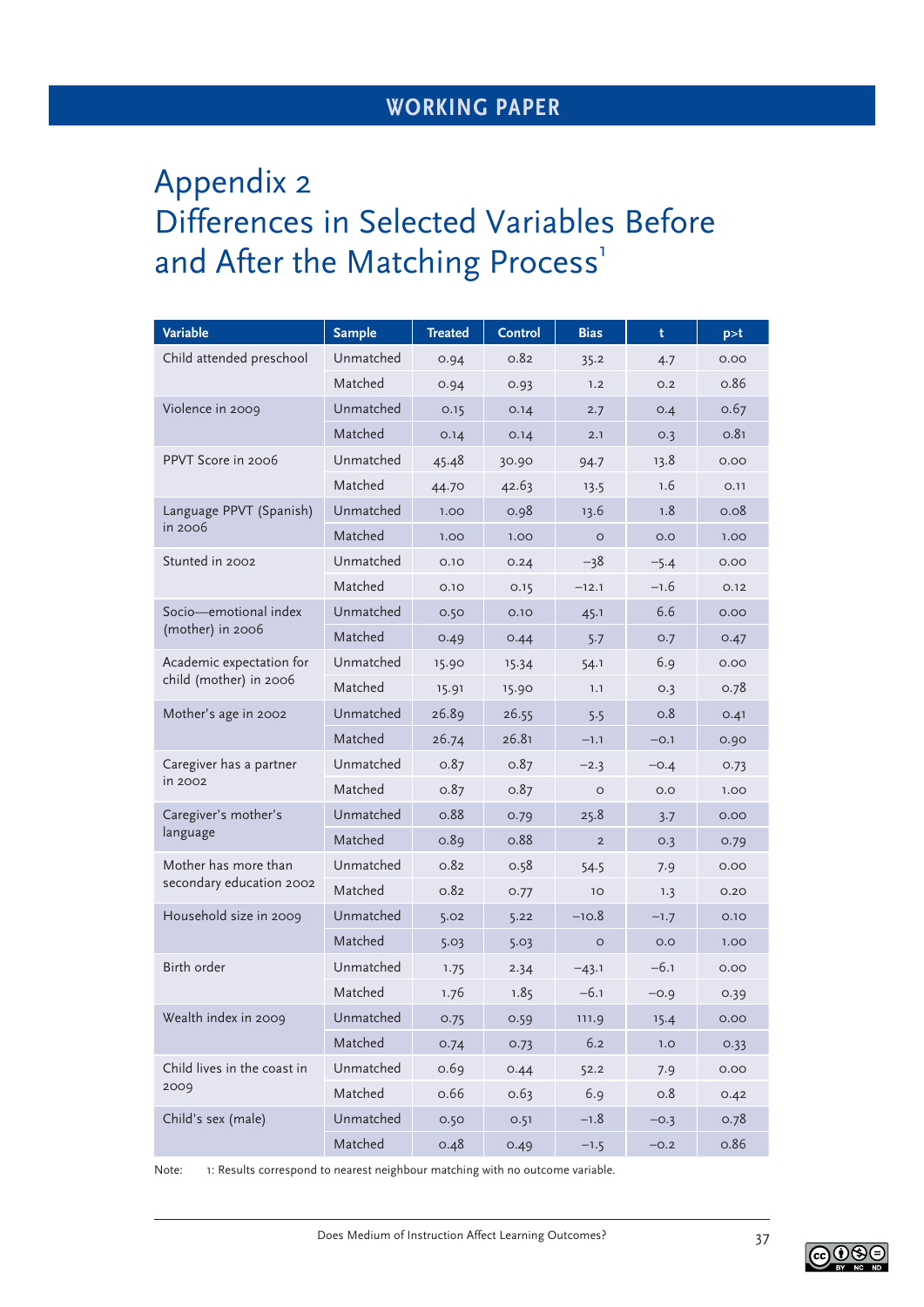# Appendix 3 Score Distribution Before and After Matching

**Figure A3.1***—Score before matching*